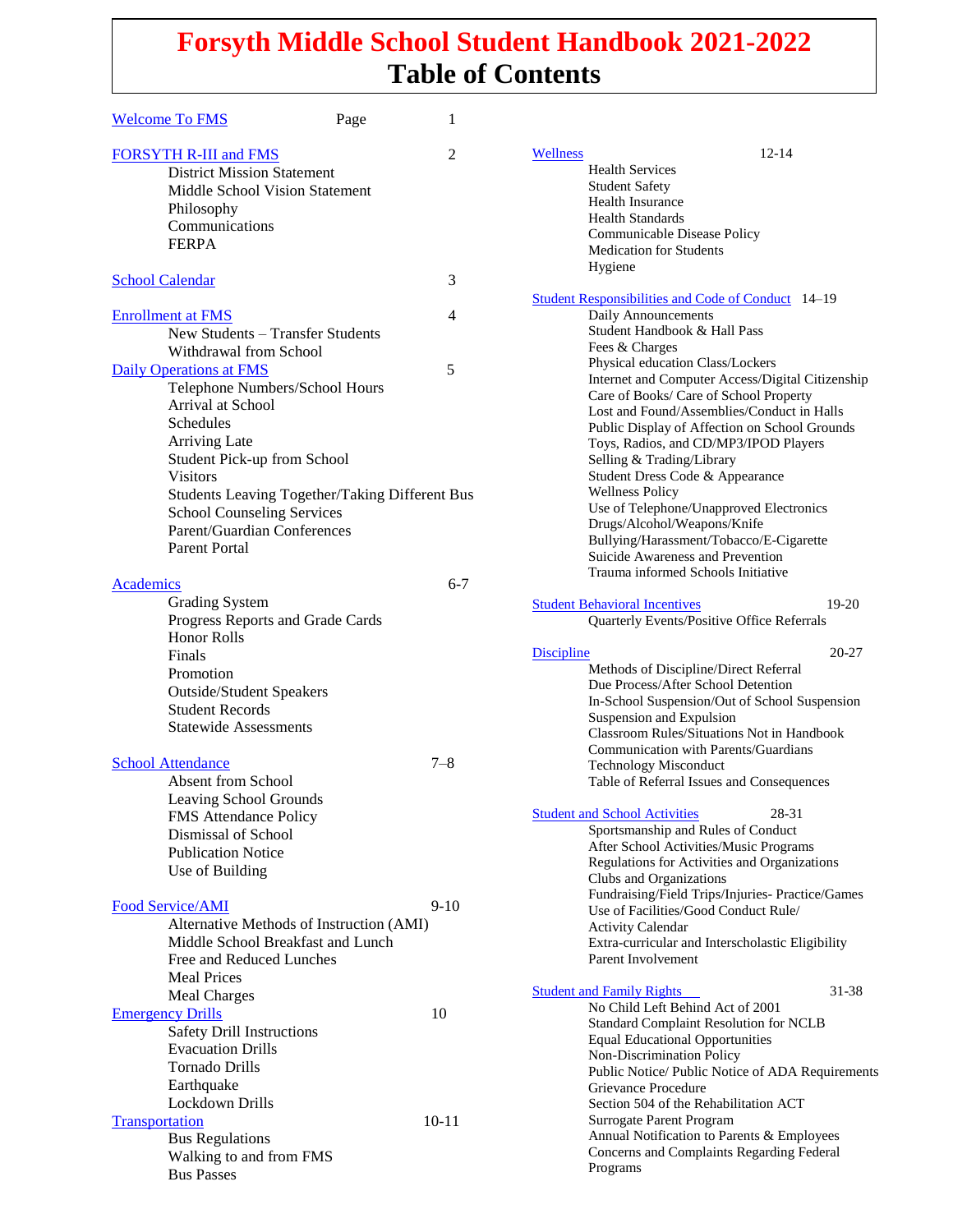# **POLICIES AND PROCEDURES GOVERNING FORSYTH MIDDLE SCHOOL FORSYTH, MISSOURI**

#### <span id="page-1-0"></span>**Welcome to Forsyth Middle School**

We at Forsyth Middle School are proud to have you as part of our student body. The Forsyth R-III School District would like to welcome you to middle school. Our middle school for fifth, sixth, seventh, and eighth graders is designed for students who are changing from childhood to adolescence. We believe that we have an excellent school, and we invite you to explore the academic and co-curricular opportunities that are made available.

The purpose of this handbook and the enclosures you will find herein is to help you understand the policies and procedures that we follow at Forsyth Middle School. This handbook does not cover every situation which may occur; however, you will find answers to most of the questions that may arise.

Much of this handbook and many of the enclosures are taken directly from the Board of Education Policies and Procedures Manual. The primary purpose of the policies approved by the Board of Education is to help establish and maintain a safe, friendly, and enjoyable school environment at Forsyth Middle School. A copy of the Board of Education Policies and Procedures Manual may be found on our district website in the office of the middle school principal and/or the office of the superintendent of schools or at [https://simbli.eboardsolutions.com/SB\\_ePolicy/SB\\_PolicyOverview.aspx?S=491&Sch=491](https://simbli.eboardsolutions.com/SB_ePolicy/SB_PolicyOverview.aspx?S=491&Sch=491)

We hope you will become involved in the wide selection of activities that we will be offering this school year. Congratulations on making Forsyth Middle School your school.

### Remember- **"THERE'S NOTHING BETTER THAN BEING A PANTHER."**

Best Wishes for a Great School Year,

Dr. Sandra J. Goss

Dr. Sandra J. Goss, Middle School Principal [sgoss@forsythr3.k12.mo.us](mailto:sgoss@dallasr1.k12.mo.us)

Ryan Persinger Dr. Ryan Persinger, Middle School Assistant Principal [rpersinger@forsythr3.k12.mo.us](mailto:rpersinger@forsythr3.k12.mo.us)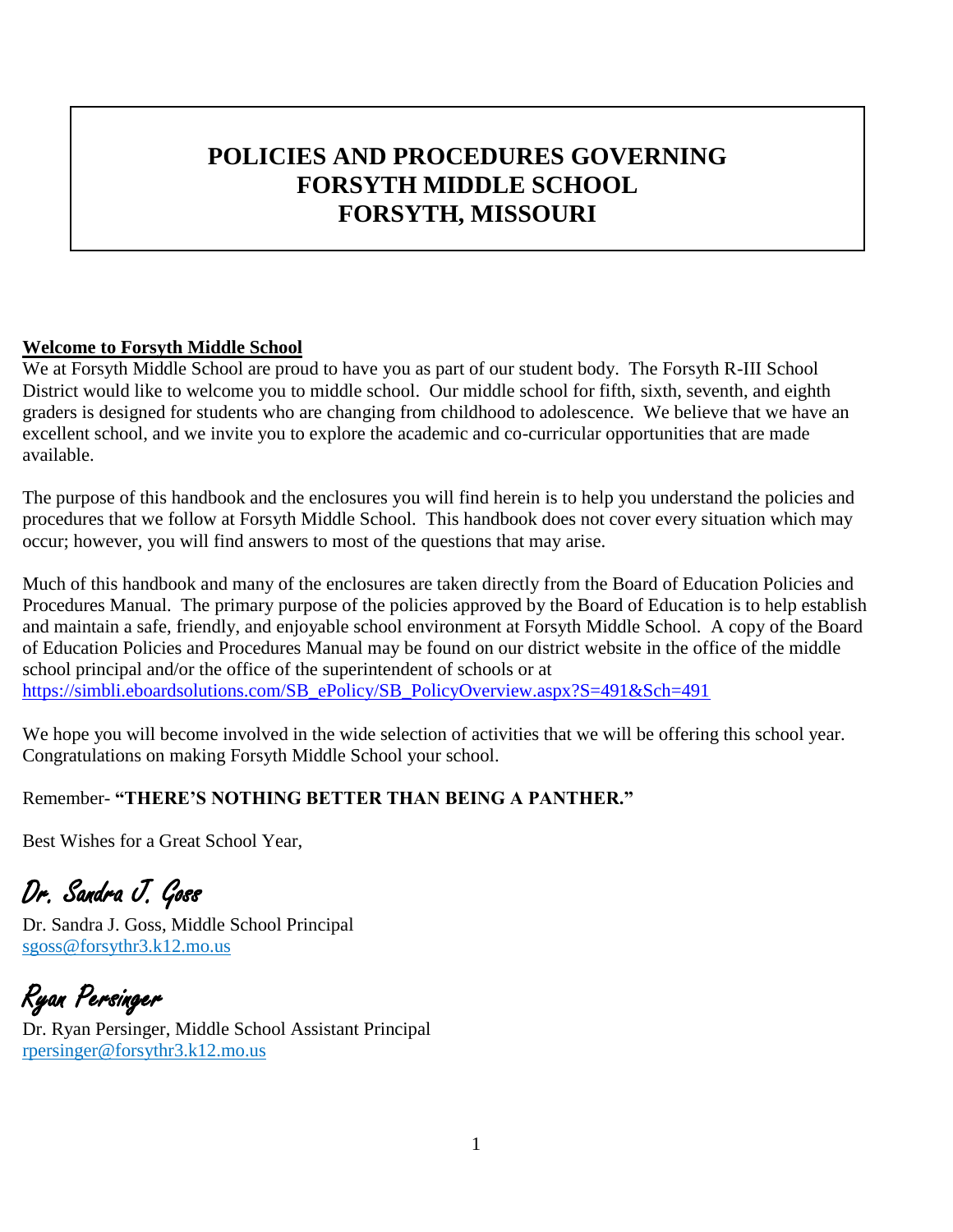#### **Forsyth Middle School P.O. Box 187 Forsyth, Missouri 65653 417-546-6382**

### **FORSYTH R-III SCHOOL DISTRICT AND FORSYTH MIDDLE SCHOOL**

#### <span id="page-2-0"></span>**Forsyth R-III School District Mission Statement**

Equipping students for the next stage of their life.

#### **Middle School Vision Statement**

Provide a safe environment where we can create educational opportunities to encourage students to be selfmotivated, life-long learners, and productive members of society.

#### **Philosophy**

We believe that everybody is somebody. This philosophy requires that there be a mutual respect of the rights of all students to learn without regard to race, creed, sex, religion, or ability. All students have the right to learn, and those that are a part of the learning environment should respect that right. Teachers will provide for individual differences within their curriculum, but the student must put forth the effort to take advantage of the teaching by actively participating in the learning process and not disrupting the learning of other students.

#### **Communications**

It is important for ongoing communication between school and home among parents/guardians, teachers and administrators. Telephone calls, emails, newsletters, visits or personal notes are appropriate to communicate initial concerns about grades or behavior or to share successes. The school website will have current middle school information posted. We encourage parents to call the FMS office at 417-546-6382 or to stop by and visit with any questions or concerns. We also have a district webpage that has information regarding the district: The school's website address is [www.forsythpanthers.org](http://www.forsythpanthers.org/)

#### **LEGAL NOTICE: FAMILY EDUCATIONAL RIGHTS AND PRIVACY ACT (FERPA)**

If you do not want Forsyth R-III School District to disclose directory information from your child's education records without your written consent, you must notify the District in writing by October of the current school year. Forsyth R-III School District has designated the following information as directory information: student's name, address, telephone listing, electronic mail address, photograph, date and place of birth, major field of study, dates of attendance, grade level, participation in officially recognized activities and sports, weight and height of members of athletic teams, the most recent educational agency or institution attended, and degrees, honors, and awards received (Note – an LEA may, but does not have to, include all the information listed above).

<span id="page-2-1"></span>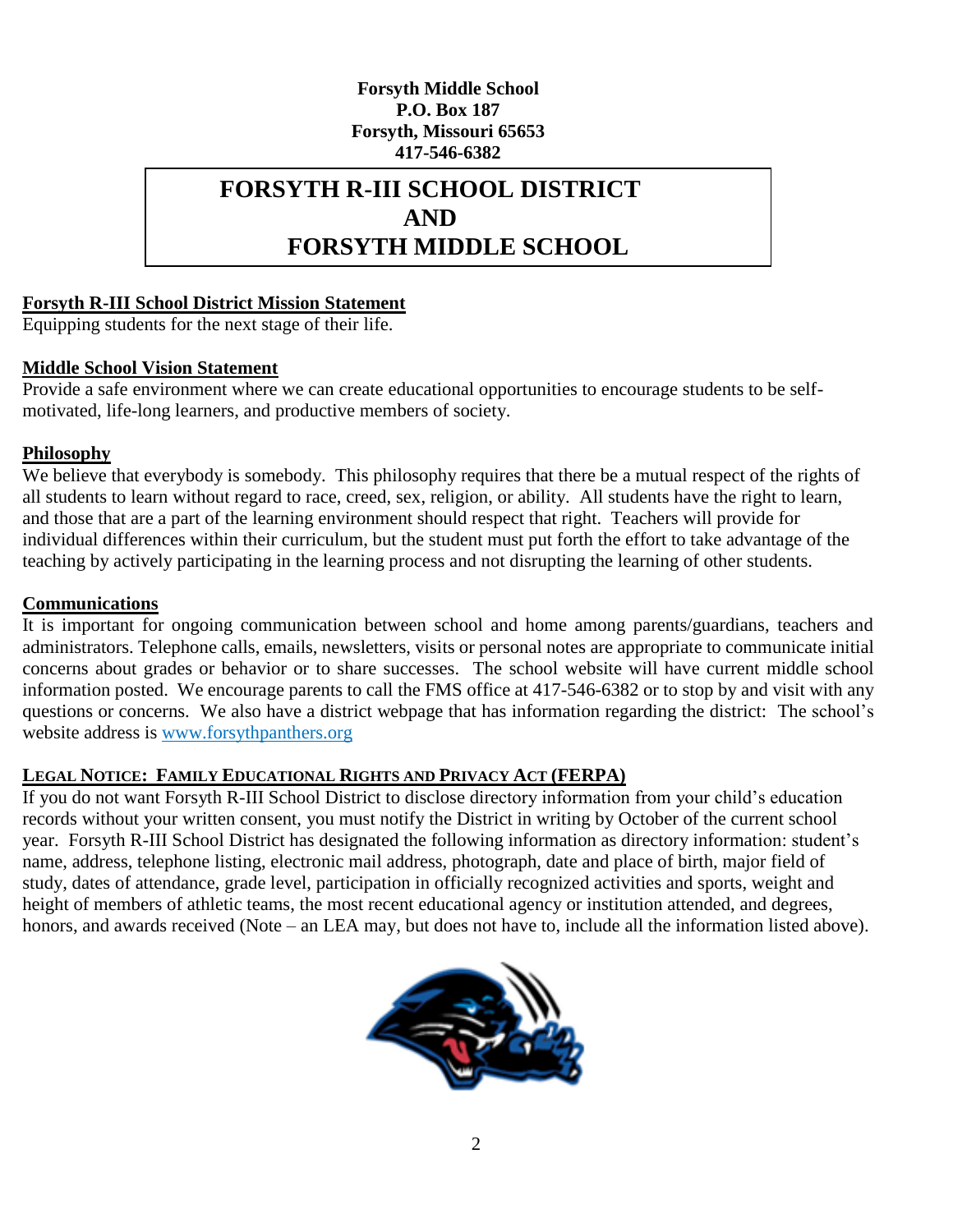#### M T W T F **First Semester** M T W T F  $2 \mid 3 \mid 4 \mid 5 \mid 6$  TBA New Teacher Orientation 9 | 10 | 11 | 12 | 13 | August 16,17,18,19,23 Teacher Professional Development Days **7** 8 | 9 | 10 | 11 **1 6 1 7 1 8 1 9** 20 August 19 Open House **1 4** 15 16 17 18 **23** 24 25 26 27 August 24 Classes Begin for Students 21 22 23 24 25 30 31 September 13 Teacher Professional Learning Day 28 September 27 Teacher Professional Learning Day **October 20 End 1st Quarter (35 Days)**  $M$  T W T F October 25 Parent Teacher Conferences A.M. M T W T F 1 2 3 October 28 Parent Teacher Conferences P.M. <sup>6</sup> <sup>7</sup> 8 <sup>9</sup> 10 November 24-26 Thanksgiving Break <sup>7</sup> 8 <sup>9</sup> 10 **1 1 13** 14 15 16 17 **December 17 End 1st Semester (69 Days)** 14 15 16 17 18 20 21 22 23 24 Dec 20-Dec 31 Christmas Break **2 1** 22 23 24 25 **27** 0 28 | 29 | 30 | 21 | 28 | 29 | 30 | 31 **Second Semester** M  $\mid T \mid W \mid T \mid F \mid$  January 3 Teacher Professional Learning Day  $\mid M \mid T \mid W \mid T \mid F$ 1 January 4 Classes Resume 1 1 1 1 1 <sup>4</sup> 5 <sup>6</sup> <sup>7</sup> 8 February 7 Teacher Professional Learning Day **4** 5 <sup>6</sup> <sup>7</sup> 8 11 | 12 | 13 | 14 | 15 **March 11 End 3rd Quarter (41 Days)** 11 | 12 | 13 | 14 | 15 18 19 **2 0** <sup>21</sup> <sup>22</sup> March 14-18 Spring Break **1 8** 19 20 <sup>21</sup> <sup>22</sup> **25** 26 27 28 29 March 21 Teacher Professional Learning Day 25 26 27 28 29 April 4 Teacher Professional Learning Day April 15 No School-Good Friday **Nov-21 May-22** M  $\vert$  T  $\vert$  W  $\vert$  T  $\vert$  F  $\vert$  May 26 **End 2nd Semester (81 Days)** M  $\vert$  M  $\vert$  T  $\vert$  W  $\vert$  T  $\vert$  F 1 2 3 4 5 May 27 Teacher Professional Day 2 3 4 5 6 8 9 10 11 12 **9** 10 11 12 13 15 | 16 | 17 | 18 | 19 | 20 | 16 | 17 | 18 | 19 | 20 | 16 | 17 | 18 | 19 | 20 **22 23 24 25 26 Quarter Dates Full Day Schedule** 23 **24 25 26 27** 29 30 Ctober 20 8:00 a.m. - 3:25 p.m. 30 31 December 17 March 11 150 Student Days **Dec-21 Jun-22**  $M$  | T | W | T | F | May 26  $\vert$  7.00 Hours | M | T | W | T | F  $1 \mid 2 \mid 3$  1,050 Hours 1,050 Hours 1 1 1 2 3 6 7 8 9 10 6 7 8 9 10 <sup>13</sup> <sup>14</sup> <sup>15</sup> <sup>16</sup> **1 7 Key** <sup>13</sup> <sup>14</sup> <sup>15</sup> <sup>16</sup> <sup>17</sup> 20 21 22 23 24 23 24 23 24 23 24 23 24 23 24 25 26 27 28 29 20 21 22 23 24  $27 \mid 28 \mid 29 \mid 30 \mid 31$  Teacher Professional Learning Days (No Students) 27 28 29 30 School in Session  $M$  T W T F **3** 4 5 6 7 Snow Make Up Days (1/10, 1/31, 2/14, 3/28, 4/18, 5/9) **FORSYTH R-III SCHOOL DISTRICT**  www.forsythpanthers.org **Aug-21 Jan-22 2021-2022 Calendar Sep-21 Oct-21 Feb-22 Mar-22 Apr-22**

**10** 11 | 12 | 13 | 14 | AMI Will Be Implemented on Snow Days during the 2021-2022 School Year **Note: Calendar is subject to revision by action of the Forsyth R-III Board of Education.**

**17** 18 19 20 21 24 25 26 27 28

**3 1**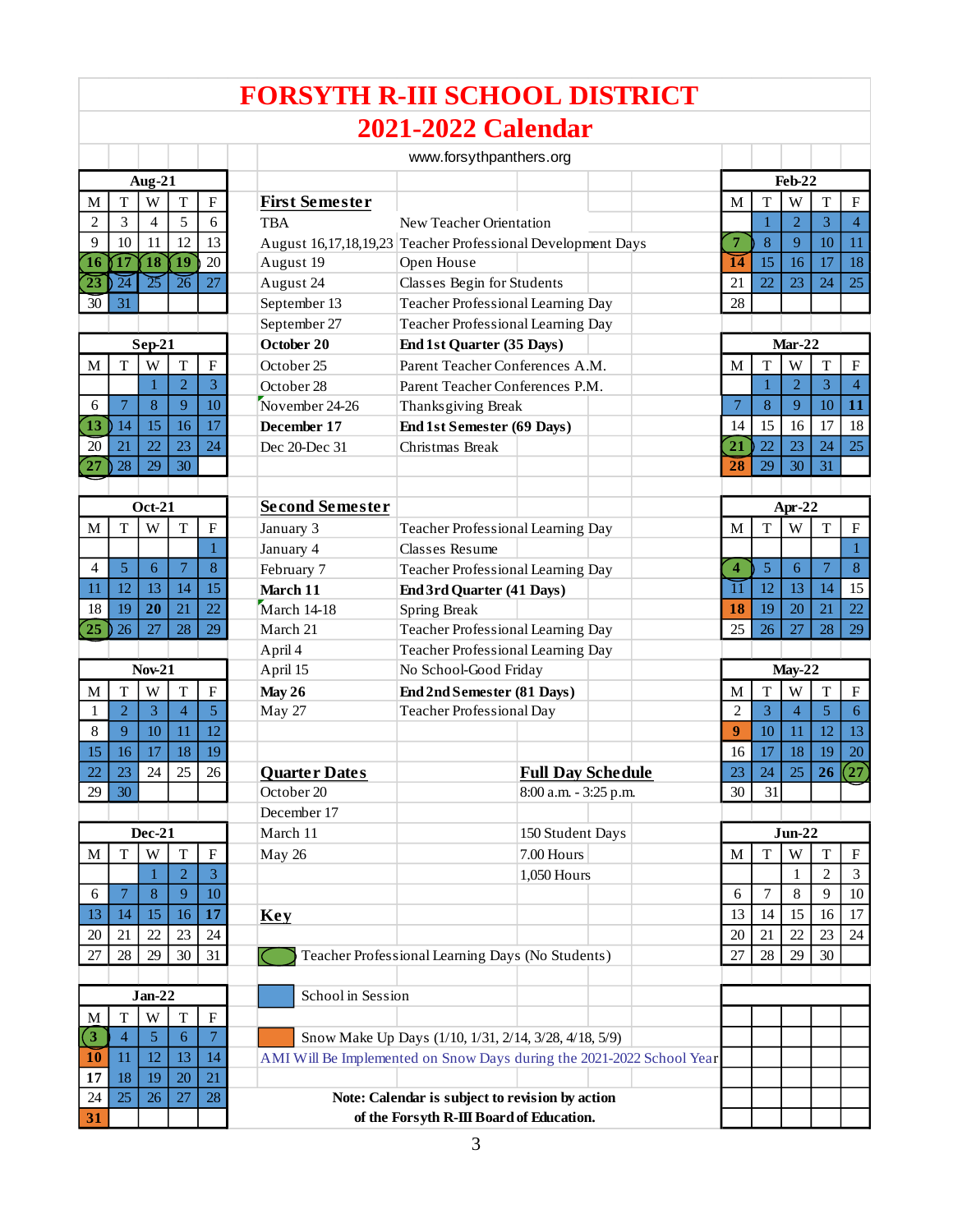# **ENROLLMENT AT FMS**

#### <span id="page-4-0"></span>**New Students Enrolling in School - Transfer Students**

The following information is needed from all new students who are enrolling:

- 1. Up-to-date immunization record (state requirement for enrollment)
- 2. Transcript and discipline record from previous district (grades, assessments, discipline)
- 3. Birth Certificate and Social Security Card
- 4. Proof of residency must have physical address
	- 5. Address and fax number of the previous district with the name of the counselor and administrator.
	- 6. Parents must accompany new students upon registration.
	- 7. Parents of students who have attended Forsyth Middle School the previous year will be required to fill out enrollment forms yearly.

#### **Withdrawal from School**

Students who must leave the Forsyth R-III District for whatever reason will need to do the following:

- 1. Complete and leave a "check out" form with the office.
- 2. Take care of all financial obligations to the district.
- 3. Clean out their lockers.
- <span id="page-4-1"></span>4. Leave their new home address and the address of the district where they will be attending with the office.
	- 5. Parents are to accompany the student to school at the time of withdrawal.
	- 6. Failure to follow this procedure will cause a delay in sending transcripts to the next school district.

# **DAILY OPERATIONS AT FMS**

#### **Telephone Numbers School Hours**

| Middle School Telephone Number:            | 417-546-6382 |
|--------------------------------------------|--------------|
| Middle School Fax Number:                  | 417-546-6943 |
| Superintendent's Office:                   | 417-546-6384 |
| Nurse's Office:                            | 417-546-6381 |
| Bus Barn:                                  | 417-546-6606 |
| High School Telephone Number:              | 417-546-6383 |
| <b>Elementary School Telephone Number:</b> | 417-546-6381 |

Middle School Building Opens: 7:40 a.m. Middle School Classes Begins: 8:05 a.m. Middle School Dismisses: 3:25 p.m. Middle School Building is Locked: 4:00 p.m.  $5 \text{ Middle School Building is Closed: } 4:30 \text{ p.m.}$ 

#### **Arrival at School**

Students should arrive at school no earlier than **7:40** a.m. unless specifically requested to do so by a teacher, or unless arrangements have been made through the school office.

Breakfast is served in the cafeteria between 7:40 and 8:00 a.m. All students will go directly to their homeroom. The students who want breakfast will be sent by the homeroom teacher, to the elementary side of the cafeteria until the 8:00 am bell rings or they are finished eating. Students not in their assigned area will be sent to the office.

At 8:00 a.m., students will be allowed to go to their first hour class. **First hour will start at 8:05 a.m**. The district will not be responsible for supervising students outside the stated times of 7:40 AM and 3:25 PM unless prior arrangements have been made between district personnel and parents/guardians of the students.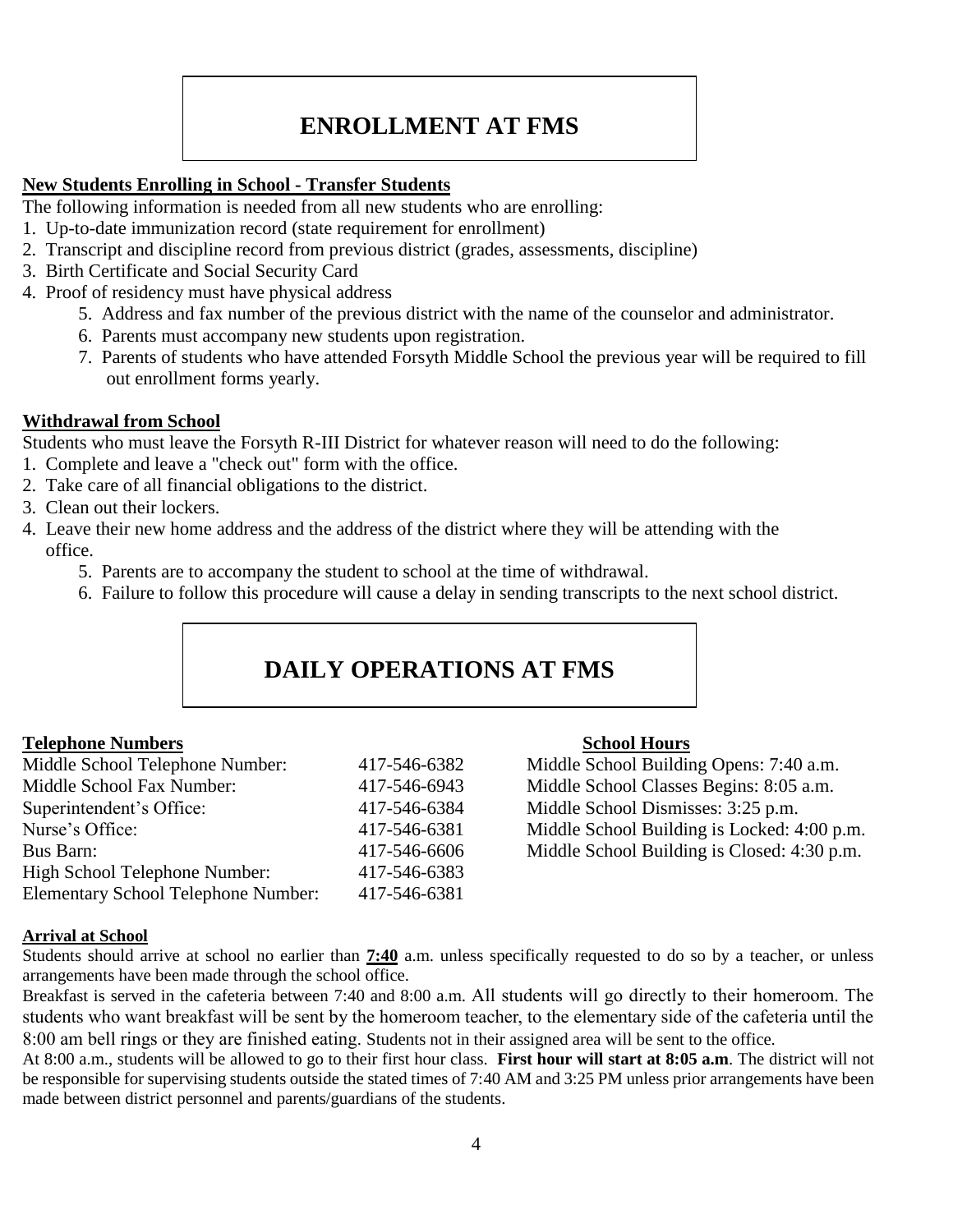### **DAILY OPERATIONS**

#### **Regular Schedule**

| 1 <sup>st</sup> | $8:05$ AM $-8:55$ AM    |
|-----------------|-------------------------|
| 2 <sub>nd</sub> | $8:59$ AM $-9:49$ AM    |
| $3^{\text{rd}}$ | $9:53$ AM $- 10:43$ AM  |
| 4 <sup>th</sup> | $10:47$ AM $- 11:37$ AM |
| 5 <sup>th</sup> | $11:40$ AM $- 12:56$ PM |
| 6 <sup>th</sup> | $1:00$ PM $- 1:50$ PM   |
| 7 <sup>th</sup> | 1:54 PM $-$ 2:44 PM     |
| $R^{th}$        | $2:48$ PM $-3:25$ PM    |

Students need to utilize the passing periods between classes to use the restroom and water fountain.

#### **Pledge of Allegiance**

Senate Bill 638 specifies the Pledge of Allegiance must be recited at least once per school day in schools supported by public funds. The Pledge of Allegiance will be recited daily during 1<sup>st</sup> hour.

#### **Arriving Late**

Students need to report to the office with a parent, a note, or a phone call when arriving late, unless there is a bus problem. If there is no contact from a parent/guardian, it will be an unexcused absence/tardy.

#### **Student Pickup from School**

Parents who wish to bring or pick up their children will need to go to the middle school main office to sign out their child. Students will only be released to the parent, guardian or designee of the parent or guardian or to other individuals or agencies as permitted or required by law. (Policy JEDB)

#### **Visitors**

All visitors are required to report to the middle school principal's office in order to check-in and obtain a visitor's pass upon entering the building or school grounds. Visits for other than school business are not allowed. Parents and Guardians may eat lunch with their student after obtaining a visitor's pass. Students are **not allowed** to bring visitors to school with them during the school day.

#### **Students Leaving Together or Taking a Different Bus**

Bus passes will be issued by the office secretary. Both the sending and receiving parents must write a permission slip or call the office prior to 2:45 p.m.

#### **School Counseling**

The Forsyth R-III School District offers school counseling services with the hope we may provide each student with individual guidance and counseling. All students will have the opportunity to meet with the counselor and discuss future educational and occupational plans. We urge you to take advantage of this opportunity.

#### **Parent/Guardian Conferences**

Anytime you would like to contact a staff member, please call the principal's office at (417) 546-6382 to request a time for a return phone call or conference with a teacher. We would encourage parents/guardians to do so anytime there is a concern.

#### **Parent Portal**

Parents may view the progress of their student on the SIS system by signing up in the office with an email address. Progress reports will be sent home approximately every four weeks during the semester. Parents are able to view discipline, attendance, and other items on the parent portal. Parents are encouraged to communicate with the educational staff.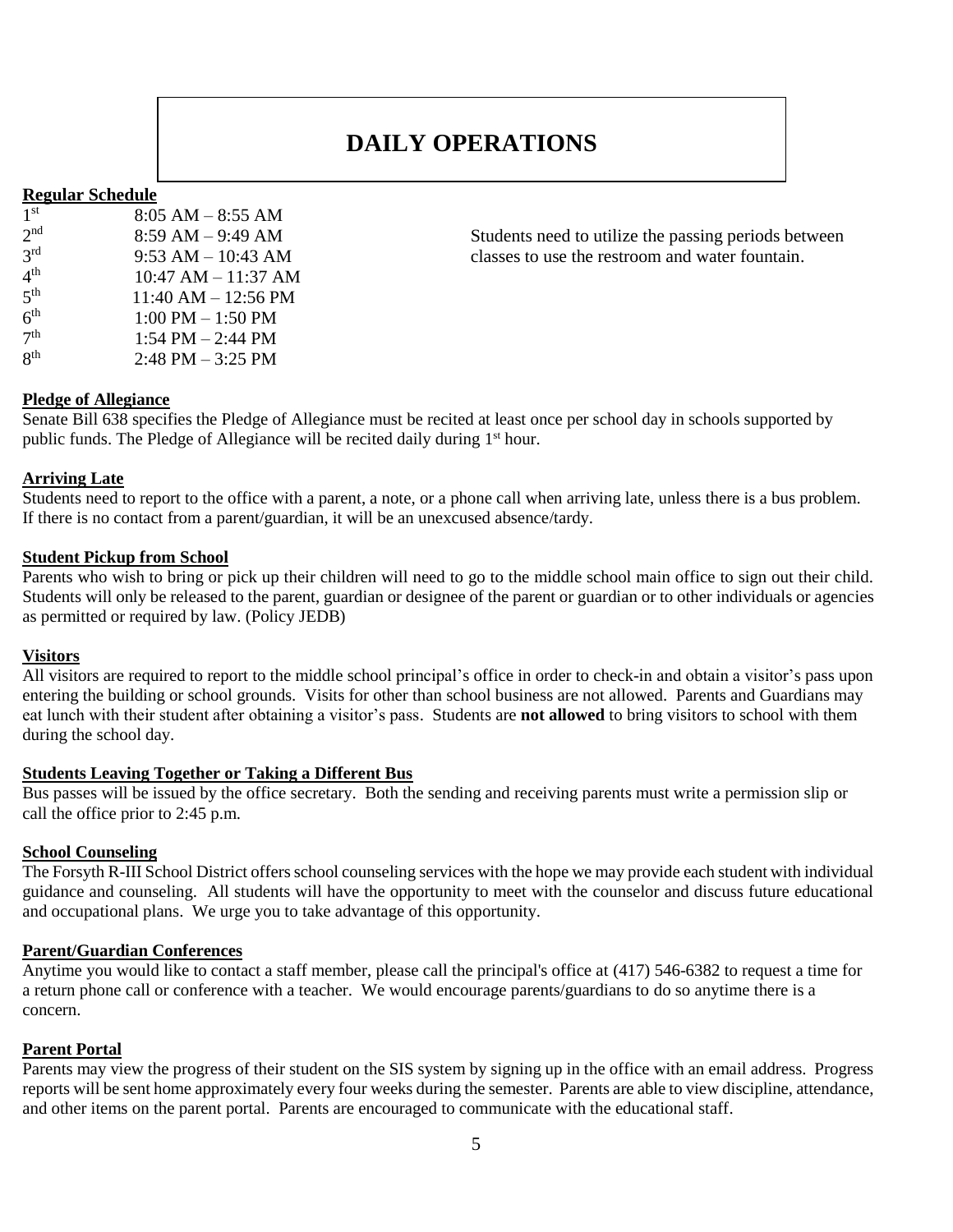# **ACADEMICS**

#### <span id="page-6-0"></span>**Grading System**

The FORSYTH R-III School System has adopted the following grading scale:

| A 94-100%       | $B+87-89\%$     | $C_{+}$ 77-79% | $D+ 67-69\%$    | F 0-59% |
|-----------------|-----------------|----------------|-----------------|---------|
| $A - 90 - 93\%$ | B 84-86%        | $C = 74-76%$   | D $64-66\%$     |         |
|                 | $B - 80 - 83\%$ | $C-70-73\%$    | $D - 60 - 63\%$ |         |

The inadequacy of grades when used to express the value of achievement and citizenship are generally recognized. Each student is encouraged to attain his/her highest level of achievement.

Elective course can potentially be set up pass/fail. Passing is 60% or above, below 60% is failing. Student will be identified if the course is graded pass/fail at the beginning of the course.

#### **Progress Reports and Grade Cards**

Parents may view the progress of their student on the SIS system by signing up in the office with an email address. Progress reports will be handed out after approximately 4 weeks of a quarter or upon request from a parent. Quarter grade reports will be handed out at the end of each quarter. Progress reports and grade cards are handed to students to take home for review with parents. Parents are requested to study the grade reports of their children. Parents should contact the classroom teacher when their son/daughter receives a deficiency notice.

#### **Honor Rolls**

Three levels of scholastic achievement have been set up toward which students are urged to strive. They are as follows: *Principal's Honor Roll --* Achievement of 4.0 G.P.A. in all courses attempted

*Panther Honor Roll --* Achievement of 3.67 - 3.99 G.P.A. in all courses attempted

*Honor Roll --* Achievement of 3.0 - 3.66 G.P.A. in all courses attempted

At the conclusion of each quarter, the Principal's and Panther Honor Roll will be emailed to the local newspaper.

#### **Finals**

Comprehensive semester finals will be up to the individual teacher at all grade levels and in all classes. Please note that the semester grade is the average of the previous two-quarter grades.

#### **Promotion**

All **fifth, sixth, seventh and eighth grade** students must pass **the core requirements**: Math, Science, Communication Arts, Reading and Social Studies **per semester** to be promoted to the next grade level. Failure to meet the aforementioned requirements may result in your child being recommended to attend and successfully complete summer school or recommended to be retained. If students fail at semester all core requirements throughout the school year they will be automatically retained and not have the opportunity to attend summer school. If a student is required to attend summer school for academic recovery students may not miss days for summer school.

#### **Outside/Student Speakers**

Outside/Student speakers are speaking as individuals, and their speech does not reflect the endorsement, sponsorship, position, or expression of the Forsyth School District.

#### **Student Records**

Parents and students who are 18 or older shall have access to their student educational records. Student information termed "directory information" may be released unless the school is directed by the parents/guardian not to release such information. This information will include: Name, address, telephone number, date and place of birth, attendance, and grade level.

**Academic Dishonesty** – Cheating on tests, assignments, projects or similar activities; plagiarism; claiming credit for another person's work; fabrication of facts, sources or other supporting material; unauthorized collaboration; facilitating academic dishonesty; and other misconduct related to academics. Academic dishonesty will result in a consequence.

#### **Statewide Assessments**

<span id="page-6-1"></span>The district will implement the components of the Missouri Assessment Program (MAP) in order to monitor the progress of all students in meeting the standards adopted by the Missouri State Board of Education. Any student enrolled in Forsyth Middle School will be required to participate in MAP testing.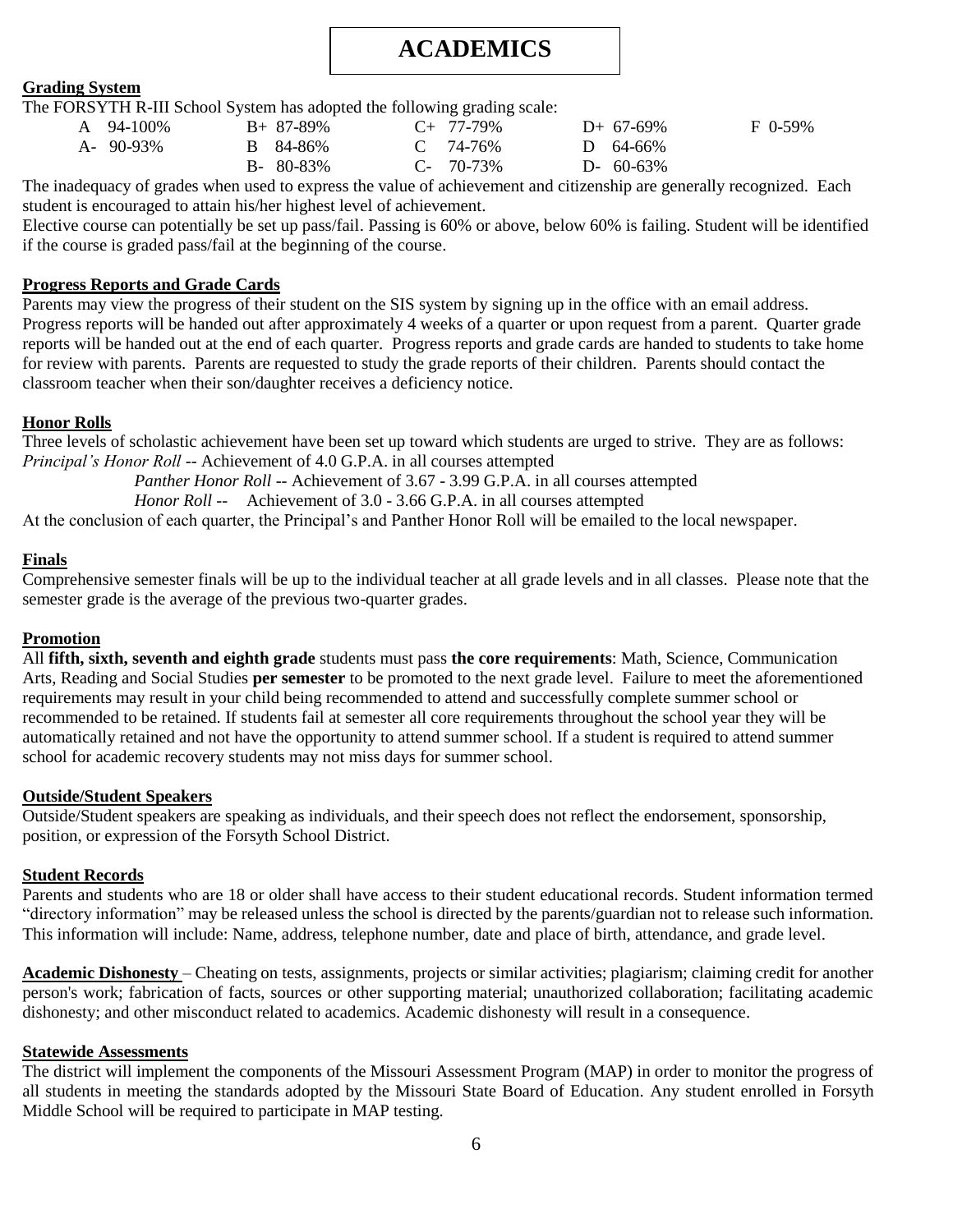#### **Virtual Courses**

Qualifying students may enroll in virtual courses offered at the districts expense. *Policy IGCD*

### **SCHOOL ATTENDANCE**

#### **Absent from School**

When a student returns to school following an absence, the student is required to bring a note or have a phone call from a parent/guardian explaining the reason for the absence. If the note is received prior to the absence, a second note is not necessary upon return to school. The student absence will be verified in the computer and marked with a V. The student will be allowed to make up work missed during the absence. Students will have one day to make up work for each day they are absent. This does not affect the due date of previously assigned work or tests.

#### **Leaving School Grounds**

Once a student steps foot on school grounds they are considered at school. A student must never leave school before the regular dismissal time without permission from the administration. When a student needs to leave school early, they must present a parental permission note before their first class so the note can be verified if necessary. Students may also have a parent/guardian call the school to leave school early. The parent/guardian will be asked a security question prior to the release of the student. Students may leave only with a person named on the enrollment verification form that is on file in the middle school office. Students must be signed out in the office by the individual picking them up prior to leaving. Students may not return to school that day unless a parent/guardian accompanies the student to the office to sign the student back into school. Students leaving without permission will be considered truant and will be disciplined according to policy**.**

#### **FMS School Building Attendance Policy**

Regular attendance in each class is necessary for students to reach their full potential. Students who attend school on a regular basis make better grades, have higher levels of achievement, and are better prepared to pursue their careers after high school. For the student with frequent absences, the benefit of regular classroom instruction is lost and cannot entirely be regained even by extra instruction, and generally only mediocre academic success can be achieved. The entire process of education requires continuity of instruction, classroom participation, learning experiences, and study in order to reach the goal of maximum educational benefits for each individual. **The Forsyth Middle School has directed the implementation of the following attendance policy**:

- 1. Parents/guardians are responsible for notifying the principal's office when their son/daughter is to be absent from school. When a student returns to school after an absence, he/she must present a written statement signed by a parent/guardian indicating the reason for his/her absence. Presentation of a statement signed by someone other than a parent/guardian will result in a disciplinary action. The writer, if another student, is also subject to a disciplinary action.
- 2. An **unexcused absence** will be recorded for students who are truant or by the lack of written explanation signed by a parent or guardian for the time missed by the student. Students will have one day to make up work for each day they are absent. This does not affect the due date of previously assigned work or tests.
- 3. Missouri Law requires every parent or guardian, having control or custody of a child between the ages of 7 and 17, to cause said child to attend a school not less than the entire school term of the school which the child attends. Any parent or guardian who violates the provisions of Sections 167.031 to 167.051 RSMO is guilty of a misdemeanor. Parents who do not abide by the compulsory attendance law will be referred to local authorities. As a school we are legally obligated to monitor student attendance and to report any cases that we feel qualify as educational neglect, regardless of whether the absences are excused or unexcused. Therefore, as a student begins to accrue absences, a review of the student's progress will take place. Interventions such as parent conferences, mandating summer school, requiring retention, and notifying the Prosecuting Attorney of Taney County may be considered.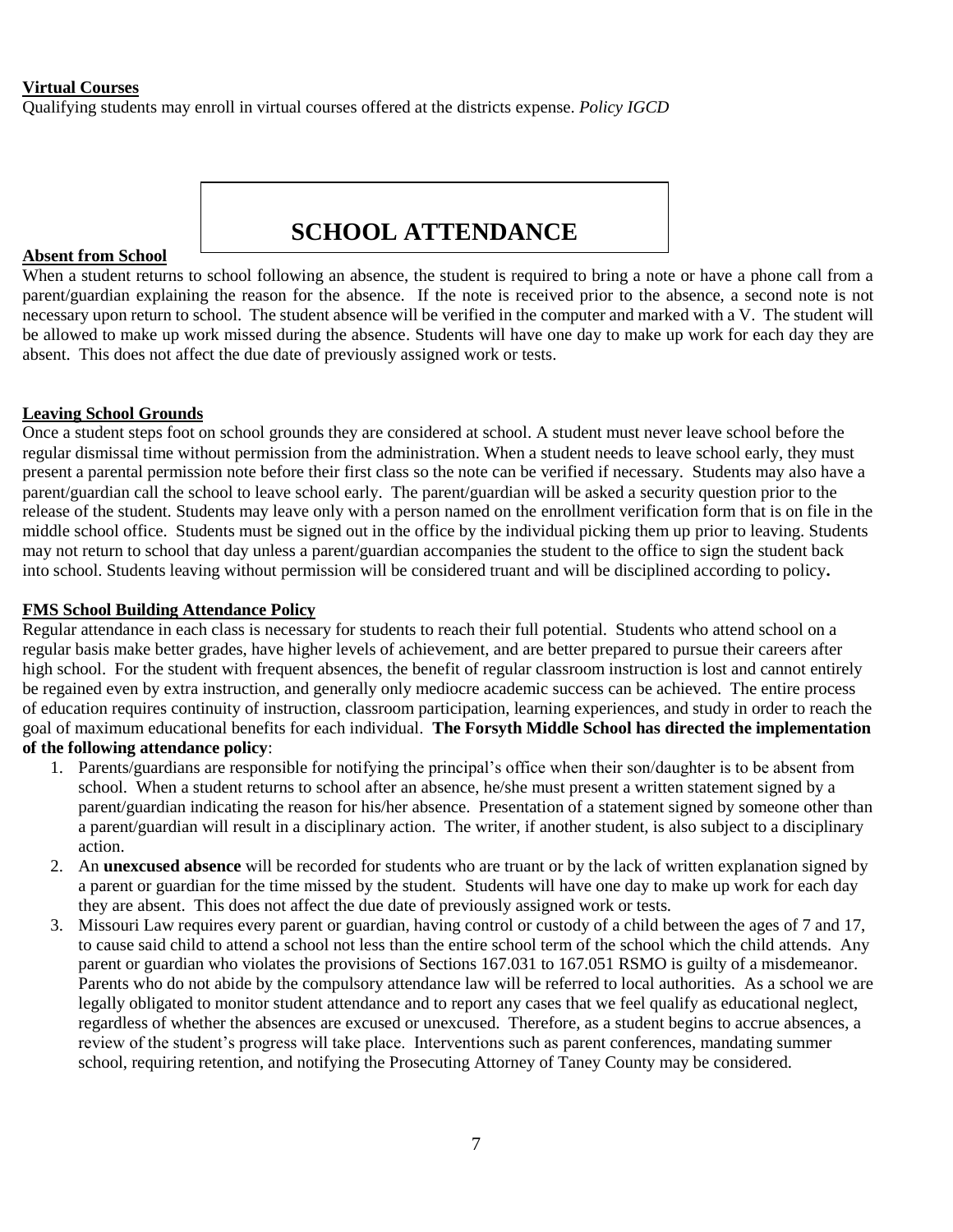- 4. School sponsored activities for which the student has been properly pre-excused are exempt from and will not pertain to this policy. However, each student will be required to make up all work missed because of the activity in a timely manner.
- 5. In-school suspension will not count as an absence from class. Any out-of-school suspension will count as an excused absence in all classes, and such students may not participate in any extracurricular activities during that suspension. Class work missed during OSS must be completed in a timely manner at the discretion of the administration during the suspension unless previous arrangements have been made with administration.
- 6. A student absent from school may not participate in or attend school sponsored activities unless the student attends at least 4 hours of the school day and checks in with the proper notification or the building principal was notified prior to the absence, and the student was given authorization from a building principal.
- 7. Extenuating circumstances such as chronic illness or hospitalization may be cause for consideration in exceptions to the attendance policy. The parents/guardians must direct any appeal concerning attendance decisions to the principal. Records for each student's absences will be kept in the principal's office, and it is the responsibility of the parents/guardians to provide accurate and specific information regarding each absence. Prolonged illnesses will require a doctor's verification. In cases of extenuating circumstances such as chronic illness or hospitalization the services of homebound might be available. Please check with the Special Services Director to see if your child qualifies.
- 8. Attendance Letter Steps- Every student who is absent will receive the following letter as communication from school to home. This letter will be sent after absences: 3,5,7,9,11,15,20,25+

This letter is to inform you that (students name) has incurred (# of absences) or more days of absenteeism. Included in this letter is an attendance summery which shows the number of days (student) missed. The district is required to enforce the public-school laws of Missouri. Should your child's absences become significant, it may warrant further action, up to and including reporting to local authorities.

There is a direct correlation between attendance and school performance. Students need to be in school to gain the full benefits of classroom instruction. Our goal is for all students to succeed and it starts with the foundation of good attendance.

If you have any questions or wish to discuss this matter further, please contact the Middle School office at (417) 546-6382 during regular office hours.

#### **Dismissal of School**

The Superintendent of Schools may dismiss school or notify parents/guardians when Alternative Methods of Instruction (AMI) are being utilized as a result of inclement weather, mechanical failure, or other emergencies that may arise. Parents/guardians will receive a message via phone, text, and email from School Messenger with important information. Parents/Guardians are encouraged to keep their contact information up-to-date so they will receive these notifications. Additionally, the public will be notified of school closure, or AMI, over the following radio stations: KRZK, KOMC, KWTO and KTTS and the following television stations: KY3, KOLR and KSPR. If it becomes necessary to dismiss school early, we will send your children home on the bus as usual.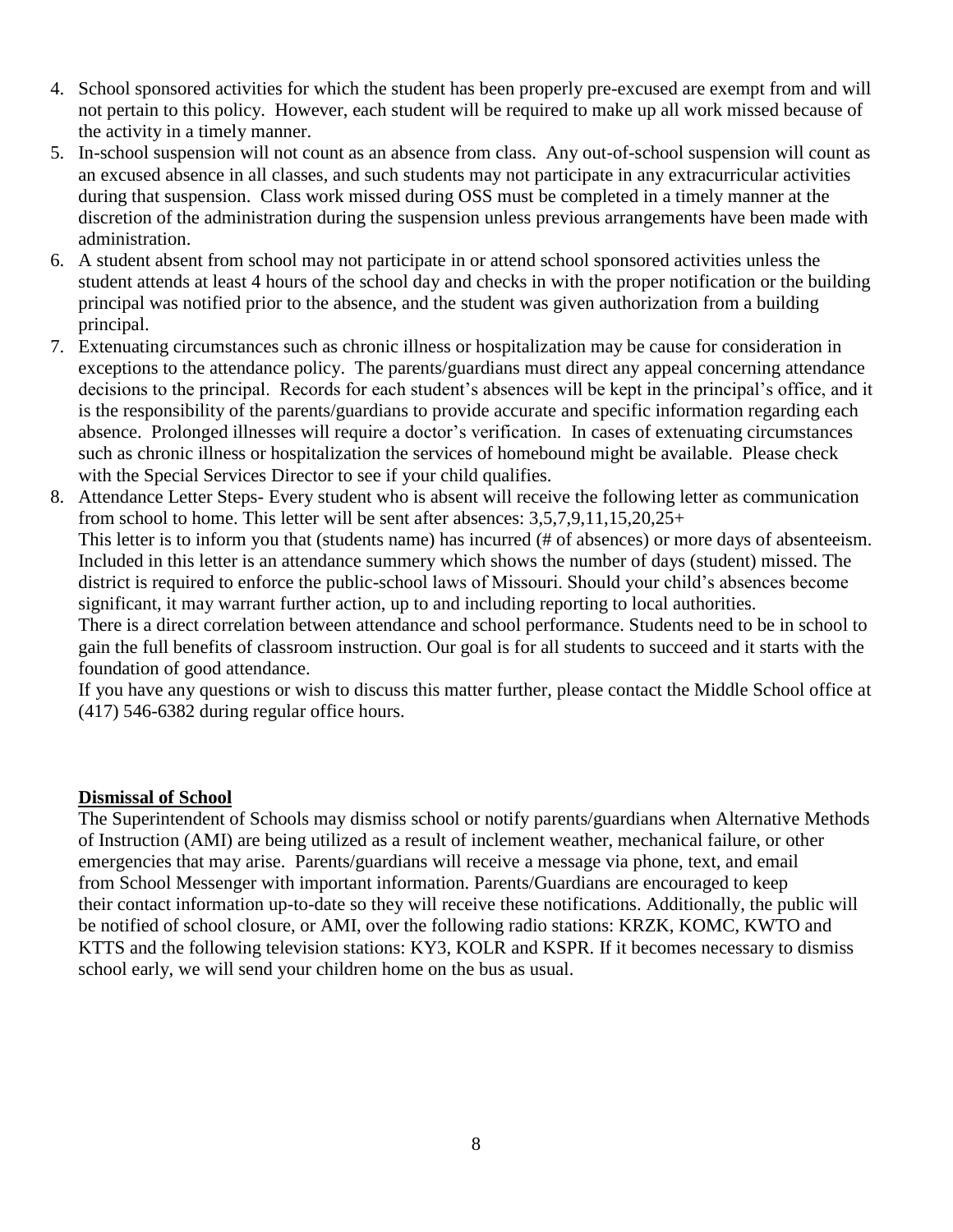#### <span id="page-9-0"></span>**Alternative Methods of Instruction (AMI)**

The Missouri Department of Elementary and Secondary Education has given schools the ability to make up school closure for up to 36 hours without having to schedule a makeup day. This plan, called AMI or Alternative Methods of Instruction, will be utilized by the Forsyth School District in the event of inclement weather, health concern, exceptional emergency circumstances, or natural disasters.

The goal of the AMI plan is to provide uninterrupted exposure to concepts and skills that students will use to achieve mastery of objectives and standards. Consistent practice and exposure to skills without interruption is the most effective way to ensure student understanding and mastery of content knowledge.

The Forsyth School District will notify all parents/guardians via school outreach calls/text and social media postings in the event of school closures. **In order for these AMI days to be counted for attendance and not made up, each student will be required to complete the work for that particular day.** The expectations for AMI days will be communicated to the students.

#### **Publication Notice**

Parents and Guardians: Throughout the school year photographs and videos of your child and your child's name may be used in various forms (newspapers, class newsletters, etc.) If you do not want your child's names or pictures published please come by the office and sign the No Publication Form.

#### **Use of the Building**

Prior arrangements should be made with the Athletic Director for any activities, which may require the use of the building after school hours. Arrangements should be made at least one week in advance and the sponsor of the organization or activity is to make the request. Groups outside the school wanting to use school facilities must submit application through the Superintendent's Office.

### **FOOD SERVICE**

#### **Middle School Breakfast and Lunch**

It is very important that you place your child's lunch money in a school-provided envelope with the front completed, detailing to whom and where the money is to be credited. Each student will have a student ID number that will be utilized daily for lunches. If a student has exhausted all funds and has a negative balance of more than 5 dollars, he/she will be provided a courtesy meal until balance is above zero. Arrangements should be made to bring their lunch if the student's account does not have a positive balance. Second lunches will not be available. Forsyth School maintains a "CLOSED" lunch period; therefore, students may not leave school grounds for lunch.

#### **Free and Reduced Lunches**

Families may leave an application for free and reduced lunches in the middle school office. After the application has been turned into the office the family will receive notification of the decision of approval or denial. If you have not received this notification within five days, please contact the office. Updated lunch prices will be provided in August.

| <b>Breakfast Prices</b> |         | <b>Lunch Prices</b> |        |                         |
|-------------------------|---------|---------------------|--------|-------------------------|
| Grades 5-8              | $-1.20$ | Grade 5             | \$2.25 |                         |
| Reduced                 |         | Grades 6-8          | \$2.35 |                         |
|                         |         | Reduced             | \$0.40 | <b>Extra Milk \$.35</b> |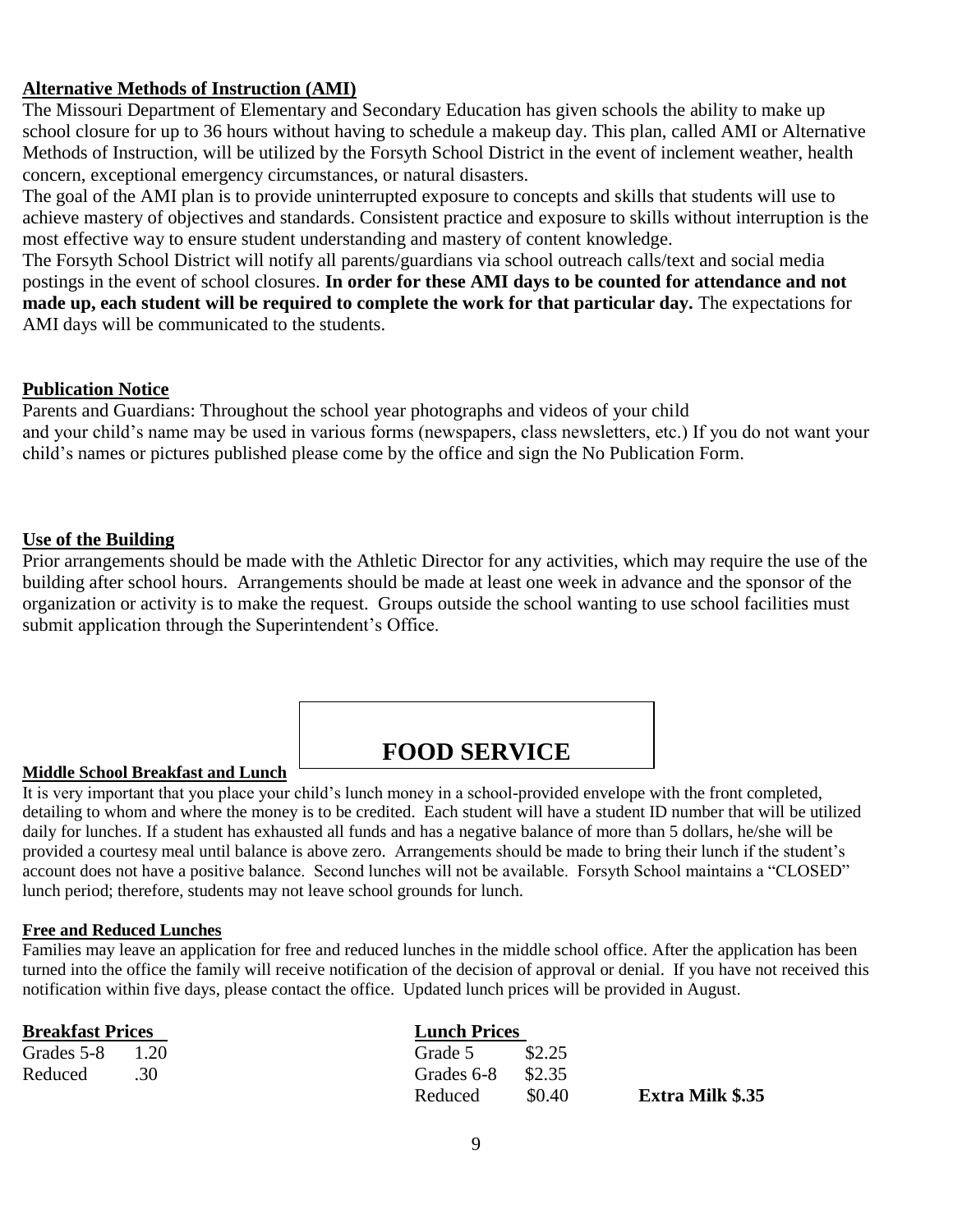#### **Meal Charges**

Unless meals are provided at no charge, the district expects students to pay for meals prior to or at the time of receipt. (Procedure EF- AP1) Please refer to the district's website and Administrative Procedure EF-AP1 on charging meals and nutritional standards.

#### **Bringing food**

Food that is brought in and served during school hours must meet minimum nutritional standards. (Procedure ADF-AP1)



#### <span id="page-10-0"></span>**Safety Drill Instructions**

A Crisis Response Guide is posted in every classroom. Teachers and students will respond appropriately to the situations described in the guide through a series of safety drills conducted during the school year. Students are to follow the instructions of school personnel during all crisis responses. Crisis response includes evacuation, severe weather and lockdown. (FORSYTH R-III Board Policy Manual, File: EBC)

#### **Evacuation Drill**

In case of fire or a fire drill, remember these directions and your teacher's directions precisely: an announcement will be made over the intercom by the central office to take the appropriate measures. All windows and doors must be shut. DO NOT use the windows for evacuation unless your classroom door is blocked by fire. Procedures are in place for the evacuation of the school campus if conditions warrant.

#### **Tornado Drills**

An announcement will be made over the intercom by the central office to take appropriate measures. After the announcement students will be moved to the PAC/Tornado Shelter.

#### **Earthquake Drill**

In the event of an earthquake or an earthquake drill, students and faculty will get under their desks and assume a protective position with their hands over their heads. (FORSYTH R-III Board Policy Manual, File: EBC)

#### **Lockdown Drill**

In the event of an intruder entering the building, a procedure has been developed to increase the safety of our students. Teachers will familiarize the students of the steps to be taken if this situation occurs.

### <span id="page-10-1"></span>**Bus Transportation**

**TRANSPORTATION**

The school buses are owned and operated by the school district and are under the Jurisdiction of the Board of Education. The school administration has the authority to make necessary rules and regulations concerning the use of school buses. Student appreciation for this service can be shown by good conduct on the bus, following the directives of the driver, and also by considerate treatment of the bus equipment.

In order to ensure the safest possible environment for ALL students on the bus, the following discipline policy is in effect for ALL students that CHOOSE to ride:

- 1. Obey the directives of the bus driver.
- 2. Be courteous: no pushing, shoving, swearing, fighting, etc.
- 3. No illegal substances: tobacco, e-cigarettes, drugs, alcohol, weapons, etc.
- 4. Do not eat or drink on the bus.
- 5. Do not damage bus or equipment.
- 6. Do not litter: includes inside and outside the bus.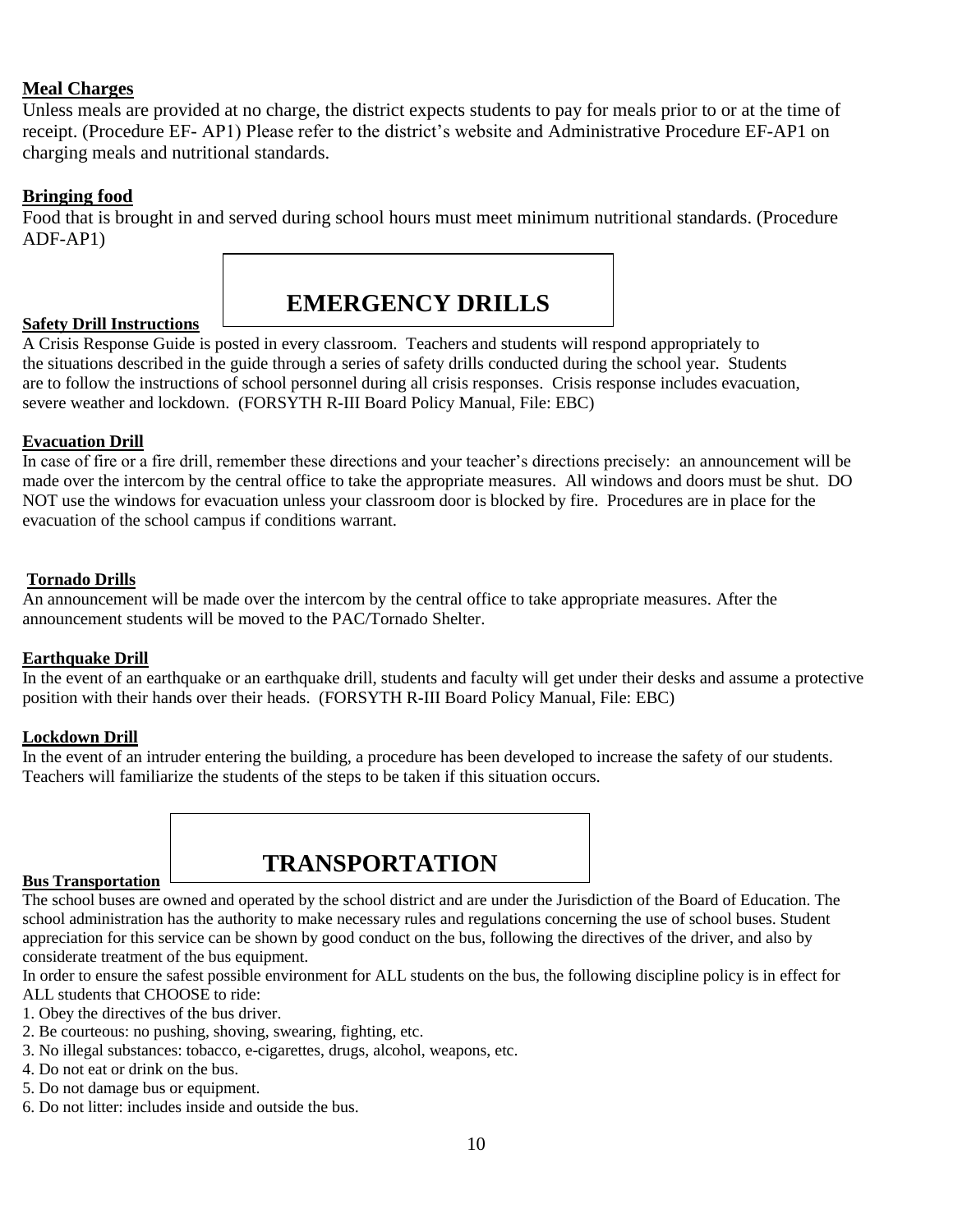- 7. Stay seated correctly and talk to your neighbors without screaming or shouting.
- 8. No pets, balloons, flowers, etc. Busses are for transporting students and their school supplies.
- 9. Personal electronics devices may be used on the bus as long as they are not being disruptive to the driver and surrounding Students
- 10. School issued laptops must stay in their protective sleeve and in the student's backpack while on any school bus

#### Violations that are less severe than Level 2 violations and will be dealt with using the following guidelines:

#### **A minor [level one] violation will have the following consequences:**

- 1. First Offense: Driver/Student Conference.
- 2. Second Offense: Contact with the parent made by driver.
- 3. Third Offense: Office referral resulting in warning or 1 day bus removal.
- 4. Fourth Offense: Office referral resulting in 1 or 2 day bus removal.
- 5. Fifth Offense: 3 day bus removal for each subsequent discipline notice.

**More severe violations, which create unsafe conditions on the bus, will be considered Level Two, and will result in more severe consequences**. The first level two violation will result in a three-day bus removal AND parent conference with the bus driver and/or school administration. Please keep in mind that we are trying to maintain a safe environment for ALL on the bus.

Some examples of a level two violation:

- Insubordination causing an unsafe bus climate
- Vandalism
- Verbal or physical abuse
- Sexual harassment
- Use or possession of illegal substance

\*Continued level 2 violations will result in removal for 5 days, 10 days, 30 days, 90 days and eventual permanent bus removal.

The transportation department wants you to know that we are doing all we can to make

sure your child has a safe and enjoyable trip, whether it be to and from school or an activity. With

your help we can achieve these goals. The transportation department phone number is (417) 546-6606 if you have any questions or comments.

The driver/administration reserves the right to assign a seat to students while on the bus.

#### **The administration reserves the right to use regular school discipline in addition to or in place of bus discipline. Anything not in the transportation policy will be dealt with on a case-by-case basis.**

#### **Walking to and from FMS**

Please notify the school if you are allowing your child to walk to and from school.

#### **Bus Passes**

Bus passes will be issued by the office secretary. Both the sending and receiving parents must write a permission slip or call before 2:45 p.m.

#### **Activity Bus**

If you are going on an after school activities bus and there are multiple buses for the activity you must go on the first bus unless you are staying for an after school activity. You may not leave campus and then return to campus to ride a later bus.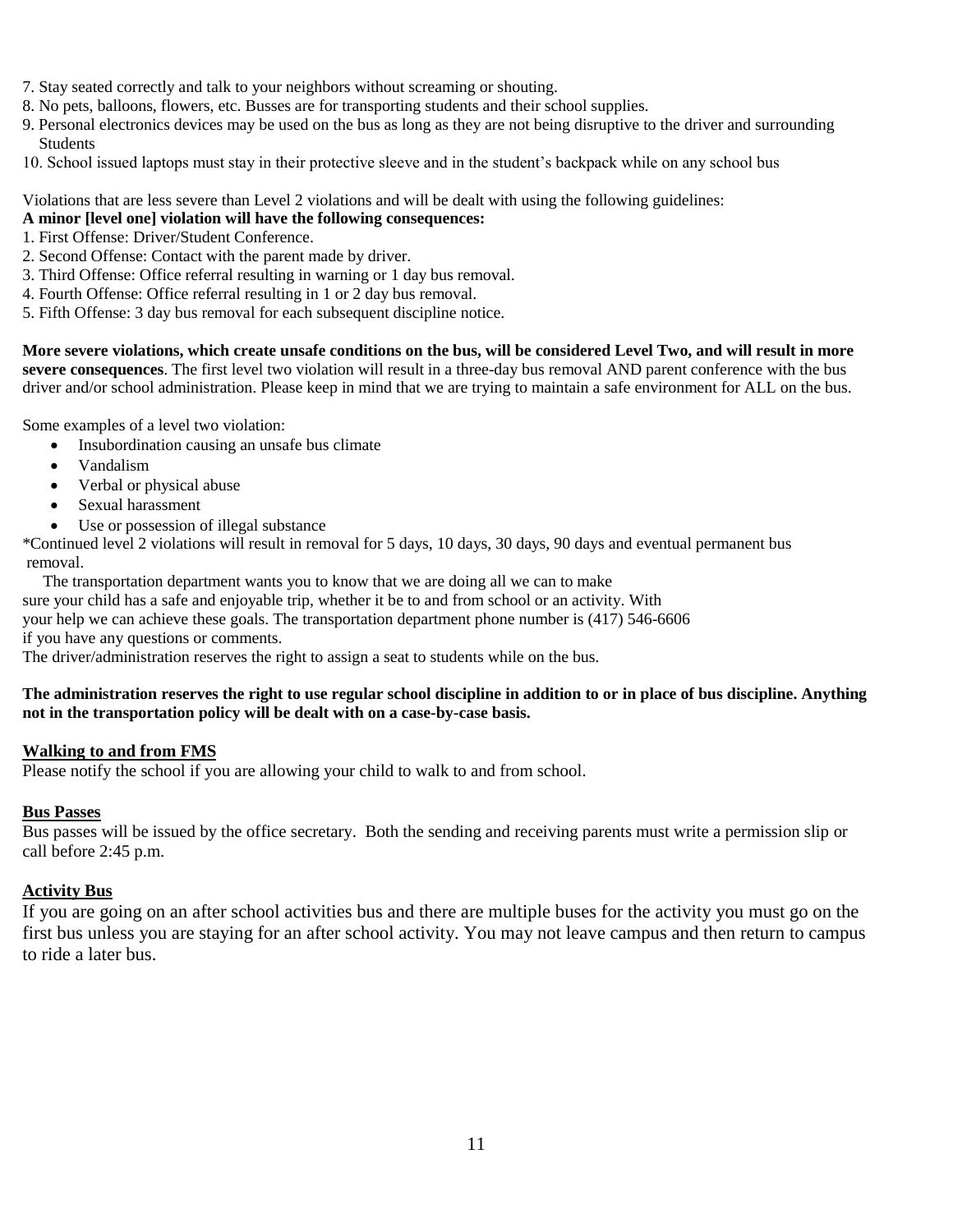### **WELLNESS**

#### **Health Services**

If a student becomes ill during the school day or requires first aid, the student is to be sent to the nurse's office. Ibuprofen, Tylenol, etc., is **NOT** available in the office or from the nurse. Should a student be seriously ill and need to be sent home or to a hospital, parents will be notified. Each student must have an emergency telephone number on file with the school nurse. All students must have permission from the school nurse office **BEFORE** going home for illness. The school nurse is responsible for maintenance of health records, including immunizations for each student. **Students' immunizations must be up to date and current or they will NOT be allowed to attend school.**

#### **Student Safety**

On rare occasions students are needlessly hurt during the school year. In most instances, injury could be avoided if students would be more cautious and simply think before acting. To minimize the possibility of injury, students are expected to obey the following rules:

- 1. Report accidents promptly and accurately to the principal.
- 2. Inform someone in authority of unsafe practices in the building, school grounds and/or streets.
- 3. Help keep the school building clean and hazard free.

4. Remain calm and follow the directions of the principal and school personnel during safety drills and other emergencies.

5. Students participating in agriculture and lab classes are required to wear safety glasses or goggles and must follow the safety rules set for each class.

#### **Health (School) Insurance**

Supplemental insurance is available on a voluntary basis for each student in school. This insurance provides for coverage of injury while at school-sponsored events. Students are not covered under the insurance if they drive or ride with someone to and from school. They must be on the school bus to be covered. All students participating in athletics must be covered by insurance. If a student does not purchase school insurance, a statement from a parent or guardian will be needed to show proof of insurance.

#### **MO HealthNet for Kids Program**

Information regarding MO Health Net can be found at <https://www.benefits.gov/benefit/1606>

#### **Health Standards**

The school nurse, with the consent of the principal, may require a pupil suspected of having a disease or of being able to transmit a disease to be excluded from school according to school policy for prevention and control of communicable diseases. These students may also be required to be examined by a physician and to provide a written statement of health before returning to school. Any pupil not complying may be excluded from school. Children who become ill at school should be taken to the health office and a decision will be made there as to calling a parent, doctor, etc. The decision regarding medical treatment should always be the responsibility of the parent. Only in cases of emergency will the school make this decision. Please see communicable disease policy.

#### **Communicable Disease Policy**

A student shall not be permitted to attend classes or other school sponsored activities if the student is known to be afflicted with or liable to transmit any contagious or infectious disease, unless the Board of Education, or its designee, has determined, based on medical evidence, that:

1. Student is no longer infected or liable to transmit the disease, or

2. The student is afflicted with a chronic infections disease which poses little risk of transmission in the school environment with reasonable precautions.

Any student permitted to attend school with a chronic infectious disease must do so under specified conditions. Failure to adhere to the conditions will result in the student being excluded from school. Any student determined to have a chronic infectious disease and who is not permitted to attend school will be provided instruction in an alternative educational setting in accordance with district policy.

Students with a contagious or infectious disease, and their families, have a right to privacy and a need for confidentiality. Only staff members, who have a medical reason to know the identity and condition of such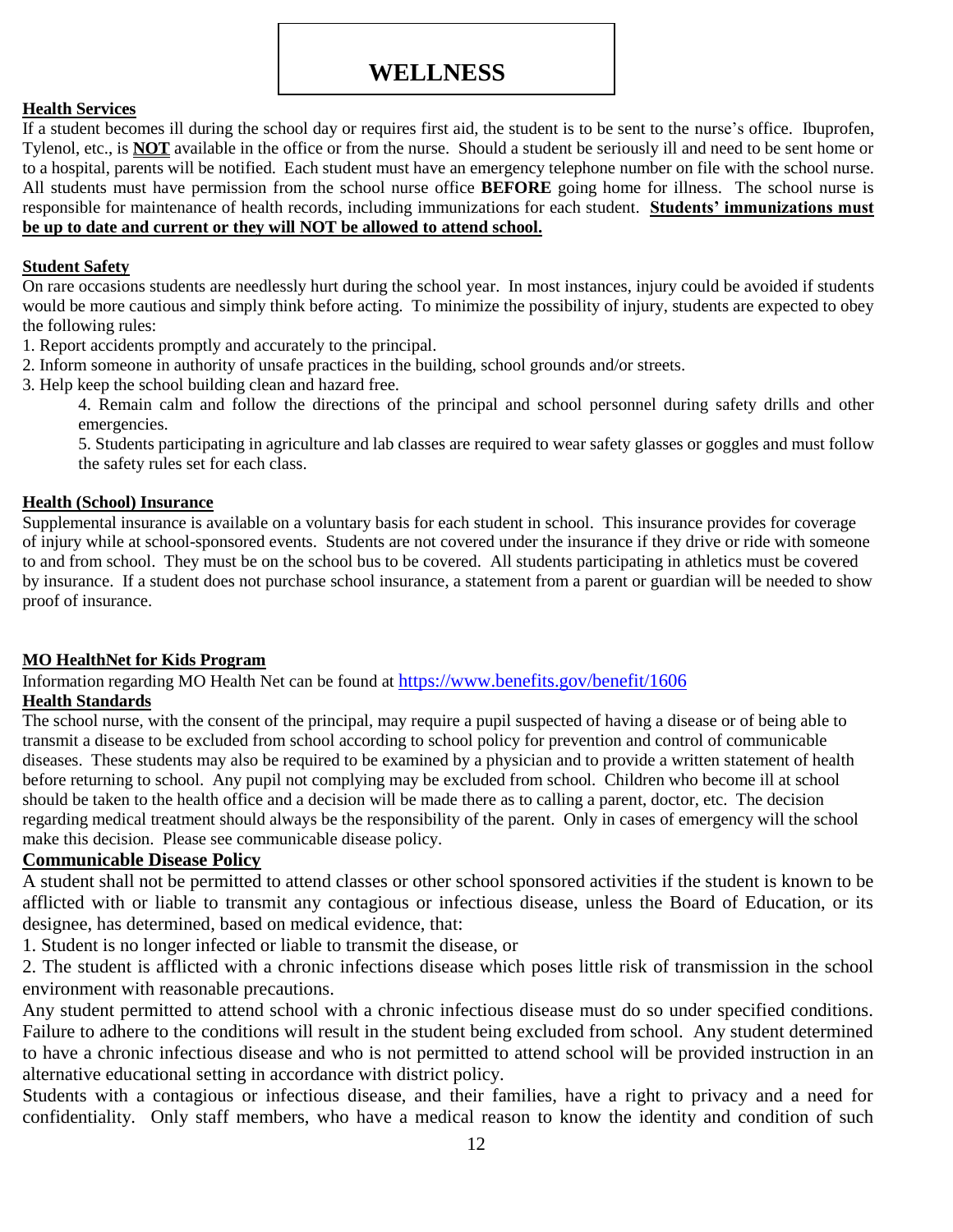students, will be informed. Willful or negligent disclosure of confidential information about a student's medical condition by staff members will be the cause for disciplinary action.

The district will implement the "Reporting Disease Outbreak Control Measures" in accordance with 19 CSR 20- 20.010 through 20-20.060 and 20-28.010.

#### **Medication Policy and Procedure for Students**

#### **All medicines including over the counter and prescription medicines must be brought to the school nurse's office and dispensed by the nurse or designee**.

The diagnosis and treatment of illness and the prescribing of medication are never the responsibility of a school, and should not be practiced by school personnel. It is the expectation of the district that all prescribed medications are administered by the student's parent at home. The district acknowledges, however, that some students may require prescribed medication during the school day. In these cases, medications will be administered according to the law and school administrative procedures which are listed below.

- 1. Medications must be prescribed by a person licensed by a state regulatory board or otherwise to prescribe medications by state law.
- 2. The prescription must be in the original container with the directions for administration at school on the container. Parents must bring the medication to school in the original packaging. The district will not administer the first dose of any medication. Medication authorization forms must be completed and signed by the parent. This form must be renewed if there is a change to medication type, dosage, or frequency and at the beginning of each school year.
- 3. The school nurse (or any other staff member) may not be verbally directed by a parent to administer medication to a student. This includes over-the-counter medications such as Tylenol or Ibuprofen.
- 4. Over-the-counter medications can be administered at the school if there is written permission from the parent or guardian. This form is available in the nurse's office. Parents must supply medication and bring it to school in the original packaging.
- 5. Medications (over-the-counter or prescription) **cannot** be transported on the bus.
- 6. Students are not allowed to dispense any medication (prescription or over-the-counter) to his/her self or to others at any time. Please note that an insulin dependent diabetic may self-administer with the nurse's supervision.
- 7. No student will be permitted to attend school that has a contagious illness or condition. If the nurse suspects a contagious condition, the parent will be contacted to pick up the student. In some cases, the student must be examined and cleared to return to school. In accordance to STUDENT HEALTH SERVICE REQUIREMENTS Policy JHC, a student in which live head lice have been discovered, the student may not return to school for 24 hours after the discovery of the live head lice. When the student returns to school, he/she will be re-examined by the school nurse. If only nits are discovered and not a live head lice infestation, the parent/guardian will be instructed on treatment options, and the student will be re-examined within five (5) calendar days.
- 8. The school nurse may offer the following remedies to your child: peppermint candy (soft, quick dissolve used for younger children), Chloraseptic throat spray, menthol cough drops, triple antibiotic ointment, saline eye wash, Calamine lotion, Aloe Vera lotion, bandage adhesives, hydrogen peroxide, topical lidocaine burn gel, muscle rub, TUMS antacid chewable, Orajel/Anbesol (benzocaine) and Carmex/Blistex lip ointment. **If your child is allergic to any of these products or if you would like a specific product to be withheld from your child, please submit a letter addressed to the school nurse listing the remedies listed in #8 to be withheld from your student.**

#### **Epinephrine**

Epinephrine medication is in stock and can be used on any student in an emergency, a notice notifying the district in writing must be signed by parents/guardians if they do not want these medications administered in an emergency. (FORSYTH R-III Board Policy Manual, File: JHCD)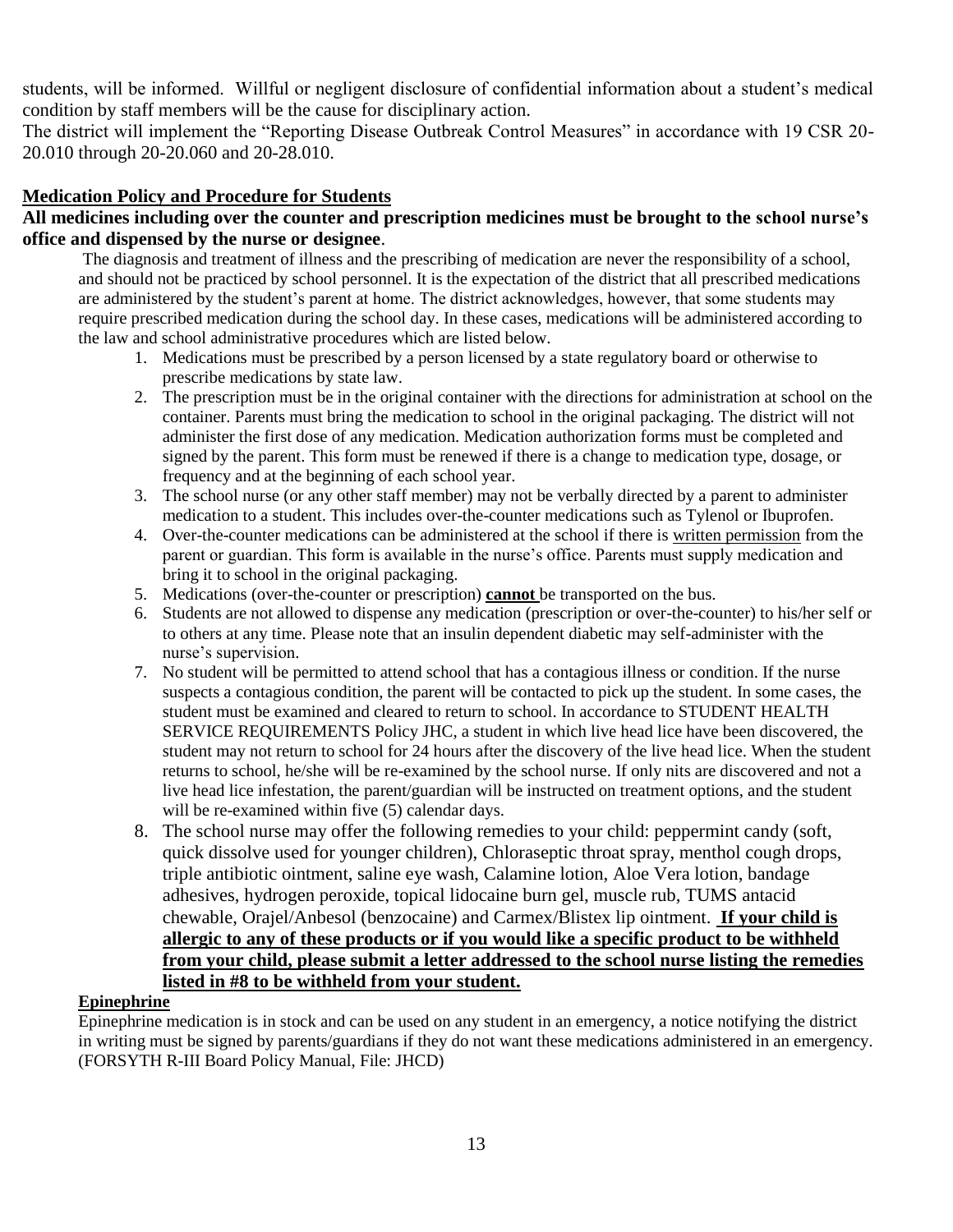#### **CBD Products**

The district does not permit the possession or administration of marijuana or marijuana-infused products for medicinal purposes on district property or at district events since these products are prohibited under federal law. *Policy JHCD*

#### **Hygiene**

Hygiene should be a matter of personal pride in oneself. Poor hygiene can affect the learning process of the student and the students around him/her. If FMS staff feels a student's hygiene is affecting learning, the student will be sent to the nurse, counselor, or administrator to discuss proper hygiene.

#### **Wellness Program**

The Board recognizes the relationship between student well-being and student achievement as well as the importance of a comprehensive district wellness program. The district will provide developmentally appropriate and sequential nutrition and physical education as well as opportunities for physical activity. For more information on the district's nutrition standards see School Board Policy ADF-AP1.

#### **Influenza and influenza vaccination information**

<span id="page-14-0"></span>If the school district provides information on immunizations, infectious diseases, medications, or other school health issues to parents and guardians of students. The included information will be identical or similar to that produced by the Centers for Disease Control and Prevention about influenza and influenza vaccinations

# **STUDENT RESPONSIBILITIES AND CODE OF CONDUCT**

#### **Daily Announcements**

A copy of the daily announcement will be posted on Tyler SIS and Tyler 360 website. Students are expected to read the bulletin on the SIS student portal daily.

#### **Student Handbook**

Every student will have the opportunity to download the student handbook to their computer. The handbook can also be found on the school website. The student handbook has the policies and regulations governing the Forsyth Middle School students.

#### **Hall Pass**

Any student not in class must have a hall pass. It should not be necessary for a teacher to give students passes to go to their lockers or to the restroom on a frequent basis. *Students are not to go to the other buildings without a pass issued, except to attend an assigned class.*

#### **Fees and Charges**

1) Students desiring to construct special projects in courses, such as art, home economics or social studies, shall pay for needed materials as they are utilized. All required items constructed by the student in such courses might be purchased from the school for the cost of materials used. 2) Clubs and organizations not required for academic credit may charge membership dues. 3) Where the student causes the willful or negligent destruction of property, the school district may assess charges to cover the cost of repair or replacement of property. 4) Fines may be imposed in classes, such as art or band, if items loaned are not returned promptly so other students may use them.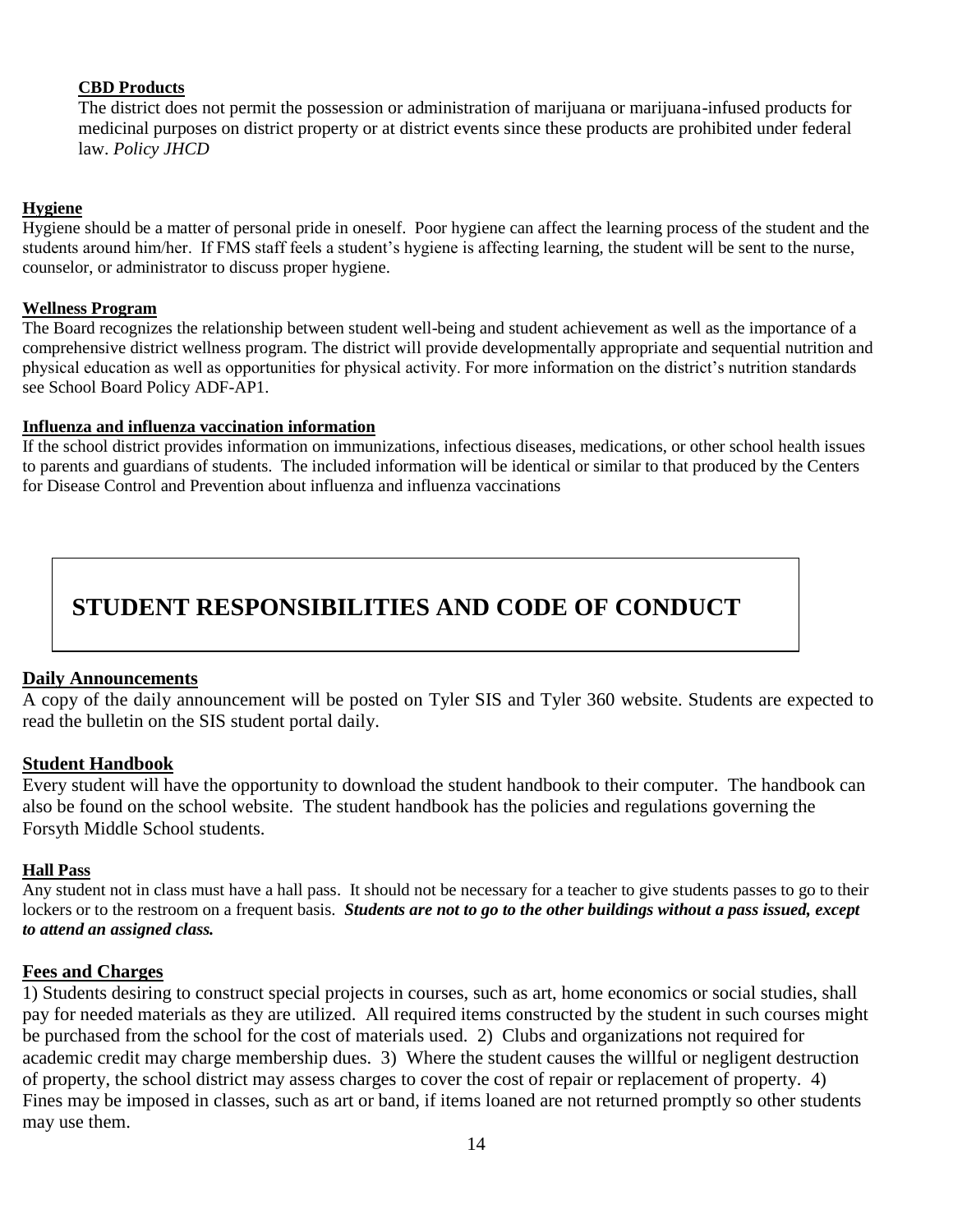#### **Physical Education Class**

Students enrolled in physical education class are required to provide their own clothing. The clothing shall be of the type that is necessary for safety, health, or protection of people or property. Soft-soled shoes, socks, a tee shirt/sweatshirt, and shorts/sweatpants are acceptable. Cut-off jeans are not considered acceptable. Students are encouraged to place names on shoes and P.E. clothing. A student who has an illness or disability which necessitates a limited physical education program or one who should be excused entirely from physical education, must have on file with the principal a doctor's statement to that effect. The statement should include the student's name, statement of the problem, and dates during which the student will be unable to participate.

#### **Lockers**

Locker assignments are made at the beginning of school. Students are not to trade or share lockers. *Items should never be left in a gym locker without a lock, as the school is not responsible for personal property lost or stolen.* The misuse of a locker will result in loss of the privilege of having a locker. Students are expected to keep lockers neat in appearance and to keep the doors closed when not in use. Students are reminded that lockers are the property of the school and are subject to inspection. Open beverage containers are not allowed in lockers. School issued locks are available in the middle school office upon request. If students loses or does not return the lock a charge of \$10 will be assessed.

#### **Internet and Computer Access**

Forsyth Middle School offers access to networked computer resources to staff and students. The operation of the Internet depends heavily on the proper conduct of its users, who must adhere to strict guidelines. If a district user violates provisions outlined in the acceptable use policy, consequences will follow. Some violations may result in legal action. There is more information outlined under the discipline portion of this handbook.

#### **Digital Citizenship**

Digital citizenship can be defined as the norms of appropriate, responsible behavior with regard to technology use. All students are expected to be responsible digital citizens.

#### **Care of Books**

All books, which are the property of the school, should be kept in good condition. A fine or replacement cost will be charged for a book that is lost or damaged. Please report all lost and defaced books to the teacher and/or principal.

#### **Care of School Property**

It is the responsibility of each student to see that school property is kept in good condition. Vandalism of any sort will not be tolerated. Students will be held responsible for the proper care of all books, computers, supplies, apparatus and furniture furnished by the Board of Education. Pupils who deface or mar school property will be required to pay all damages and will be subject to disciplinary action.

#### **Lost and Found**

Students who either lose or find items should report this to the office. Loss of property may be minimized by placing the owner's name on every article and by not leaving personal items unattended. Students are advised to leave valuable items and large amounts of money at home. Lost and found items will be taken to Good Will at the end of each quarter if items are not claimed before that date.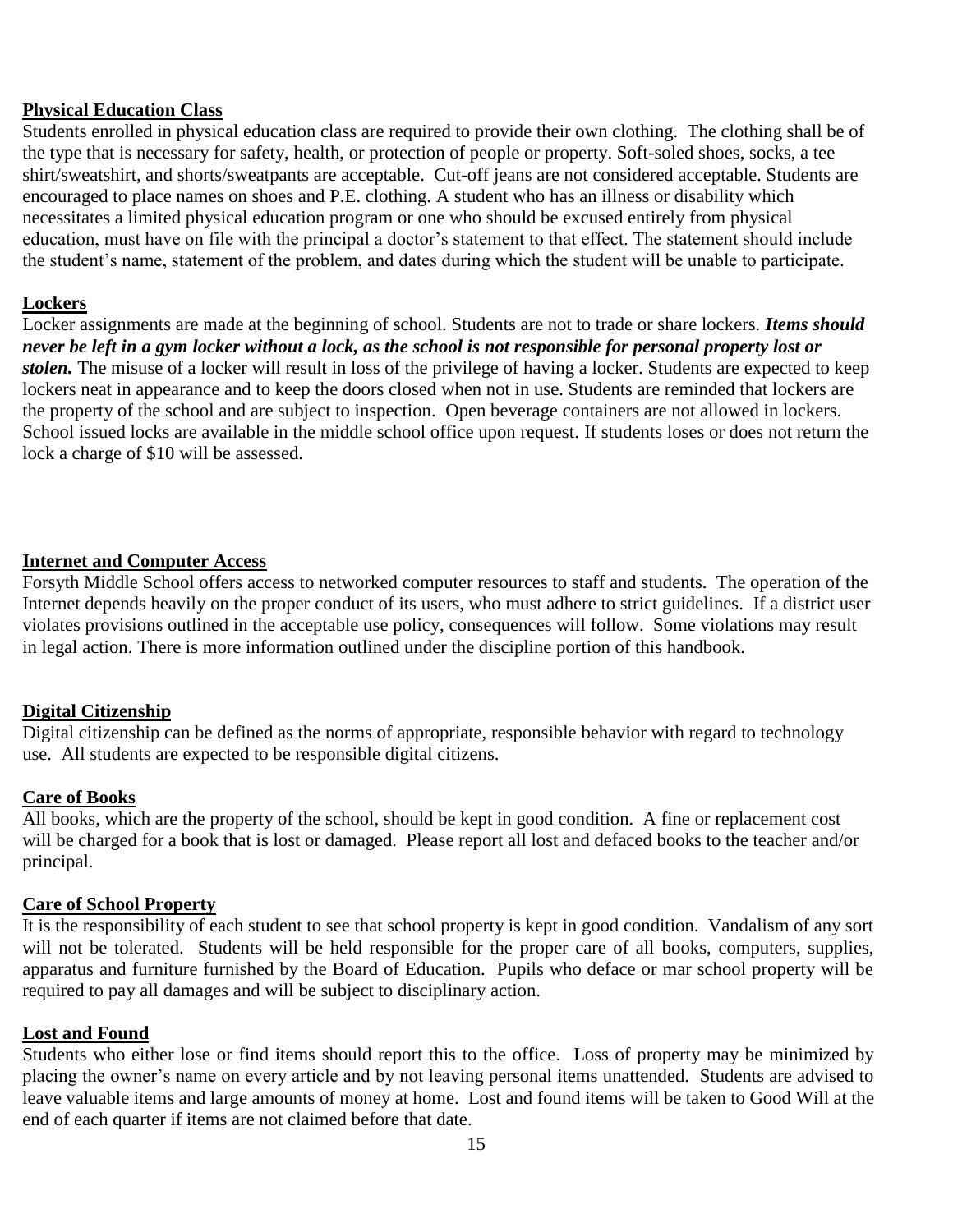#### **Assemblies**

Assemblies are an important part of our school program. The faculty, administration and student organizations will schedule a variety of programs. An attempt will be made to make the programs both enjoyable and educational. One of the educational values of assemblies is training in good audience behavior. It is each student's responsibility to be respectful, courteous and attentive at all times.

#### **Conduct in Halls**

The halls are very crowded between classes as well as before and after school. Therefore, it is necessary to observe certain rules so disruptions, confusion or other problems are kept to a minimum. Students are to be courteous to others in the hall. Students are to avoid running, shouting, whistling, slamming lockers and other forms of unnecessary loudness at all times. Do not loiter at lockers or stand in groups blocking the hallways. Please make an effort to keep the halls clean by placing waste and or paper in trash cans or recycle bins.

#### **Public Display of Affection on School Grounds**

Students should conduct themselves in a proper manner at all times. This means that there shall be no embracing, kissing, or un-presentable action on school grounds (i.e. holding hands). This also pertains to the hallways and the parking areas. This policy also covers student behavior at any school activity such as ball games, class plays, dances, etc. Students disregarding this policy should expect disciplinary action from the principal.

#### **Toys, Radios and CD/MP3/IPOD Players, etc.**

Toys, radios and CD/MP3/IPOD players brought to school create too much disturbance in the classrooms and hallways. Such items can be lost or broken at school. Therefore, these items should not be present upon arriving at school. If the items are out after arriving on school grounds, the item(s) will be kept in the office until a parent can pick up the item and a disciplinarian action will follow. If unclaimed at the end of the quarter, the item(s) will be donated to charity. In the event that any of the above-mentioned items are lost, stolen or broken, it is the sole responsibility of the student.

#### **Selling and Trading:**

There is to be no giving, buying, selling, or trading of any object at school.

#### **Library/Media Center**

The FMS library exists to provide students and faculty with access to information from a variety of sources and to encourage personal development through reading. Materials available for students to use at school and home include books, magazines, newspapers, and CD's. Additional equipment is available during school time such as a copier, a scanner, computers, cameras, camcorders, internet, on-line databases, videos, CD/DVD burners, projectors, CD/cassette players, and more. A library media specialist is able to help students with the collection, organization, and presentation of information through a variety of audio, video, and printed media. The library adheres to guidelines established by the American Library Association and the Missouri Department of Secondary Education with regard to recommended policies and procedures. The following library policies are in place to provide students with equal access to assorted media. Books may be checked out for a two-week period and repeatedly renewed if not requested by another student. Reference material may be checked out for one hour or overnight. Fines will be charged for materials damaged or not returned on time. Students are encouraged to submit specific requests for the purchase of additional reading material and to maintain an environment conducive to learning. For protection of library materials and equipment, food and drink are not allowed. The library is open from 7:45 a.m. to 3:25 p.m. every day during the normal school year. Students are welcome to use the library after hours by appointment.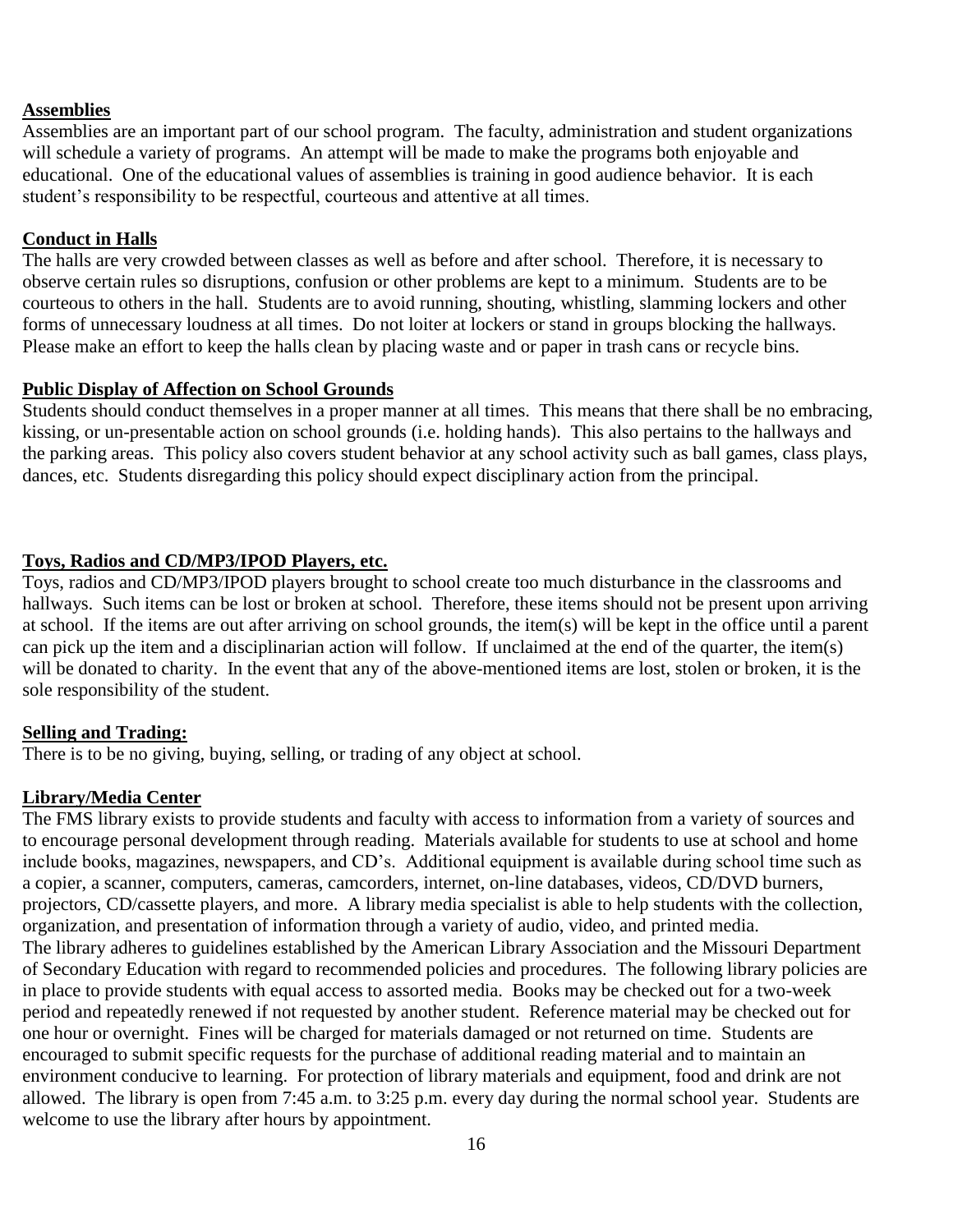#### **Student Dress Code and Appearance**

There is no rigid dress code at Forsyth School District. Therefore, since good judgment is important, students should consider carefully how they dress before going to school each day. Clothing, hair, piercing or adornments that are abbreviated, suggestive, or otherwise improper, based on local community standards of the school district, and/or clothing, hair, piercing, and adornments that have a detrimental effect on the learning situation should not be worn. Dress that is excessively casual should not be worn in the building. Other incidences of irregular clothing will be dealt with individually as the need arises.

Students should not wear clothing that advertises drugs, alcoholic beverages, or sex symbols. Shorts may be worn year round. Administrative discretion on length will be used. Students may not wear caps, bandanas, headbands with attachments that impede learning (i.e. Cat ears, unicorn horns), scarves, gloves, or sunglasses in the building. No chain wallets. No gang related colors, tags, symbols, or apparel will be permitted. Face painting along with writing and drawing on the skin are prohibited. **Absolutely no pajama pants, sagging pants, or tank tops may be worn. No spaghetti straps, no midriffs, and no undergarments may be showing. Pants that have excessive holes above the knees may not be worn. No trench coats. Bulky coats need to be left in locker. Crop top shirts require an undershirt to be worn under them.** Students disregarding this policy should expect disciplinary action from the principal. No rolling backpacks are allowed on campus.

#### **Use of Telephone and any Unapproved Electronic Devices**

The phones in the office are for school personnel use only. Unless it is an emergency, students will not be called out of class to answer the phone. However, **Emergency messages prior to 2:45 p.m. will be delivered to the students. Daily plans need to be made before your child leaves home.** Students must get permission from the principal to use the office phone.

Students will be allowed to use cell phones after school hours. Students who bring cell phones/unapproved electronic devices to the school must keep them out of sight and off until school is let out. If a student is using a cell phone/electronic device or the device is visible or is heard, a disciplinary action will occur and the device will be kept in the office until a parent is able to pick it up. If unclaimed at the end of the quarter, the item(s) will be donated to charity. Cell phone/electronic device use upon entering the building, during passing, class time, lunch, etc. will not be permitted. If a student possesses electronic pictures or texts, the district will consider it the same as hard-copy possession of the documents.

#### **Drugs/Alcohol**

*Possession or Use of a Controlled Substance***:** Including drugs, look-a-like drugs, drug paraphernalia, legal and/or prescription medication, and alcohol within 2000 feet of school property, on school buses, or school activities at home or away. This includes being under the influence. First time offenders submitting to a drug and alcohol evaluation (evaluator to be chosen by the school at the student's expense) may have their suspension reduced.

*Sale or Distribution of a Controlled Substance***:** Including drugs, look-a-like drugs, drug paraphernalia, legal and/or prescription medication, and alcohol within 2000 feet of the school property, on school busses, or school activities at home or away.

**Tobacco/E-Cigarettes:** The possession or use of any tobacco/e-cigarette product within one (1) square block of school property by a student is prohibited. This does include all school activities at home or away.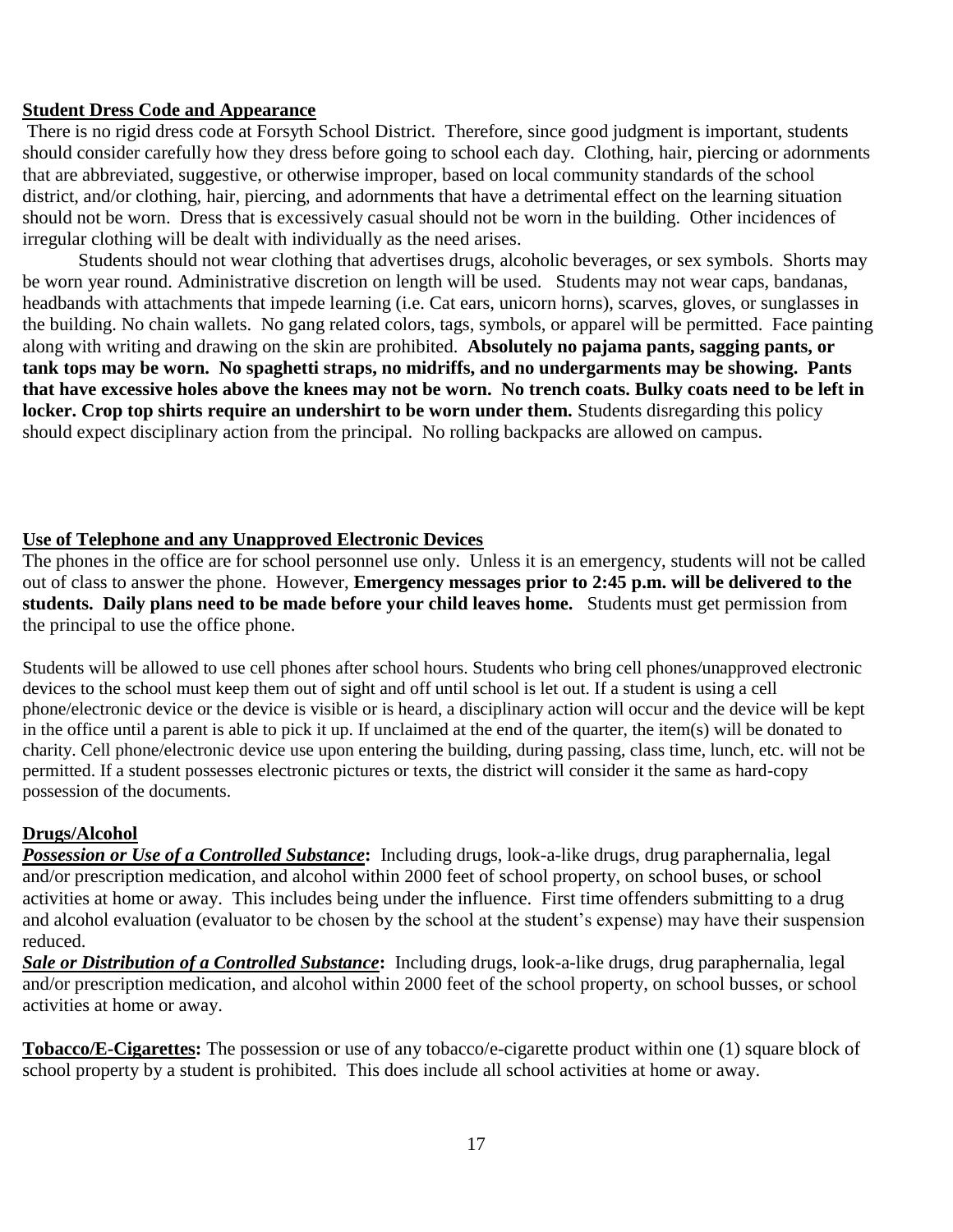#### **Weapons**

Knives, guns, and/or other sharp objects considered dangerous are NOT to be brought to school and will result in a severe disciplinary action. A knife with a 4" blade or bigger will be considered a weapon. All knives will be kept in office until a parent picks them up. At the end of quarter if the item is not collected it will be discarded. (FORSYTH R-III Board Policy Manual, File: JFCJ)

**Weapons and Weapon Threats:** The term "weapon" shall include, but not be limited to: A firearm, a knife with a blade 4 inches or longer, or any object used in a threatening manner, this includes threatening to bring a weapon to school.

*Knife***:** A pocket knife with no blade over 4 inches is not considered a weapon unless it is used in a threatening manner; however, it is an inappropriate object and will be confiscated and returned to the parent upon request.

**Bullying/Harassment/Hazing:** In order to promote a safe learning environment for all students, the Forsyth R-III School District prohibits all forms of hazing, bullying, cyberbullying, and student intimidation. The district also prohibits reprisal or retaliation against any person who reports an act of bullying among or against students. (Board Policy JFCF). Students participating in or encouraging inappropriate conduct will be disciplined in accordance with JG-R1. Such discipline may include, but is not limited to, suspension or expulsion from school and removal from participation in activities. Students who have been subjected to, or a witness of hazing, bullying, or cyberbullying are instructed to promptly report such incidents to a school official. Bullying Incident Report Forms will be available for students to record bullying information.

In addition, district staff, coaches, sponsors and volunteers shall not permit, condone or tolerate any form of hazing or bullying or plan, direct, encourage, assist, engage or participate in any activity that involves hazing or bullying. District staff will report incidents of hazing, bullying, or cyberbullying, to a building principal within two (2) school days. The principal who receives the report will investigate all complaints of hazing, bullying and cyberbullying within two (2) school days, and shall administer appropriate discipline to all individuals who violate this policy. The investigation shall be completed within ten (10) school days from the date of the written report of bullying unless good cause exists to extend the investigation. District staff who violate this policy may be disciplined or terminated. Any person who engages in reprisal or retaliation against an employee or student who reports an act of bullying shall be subject to disciplinary action.

The superintendent will provide for appropriate training designed to assist staff, coaches, sponsors and volunteers in identifying, preventing and responding to incidents of hazing and bullying.

The district shall annually inform students, parents, district staff, and volunteers that hazing and bullying is prohibited. This notification may occur through the distribution of the written policy, publication in handbooks, presentations at assemblies or verbal instructions by the coach or sponsor at the start of the season or program. This policy shall also be posted on the District's web page (as Board Policy) and a copy shall be placed in the District Administrative Office.

*Bullying*- is defined as intimidation or harassment that causes a reasonable student to fear for his or her physical safety or property*;* substantially interferes with the educational performance, opportunities, or benefits of any student without exception; or substantially disrupts the orderly operation of the school. Bullying may consist of**,**  but is not limited to**,** physical actions, including gestures, or oral, cyberbullying, electronic, or written communication, and any threat of retaliation for reporting of such acts. Bullying by students is prohibited on school property, at any school function, or on a school bus.

*Hazing* – For purposes of this policy, hazing is defined as any activity, on or off school grounds, that a reasonable person believes would negatively impact the mental or physical health or safety of a student or put the student in a ridiculous, humiliating, stressful or disconcerting position for the purposes of initiation, affiliation, admission, membership or maintenance of membership in any group, class, organization, club or athletic team including, but not limited to, a grade level, student organization or school-sponsored activity. Hazing may include those actions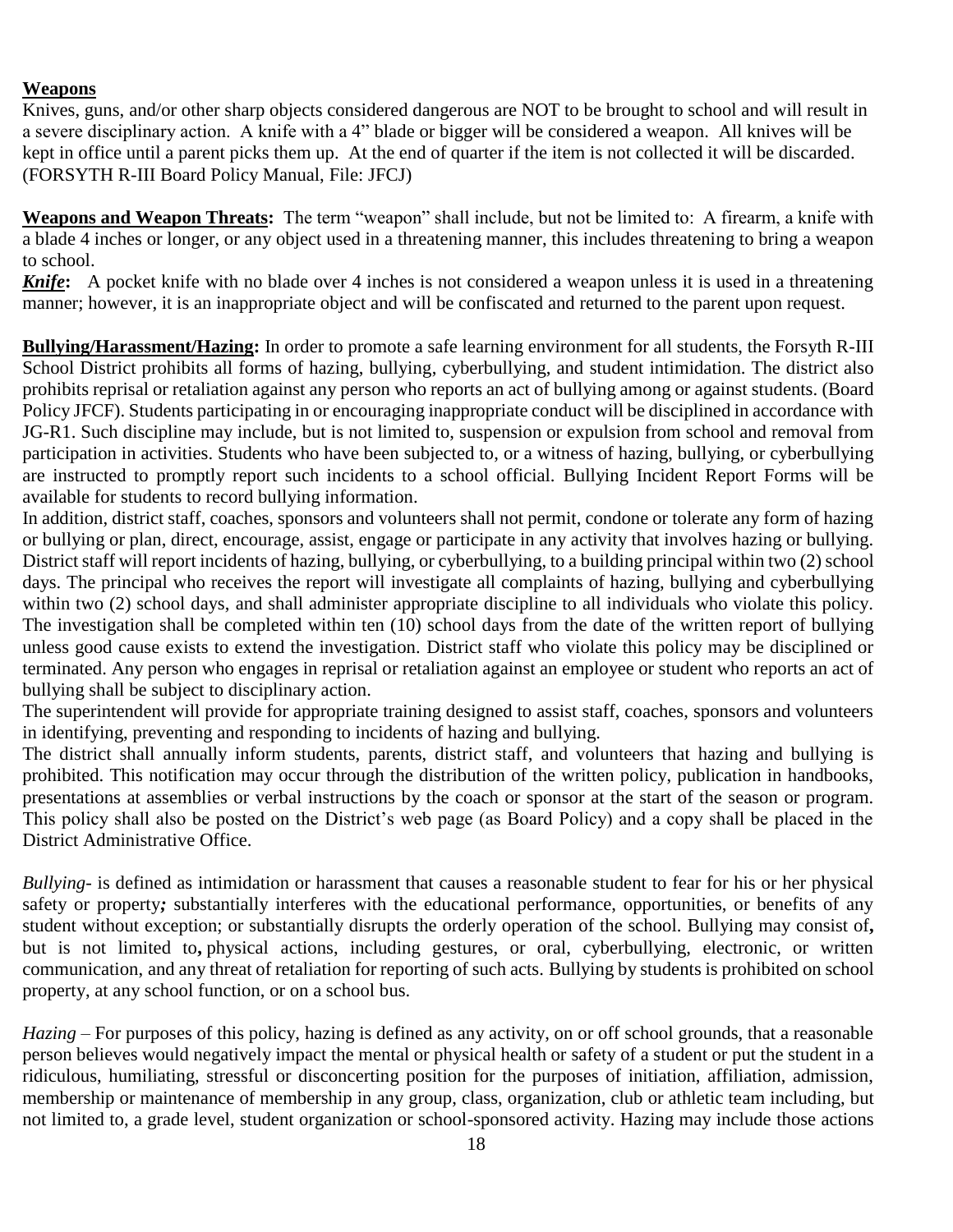that subject a student to extreme mental stress including, but not limited to, sleep deprivation, physical confinement, forced conduct that could result in extreme embarrassment or criminal activity, or other stress-inducing activities. Hazing may also include, but is not limited to: acts of physical brutality; whipping; beating; branding; exposing to the elements; forcing consumption of any food, liquor, drug or other substance; forcing inhalation or ingestion of tobacco products; or any other forced physical activity that could adversely affect the physical health or safety of an individual. Hazing may occur even when all students involved are willing participants. Hazing does not occur when a student is required to audition or try out for an organization when the criteria are reasonable, approved by the district and legitimately related to the purpose of the organization.

*Cyberbullying*- means bullying as defined in this subsection through the transmission of a communication including, but not limited to, a message, text, sound, or image by means of an electronic device including, but not limited to, a telephone, wireless telephone, or other wireless communication device, computer, or pager.

#### **Suicide Awareness and Prevention**

Suicide is a leading cause of death among youths in Missouri and is a public health concern impacting all Missouri citizens. The Forsyth R-III School District is committed to maintaining a safe environment to protect the health, safety and welfare of students. (Policy JHDF) The district has established a Crisis Response Team (CRT) that will be responsible for the implementation of the district's response plan. If a student is having a suicide crisis, immediately report the situation to the school counselor and/or administration. National Suicide Prevention Lifeline (800-273-8255).

**Trauma informed schools initiative**- Missouri Department of Elementary and Secondary Education's Trauma Informed Schools Initiative to parents/guardians. (161.1050, RSMo.)<https://dese.mo.gov/traumainformed>

#### **Searches by School Personnel**

School lockers, desks, computers and other district property are provided for the convenience of students and, as such, are subject to periodic inspection without notice. Student property may be searched based on reasonable suspicion of a violation of district rules, policy or law. Reasonable suspicion must be based on facts known to the administration, credible information or reasonable inference drawn from such facts or information. Searches of student property shall be limited in scope based on the original justification of the search. The privacy and dignity of students shall be respected. Searches shall be carried out in the presence of adult witnesses and not in front of other students, unless exigent circumstances exist.

Acts of violence and/or serious violations of board policy procedures can be viewed at (FORSYTH R-III Board Policy Manual, File: JGF).

# **STUDENT BEHAVIORAL INCENTIVES**

<span id="page-19-0"></span>At Forsyth Middle School, several incentive programs are offered in order to encourage students to strive for excellence. The following incentives are offered at FMS:

**\*Quarter Event -** Students are able to attend the quarter event if they achieve 1 of the 2 following criteria

- 1. Are on the honor roll of 3.67-4.0
- 2. Earn 7 or more blue ribbons in ELA and 4 or more in Math Study Island

The quarter event will be held three times throughout the year.

The schedule for the events will tentatively be as follows: **October 28 January 27 March 31**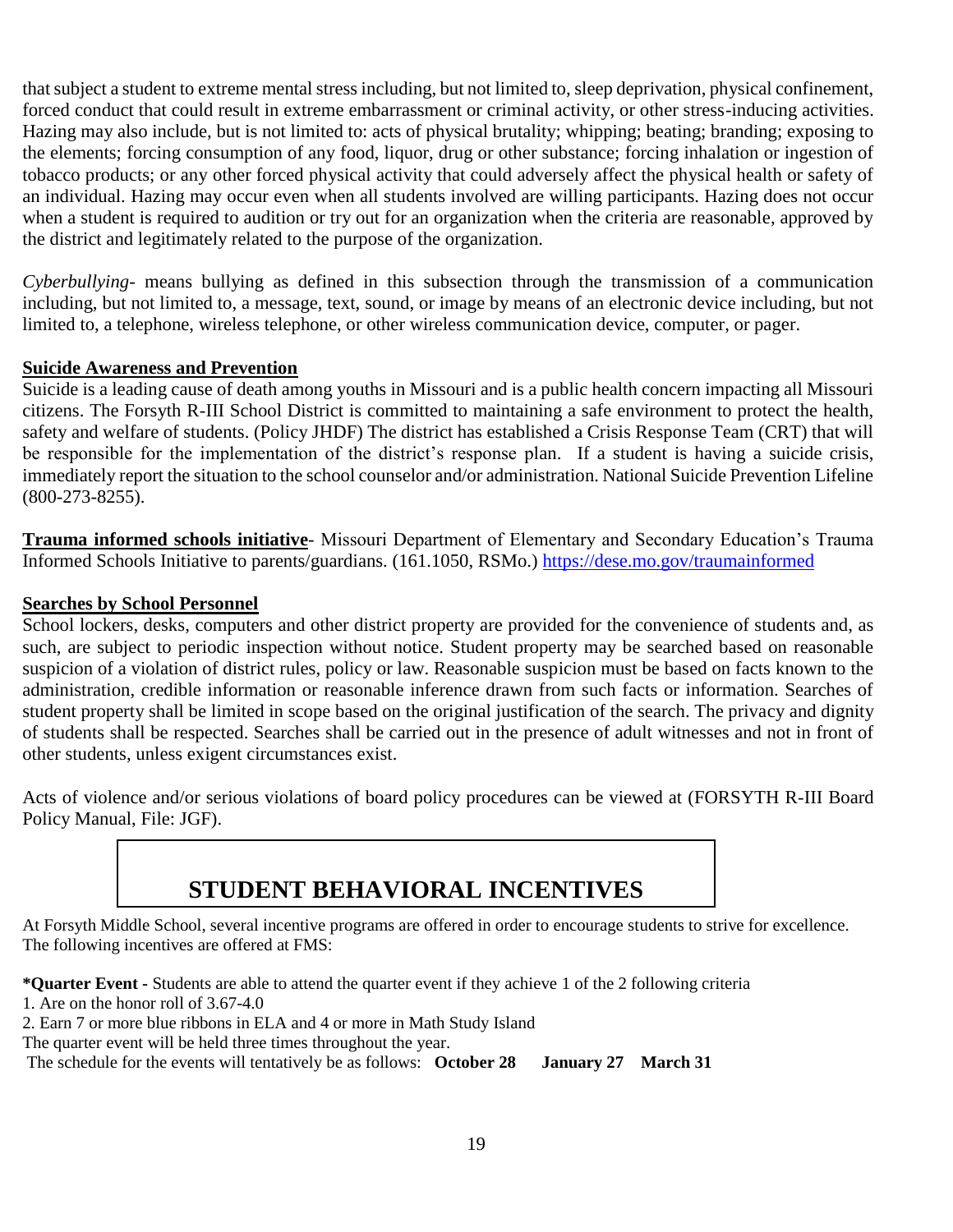**\*Study Island Field** Trip May 24th - In order to qualify students must complete the entire Math or ELA with Blue Ribbons on Study Island plus earn at least 15 blue ribbons in the other content area they did not complete (Math/ELA only) This field trip will take place on May 24<sup>th</sup> and will be to Bigfoot Fun Park. Every time a student earns a blue ribbon in Study Island, they will get a "star" and put their name on it and what they earned the blue-ribbon in. The student will then put the star on the grade level appropriate bulletin board. Study Islands must be completed by May 6<sup>th</sup> at 11:59 PM to attend field trip.

**\*Positive Office Referrals -** Students can be written up for positive actions around the school. Example: Picking up trash, holding a door for someone with hands full, going above and beyond and demonstrating good character. If a teacher writes you up with a positive office referral you will be called to the office, congratulated, and given a candy bar of your choice. The office referral will be mailed home to your parents and one will be hung on the bulletin board across from the office. You will also be recognized at one of the monthly character education assemblies. During the month in which you receive a positive office referral your name is put into a drawing for a pizza party for you and 4 of your friends. There will be one monthly drawing for the chance to win a pizza party.

### **DISCIPLINE**

Discipline is training that enables students to make appropriate choices in a climate of trust and support, always beginning with clear, concise limits that are followed by appropriate consequences. Good discipline is essential to promote an atmosphere conducive to learning. Positive reinforcement of appropriate behavior is an important component of good discipline. Additionally, how we as adults respond to inappropriate behavior provides a model that students follow in their interactions with others.

The principal and assistant principal of the school shall be directly in charge of the discipline along with the constant assistance of all faculty members. Proper order shall be maintained at all times. It is the duty of all teachers to cooperate with and assist the administration in every way with the maintenance of proper study and organized play. Students will show proper respect to all teachers and obey their instructions. Teachers are to maintain control of students both in and out of class. Students may be suspended from school by the principal for continually breaking rules and disrupting classes.

#### **Methods of Discipline**

| *Teacher-student conference                                              | *Time-out in the classroom |  |  |  |  |
|--------------------------------------------------------------------------|----------------------------|--|--|--|--|
| *Referral to counselor                                                   | *Referral to principal     |  |  |  |  |
| *Lunch detention                                                         | *After school detention    |  |  |  |  |
| *Before School Detention                                                 | *Out of School Suspension  |  |  |  |  |
| *In-School Suspension                                                    |                            |  |  |  |  |
| *Change of educational placement/alternative program                     |                            |  |  |  |  |
| *Communication with parent via email, note, telephone, and/or conference |                            |  |  |  |  |

\*Deprivation of privileges of preferred activities

**Corporal Punishment-** No person employed by or volunteering on behalf of the Forsyth R-III School District shall administer corporal punishment or cause corporal punishment to be administered upon a student attending district schools.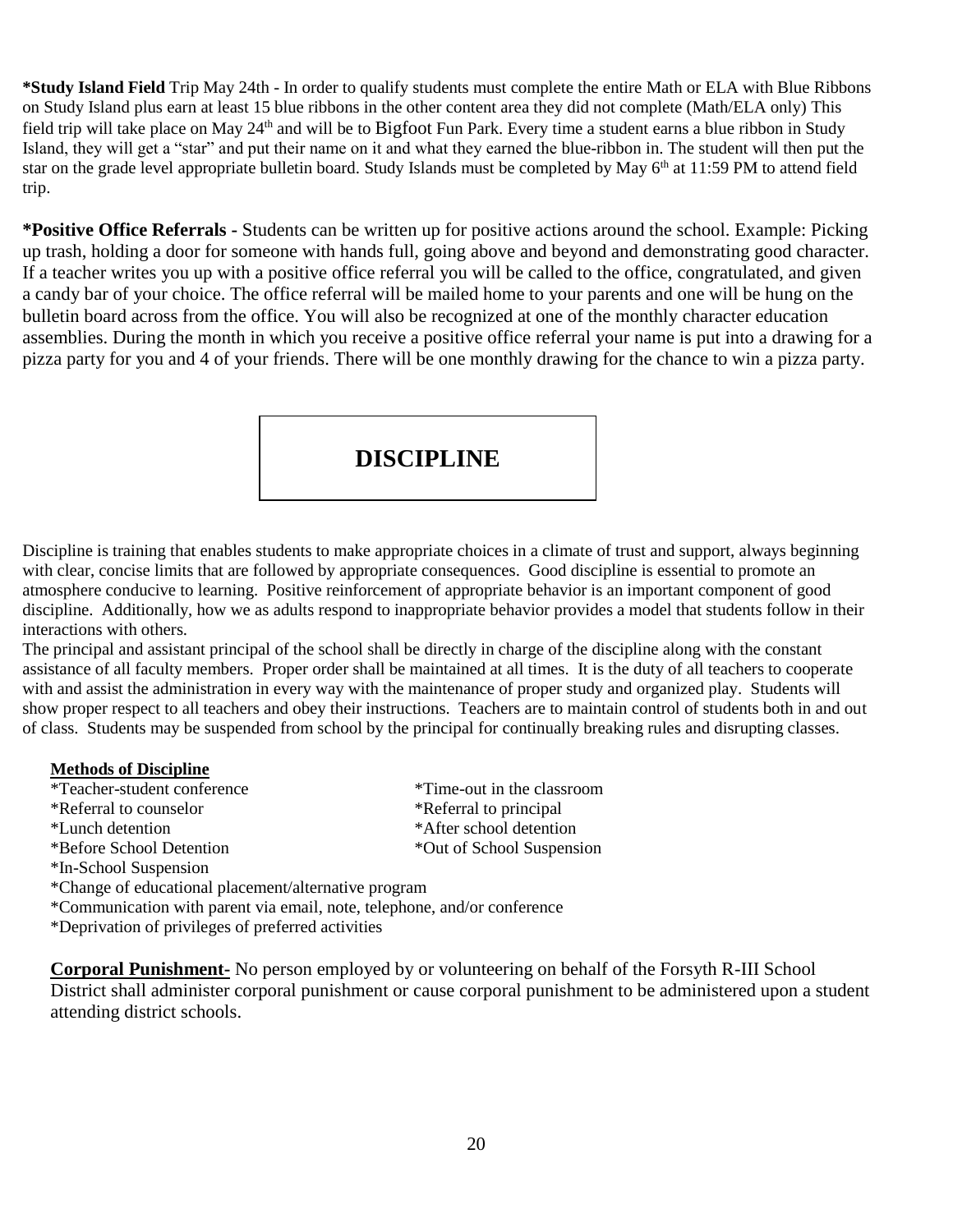# **DISCIPLINE REFERRALS**

In the Forsyth Middle School discipline program, one type of referral exists: direct referrals. Below, you will find an overview of the referral.

**Direct Referral** - A direct referral is a situation that requires immediate consequences. Behaviors such as major classroom disturbances, disrespectful conduct or speech, fighting, harassment, threats, etc., will be a direct referral. The staff member should complete a referral form, which is found on the computer, and send the form and the student to the office. The direct referrals will have two (2) copies, one for the student and one for the parent. In the office, the middle school administrator will deal with the situation as needed. The administrator will work with the student to discuss the consequence, communicate with the parent, and monitor completion of the consequences.

#### **Due Process**

Students have the right of due process concerning disciplinary actions:

- a. Given oral or written notice of the charges against them.
- b. Given the opportunity to present their version of the incident.
- c. Given oral or written explanation of the proposed disciplinary action(s).
- d. The opportunity to appeal.

**Detentions** – After School Detention (ASD) may be served from 3:30 p.m. to 4:15 p.m. Morning detentions are from 7:00 a.m. to 7:45 a.m. The exact date and time will be assigned at the discretion of the administration. The student will follow all detention guidelines as approved by the District. Changes in assigned detentions can be made only by the parent/guardian with a telephone call **prior** to the scheduled detention. Saturday Detention is held on a designated Saturday from 8 a.m. to Noon. Students must bring academic work to detention.

#### **Detention Guidelines:**

- 1. Transportation home at the end of detention is the responsibility of the student.
- 2. Students must work on school assignments or reading materials accessible from the school library.
- 3. All homework, books and reading materials must be brought with the student when entering detention. Students will not be allowed to go to the library or locker after entering detention.
- 4. No talking allowed.
- 5. No visitors allowed.
- 6. Students are not allowed to take or make telephone calls.
- 7. No unapproved electronic devices, food or drink will be allowed in detention.
- 8. Students will remain in an assigned seat and get up only with permission of the supervisor.
- 9. Any student found writing on the desks will be assigned further discipline.
- 10. Students kicked out of ASD will be assigned 1 day of ISS. Students kicked out of Saturday detention will be assigned 2 days of ISS.

**In-School Suspension (ISS)** – The student is under the supervision of a teacher the entire day and isolated from the normal school routine. Work completed while in ISS may be made up for credit. Inappropriate behavior while in ISS may result in out-of-school suspension. The suspension will end at midnight of the last day assigned.

#### **In-School Suspension Guidelines:**

- 1. The ISS teacher will monitor and help the students with teacher assigned work for the students in ISS. While in ISS students will work on classwork during the time of the day they have the course they are working on
- 2. Students are to have all materials necessary to complete all assignments when reporting to ISS.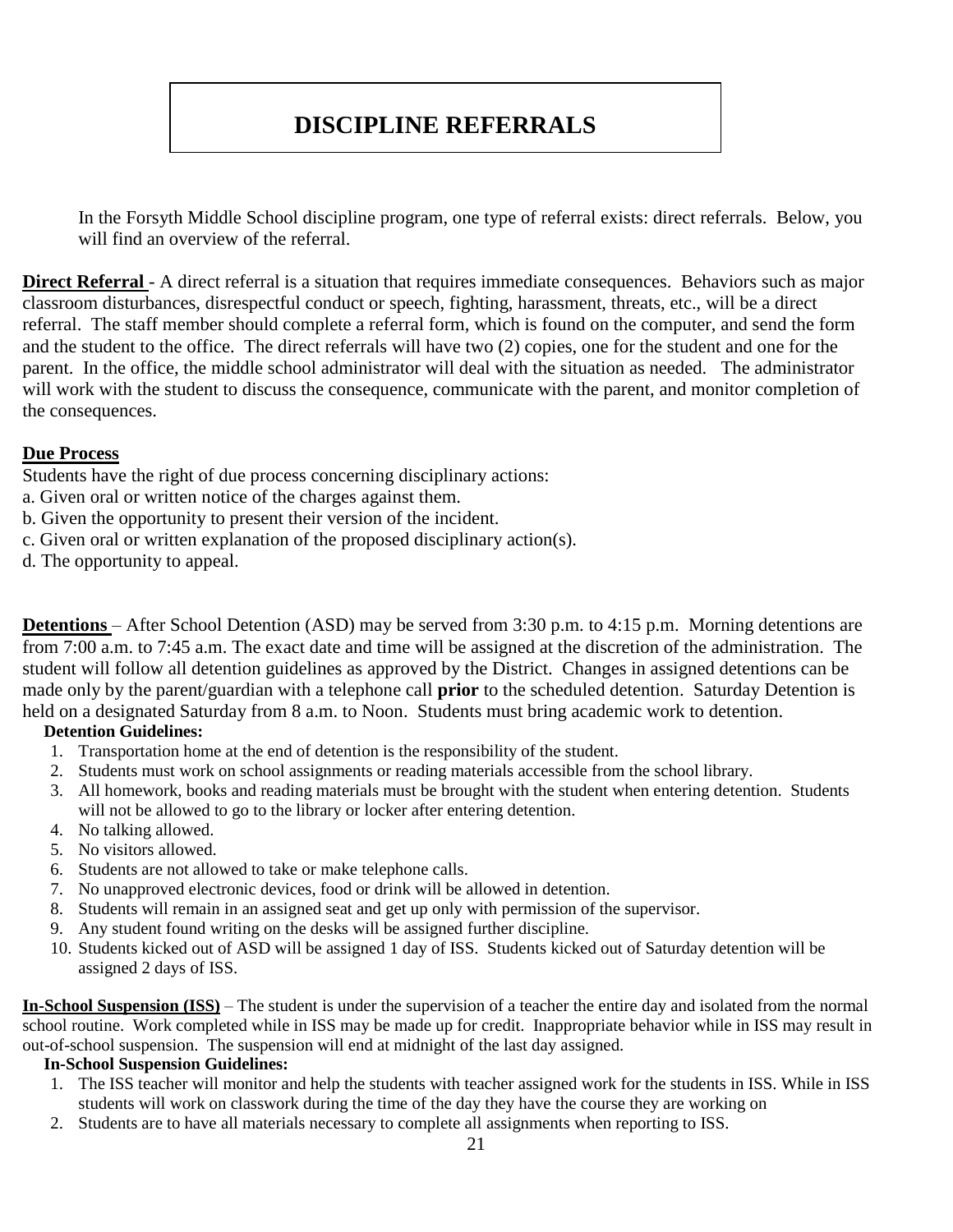- 3. There is to be no talking at any time unless a student raises their hand to ask a question about an assignment.
- 4. Sleeping or putting head down on the desk is not allowed. All four legs of the chair must remain on the floor.
- 5. Students are allowed one restroom break in the morning, one after lunch, and one in the afternoon. Restroom breaks will be taken when all other students are in class.
- 6. It is the responsibility of the student to see that all work completed is turned into the teacher. Some assignments or tests may be collected by the supervisor and turned into the teacher immediately.
- 7. Students are not allowed to eat candy, chew gum, drink soda, etc., while in ISS.
- 8. Students are responsible for getting and completing all classroom assignments when serving ISS
- 9. If a student is removed from ISS they will be placed into out-of-school suspension (OSS). Upon return from OSS, the student must complete the remainder of their ISS

**Out-of-School Suspension (OSS)** – The student is to remain out-of-school and not within 1000 feet of campus day and night while suspended. Student may not attend any school activities, home or away, or any practices, while suspended. Makeup work for the suspension should be completed during the student's suspension and is due upon students return to school, unless prior arrangements have been made with administration. The suspension will end at midnight of the last day assigned. OSS days will count only when school is in session. Students are responsible for getting and completing all classroom assignments when serving OSS

**Suspension and Expulsion According to Missouri Law** - A principal may suspend a student for cause for a period not exceeding ten (10) school days. The superintendent may suspend students for ninety (90) school days. Students under suspension are not eligible to represent the school in any activity, nor may a student who is suspended be on school grounds unless accompanied by a parent or guardian with prior administration approval. Any student expelled is not allowed on school grounds during the time of expulsion. After giving notice to a parent or guardian and a hearing upon the charges, the Board of Education may permanently expel a student for conduct prejudicial to good order and discipline, or which tends to impair the morals or good conduct of students. Students who are suspended are allowed to make up their missing homework during the suspension. All missing homework must be finished when student comes back from suspension unless prior arrangements have been made with Administration.

**Classroom Rules** - While it is the responsibility of each teacher to reinforce the set policies found in the middle school handbook, students should recognize that individual teachers and/or grade levels may set policies of their own not covered specifically in this handbook. Students will observe and respect individual classroom rules. Students who disregard classroom policies should expect disciplinary action.

#### **Situations Not in Student Handbook**

Situations that might arise that are not addressed in this handbook that endanger the welfare of students and staff, or seriously interrupt the educational process of the school, will be handled at the discretion of the administration. Consequences may be increased or decreased depending on the circumstances of individual situations. Forsyth School District works cooperatively with local law enforcement and notifies law enforcement when a crime occurs on school property.

#### **Communication with Parents/Guardians**

Communication with parents or guardians is a vital aspect of any discipline policy. Any disciplinary action documented by teachers or administration will involve contact with the home either by disciplinary report, letter, telephone or conference with parent or guardian.

#### **Technology Misconduct**

Attempting, regardless of success, to: gain unauthorized access to a technology system or information; use district technology to connect to other systems in evasion of the physical limitations of the remote system; copy district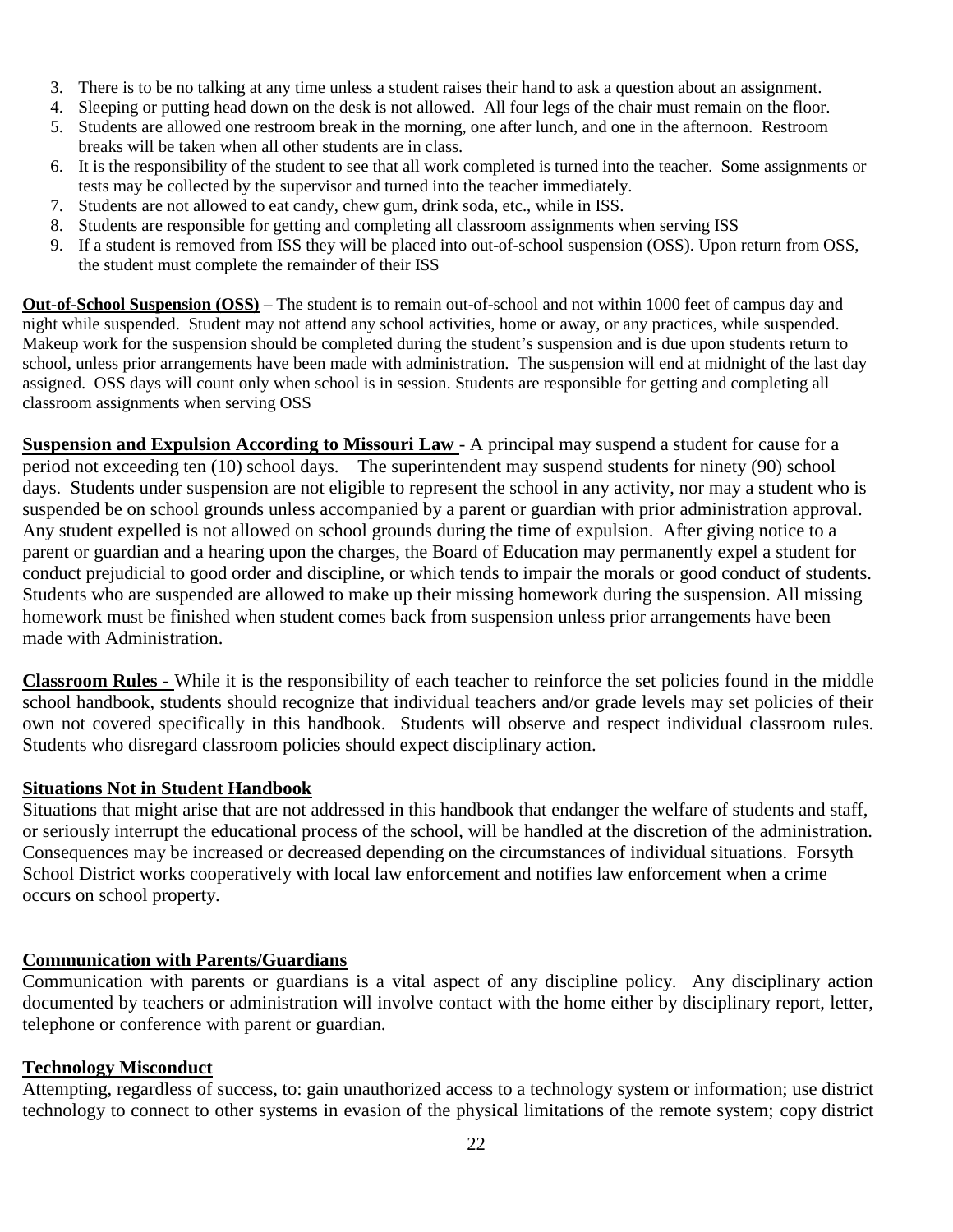files without authorization; interfere with the ability of others to utilize district technology; secure a higher level of privilege without authorization; introduce computer viruses, hacking tools, or other disruptive/destructive programs onto or using district technology; evade or disable a filtering/blocking device; or mass emailing.

#### **Technology offenses will be handled as set forth below**

#### **Class I – Minor Offenses**

A) Unauthorized or inappropriate written/oral communication, use of E-mail, non-educational Google Docs, websites, apps, games, messaging services, chat rooms, or other non-school related activity. Students are not allowed to have external emails or social media on a school issued device.

School personnel may authorize educational use of the above applications during school hours or otherwise when school is not in session.

B) Use of non-directed profane, inflammatory, or abusive language.

C) Downloading, loading, storing, creating, unauthorized files, images, video, music, apps, data, or programs that do not result in damages to person or property

D) Unauthorized transmission of personal information over the internet.

E) Activity that may be disruptive to the school environment

F) Turning off Wi-Fi radio without permission

G) Cheating

#### **Class II – Intermediate Offenses**

A) Negligent care of or vandalism such as malicious attempt to harm or destroy any FMS device resulting in damage less than \$200.

B) Changing software/hardware configurations.

C) Downloading, loading, storing, or creating unauthorized files, images, video, music, apps, data, programs, or viruses.

D) Taking pictures, audio, and/or video without subject's or school's permission.

E) Use of unauthorized anonymous and/or false communications such as, but not limited to Google Chat, MSN Messenger, Yahoo Messenger, Facebook, Instagram, and Skype.

F) Sending, transmitting, accessing, uploading, downloading, or distributing inappropriate, obscene,

offensive, profane, threatening, harassing, pornographic, or sexually explicit materials.

G) Deletion, examination, copying, or modifying of files/data/device settings belonging to other users including staff, students, and district to include sharing, using, or modifying usernames and/or passwords. H) Action violating existing board policy

#### **Class III – Major Offenses**

A) Any activity that voids the device, service agreement, software license or warranty such as, but not limited to jailbreaking or rooting (process of hacking a device to bypass digital rights management software).

B) Unauthorized entry to program files/hacking, including Command Prompt and Safe Mode.

C) Harassment or Cyberbullying/Bullying

D) Vandalism such as any malicious attempt to harm or destroy a FMS owned device resulting in damages in excess of \$200.

E) Sending, transmitting, accessing, uploading, downloading, distributing, or publishing obscene, offensive, profane, threatening, harassing, pornographic, or sexually explicit materials that result in personal injury to staff or students.

F) Use of school/district's Internet or email accounts for financial gain or personal gain, or any illegal activity.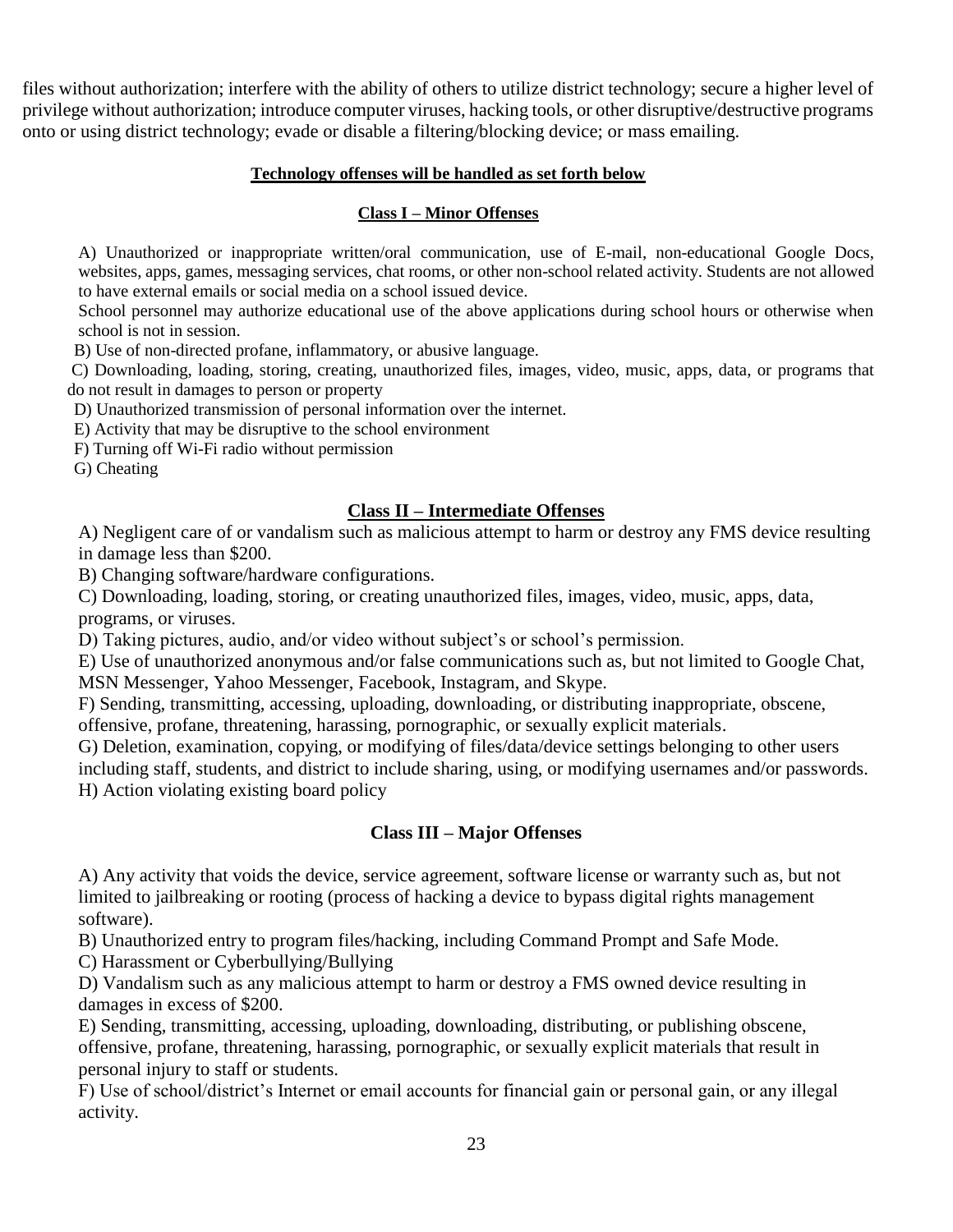G) Offenses on multiple occasions that may be disruptive to the school environment.

H) Any use that violates local, state and/or federal laws or regulations

I)Unauthorized change of program settings or any behavior or activity that damages or disrupts network performance on school devices

J) By-passing the FMS Web filter.

# **TABLE OF REFERRAL ISSUES AND CONSEQUENCES**

**The number and severity of infractions as well as other determining factors will impact the consequence**

**and may warrant additional actions. This decision is at the discretion of the site administrator. Below is a list of possible consequences based on the infraction and the severity** 

| 1-180 Day<br>Suspension                                           | Immediate                                                                    |                                                        |                                                        | <b>Offen</b> |
|-------------------------------------------------------------------|------------------------------------------------------------------------------|--------------------------------------------------------|--------------------------------------------------------|--------------|
|                                                                   |                                                                              |                                                        |                                                        | se           |
| and Notification of<br>Law Enforcement                            | Recommendation<br>for Expulsion and<br>Notification<br>of Law<br>Enforcement |                                                        |                                                        |              |
| 1-180 Day<br>Suspension and<br>Notification of Law<br>Enforcement | 1-180 Day<br>Suspension and<br>Notification of Law<br>Enforcement            |                                                        |                                                        |              |
| 1-180 Day<br>Suspension and<br>Notification of Law<br>Enforcement | 1-180 Day<br>Suspension and<br>Notification of Law<br>Enforcement            |                                                        |                                                        |              |
| -Warning/Conference<br>-ISS or OSS<br>-After School<br>Detention  | -Conference<br>-ISS<br>$-OSS$<br>-After School<br>Detention                  | $-ISS$<br>$-OSS$<br>-After School<br>Detention         | -ISS<br>$-OSS$<br>-After School<br>Detention           |              |
| -Warning/Conference<br>-ISS or OSS<br>-After School<br>Detention  | Warning/Conferenc<br>e<br>-ISS or OSS<br>-After School                       | Warning/Confer<br>ence<br>-ISS or OSS<br>-After School | Warning/Confer<br>ence<br>-ISS or OSS<br>-After School |              |
|                                                                   |                                                                              | Detention                                              | Detention                                              | Detention    |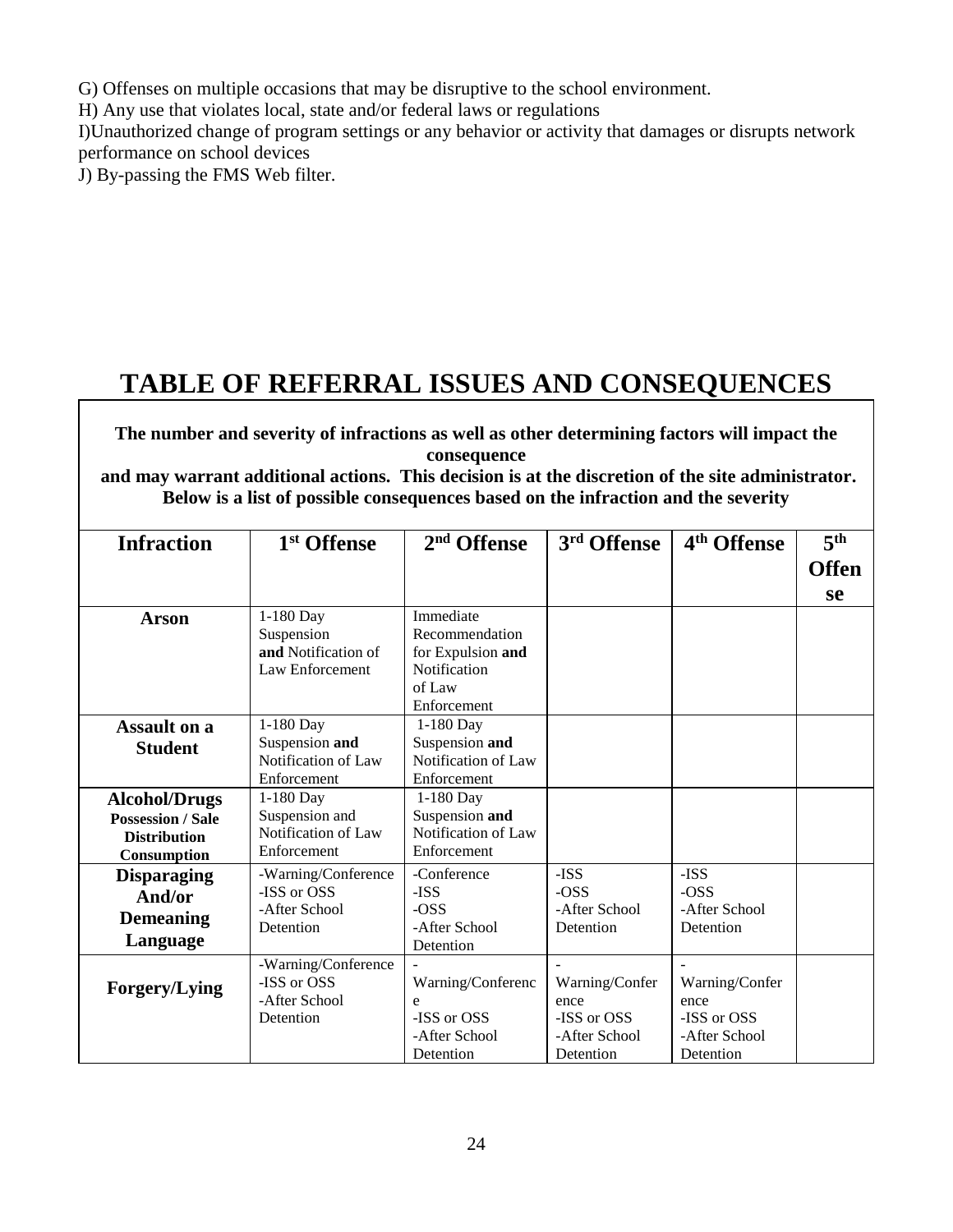| <b>Defiant</b><br><b>Disrespectful</b><br><b>Speech</b><br><b>And/or Conduct</b>                  | -Warning/Conference<br>-ISS<br>-After School<br>Detention                                                              | -Conference<br>-ISS<br>$-1-10$ Day OSS<br>-After School<br>Detention                                                        | 1-180 Day<br>Suspension<br>-ISS<br>$-1-10$ Day OSS<br>-After School<br>Detention                                                         | -ISS<br>$-OSS$<br>-After School<br>Detention<br>$-1-180$ Day<br>Suspension                         |                                            |
|---------------------------------------------------------------------------------------------------|------------------------------------------------------------------------------------------------------------------------|-----------------------------------------------------------------------------------------------------------------------------|------------------------------------------------------------------------------------------------------------------------------------------|----------------------------------------------------------------------------------------------------|--------------------------------------------|
| Inappropriate<br><b>Items/Electronic</b><br>Devices/<br><b>Cell Phones/Pocket</b><br><b>Knife</b> | -After School<br>Detention<br>$-1-10$ ISS<br>-Parent must pick up<br>inappropriate item/<br>phone/electronic<br>device | - After school<br>detention<br>$-1-10$ ISS<br>- Parent must pick<br>up inappropriate<br>item/<br>phone/electronic<br>device | $-1-10$ ISS<br>-Saturday School<br>- Parent must<br>pick up<br>phone/electronic<br>device - student<br>cannot bring it<br>back to school |                                                                                                    |                                            |
| <b>Technology</b><br><b>Misconduct Class I</b>                                                    | -Warning<br>-ASD/ISS/OSS<br>-Restricted Computer<br>use<br>-Notification of Law<br>Enforcement                         | -Same options as<br>offense #1                                                                                              | -Same options as<br>offense #1                                                                                                           | -Same options as<br>offense #1                                                                     | -Same<br>options<br>as<br>offense<br>#1    |
| <b>Technology</b><br><b>Misconduct Class</b><br>$\mathbf{I}$                                      | -ASD/ISS/OSS<br>-Restricted Computer<br>Use<br>-Notification of Law<br>Enforcement                                     | -Same options as<br>offense #1                                                                                              | -Same options as<br>offense #1                                                                                                           | -Same options as<br>offense #1                                                                     | -Same<br>options<br>as<br>offense<br>$\#1$ |
| <b>Technology</b><br><b>Misconduct Class</b><br>III                                               | -ISS/OSS<br>- Restricted<br>Computer use<br>-Notification on Law<br>Enforcement                                        | -Same options as<br>offense #1                                                                                              | -Same options as<br>offense #1                                                                                                           | -Same options as<br>offense #1                                                                     | -Same<br>options<br>as<br>offense<br>#1    |
| <b>Extortion</b>                                                                                  | -Warning/Conference<br>-ISS<br>$-1-10$ Day<br>Suspension<br>-Notification of Law<br>Enforcement                        | -Conference<br>$-1-180$ Day<br>Suspension with<br>-Notification of<br>Law Enforcement                                       | $-1-180$ Day<br>Suspension<br>-Notification of<br>Law<br>Enforcement                                                                     |                                                                                                    |                                            |
| <b>False</b><br><b>Alarms/Bomb</b><br><b>Threats</b>                                              | -Conference<br>-ISS and/or OSS                                                                                         | $-1-180$ Day<br>Suspension                                                                                                  | $-1-180$ Day<br>Suspension                                                                                                               |                                                                                                    |                                            |
| Fighting/<br><b>Confrontational</b><br><b>Behavior</b>                                            | -ISS<br>$-OSS$<br>-Notification of Law<br>Enforcement                                                                  | $-1-6$ Day OSS<br>-Notification of<br>Law Enforcement                                                                       | -1-9 Day OSS<br>-Notification of<br>Law<br>Enforcement                                                                                   | $-1-180$ Day<br>Suspension with<br><b>Board Approval</b><br>-Notification of<br>Law<br>Enforcement |                                            |
| <b>Obscene Behavior</b><br>(Profanity/Gestures/Pornogr<br>aphic/<br>Inappropriate                 | -Warning/Conference<br>-ISS<br>-After School                                                                           | -ISS<br>-After School<br>Detention                                                                                          | -ISS or 1-5 Day<br><b>OSS</b>                                                                                                            | -ISS or 5-10 Day<br><b>OSS</b>                                                                     | $-11 - 180$<br>Day OSS<br>with             |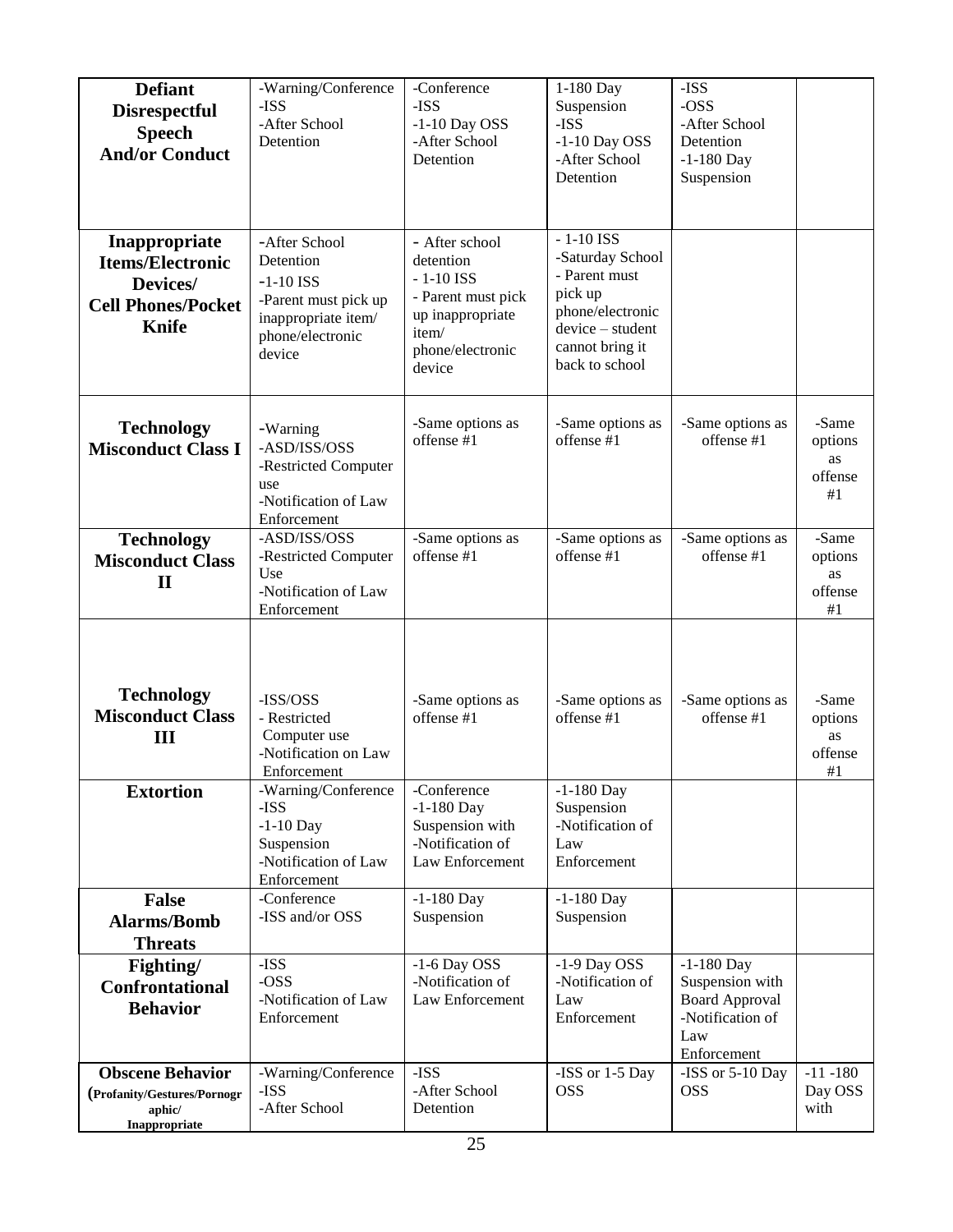| Materials)                                                             | Detention                                                                                                                      |                                                                                              |                                                                       |                                                           | Board                                               |
|------------------------------------------------------------------------|--------------------------------------------------------------------------------------------------------------------------------|----------------------------------------------------------------------------------------------|-----------------------------------------------------------------------|-----------------------------------------------------------|-----------------------------------------------------|
|                                                                        |                                                                                                                                |                                                                                              |                                                                       |                                                           | Approval                                            |
| <b>Out of Assigned</b><br>Area                                         | -Warning/Conference<br>$-ISS$<br>-After School<br>Detention                                                                    | -Conference<br>$-ISS$<br>-After School<br>Detention                                          | -ISS and/or 1-3<br>Day OSS                                            | -3-10 Day OSS                                             | $-11 - 180$<br>Day OSS<br>with<br>Board<br>Approval |
| <b>Physical Assault</b><br>on a School<br><b>Employee</b>              | -Immediate ISS<br>-One Calendar Year<br>Suspension<br>-Recommendation<br>for Expulsion<br>-Notification of Law<br>Enforcement  |                                                                                              |                                                                       |                                                           |                                                     |
| <b>Physical Display of</b><br><b>Affection</b>                         | -Conference<br>-ISS<br>$-OSS$<br>-After School<br>Detention                                                                    | -Conference<br>-ISS<br>-OSS<br>-After School<br>Detention                                    | -Conference<br>-ISS<br>-OSS<br>-After School<br>Detention             | -Conference<br>-ISS<br>-OSS<br>-After School<br>Detention |                                                     |
| <b>Dress Code</b><br><b>Violation</b>                                  | Warning/conference/<br><b>ISS</b><br>- Issue clothes from<br>counselor                                                         | -Change of clothing<br>-ISS<br>-After school<br>Detention                                    | - ISS<br>-OSS                                                         |                                                           |                                                     |
| <b>Tardies</b><br>(Quarterly by class)<br>period)                      | - Warning by teacher<br>(no referral)                                                                                          | - Warning by<br>teacher (no<br>referral)                                                     | -Direct Referral<br>-After School<br>Detention                        | -Direct Referral<br>-After School<br>Detention            | - Saturday<br>School<br>$-1-3$<br><b>ISS</b>        |
| <b>Bullying</b> /<br><b>Harassment</b><br>(Physical/Verbal<br>Contact) | -Warning/Conference<br>$-1-10$ Day ISS<br>$-1-10$ Day OSS<br>-After School<br>Detention<br>-Notification of Law<br>Enforcement | $-1-10$ Day ISS<br>$-1-180$ Days OSS<br>-Notification of<br>Law Enforcement                  | $-1-180$ Days<br><b>OSS</b><br>-Notification of<br>Law<br>Enforcement |                                                           |                                                     |
| <b>Theft</b>                                                           | -Conference<br>-ISS<br>-Return of Goods OR<br>Full<br>Reimbursement of<br>Costs<br>-Notification of Law<br>Enforcement         | $-1-180$ Days OSS<br>-Notification of<br>Law Enforcement                                     | $-1-180$ Days<br><b>OSS</b><br>-Notification of<br>Law<br>Enforcement |                                                           |                                                     |
| <b>Threatening A</b><br><b>Student</b>                                 | -1-180 Days ISS<br>$-1-180$ Day OSS<br>-Notification of Law<br>Enforcement                                                     | $-1-180$ Days OSS<br>-Recommendation<br>for Expulsion<br>-Notification of<br>Law Enforcement |                                                                       |                                                           |                                                     |
| Tobacco/E-Cig<br>(Campus /School<br><b>Activity or 1 block</b>         | -Warning/Conference<br>-Destruction of<br>Remaining<br>Product                                                                 | -5 Days ISS<br>-Notification of Law<br>Enforcement                                           | -10 Days ISS<br>-Notification of<br>Law<br>Enforcement                | -5 Day OSS<br>-Notification of<br>Law<br>Enforcement      | $-10$ Day<br><b>OSS</b><br>Notificati               |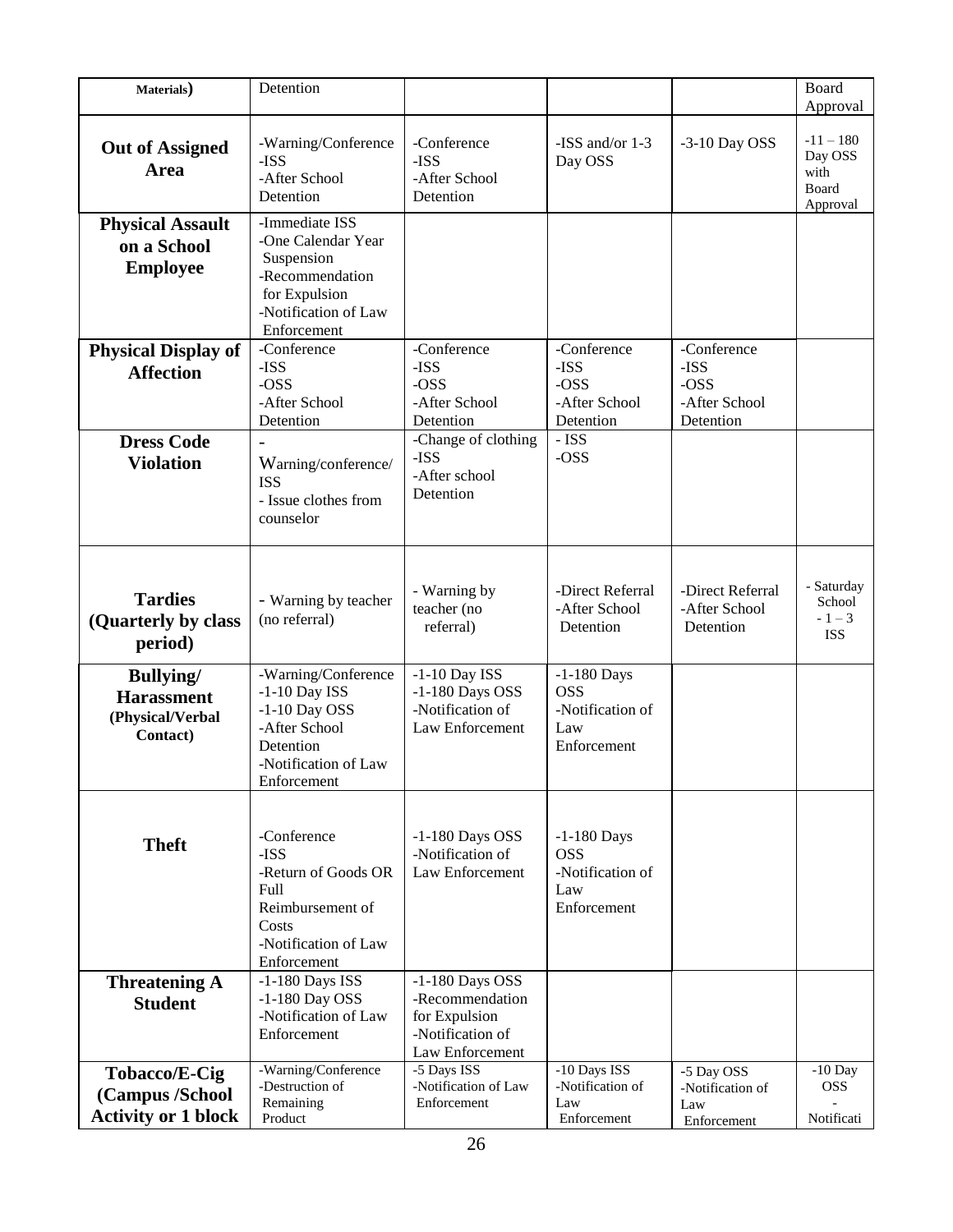| from school)                                                                                                    | -3 Days ISS<br>-Notification of Law<br>Enforcement                                                                      |                                                                                                                                                                                |                                                                                                                        |                               | on<br>of Law<br>Enforcem<br>ent       |
|-----------------------------------------------------------------------------------------------------------------|-------------------------------------------------------------------------------------------------------------------------|--------------------------------------------------------------------------------------------------------------------------------------------------------------------------------|------------------------------------------------------------------------------------------------------------------------|-------------------------------|---------------------------------------|
| Truancy/<br><b>Leaving Campus</b><br><b>Without</b><br><b>Permission</b>                                        | -Warning/Conference<br>$-1-3$ Day ISS<br>-After-School<br>Detention<br>-Notification of Law<br>Enforcement              | $-1-5$ Day ISS<br>Parent/Principal/Stu<br>dent<br>Conference<br>-After School<br>Detention<br>-Notification of<br>Law Enforcement                                              | $-1-10$ Day OSS<br>- ISS<br>-After School<br>Detention<br>-Notification of<br>Law<br>Enforcement                       |                               |                                       |
| <b>Vandalism</b>                                                                                                | -Conference<br>-ISS or OSS<br>-Full Payment of<br><b>ALL Damage Costs</b><br>-Notification of Law<br>Enforcement        | -1-10 Day ISS/OSS<br>-Full Payment of<br><b>ALL</b><br>Damage Costs<br>-Notification of<br>Law Enforcement                                                                     | $-1-180$ Day<br>Suspension<br>-Full Payment of<br><b>ALL Damage</b><br>Costs<br>-Notification of<br>Law<br>Enforcement |                               |                                       |
| <b>Weapons</b><br>(Possession and/or<br><b>Use on Campus or</b><br><b>School Related</b><br><b>Activities</b> ) | $-1-180$ Day OSS<br>-Recommendation for<br>Expulsion<br>-Notification of Law<br>Enforcement                             |                                                                                                                                                                                |                                                                                                                        |                               |                                       |
| <b>Missing an After</b><br><b>School Detention</b>                                                              | -1 day of ISS the next<br>school day                                                                                    | Same options as<br>offense #1                                                                                                                                                  | Same options as<br>offense #1                                                                                          | Same options as<br>offense #1 |                                       |
| <b>Disruptive Behavior</b>                                                                                      | Warning/Conference/<br><b>ASD</b><br>-ISS or OSS                                                                        | -After School<br>Detention<br>-ISS or OSS                                                                                                                                      | -After School<br>Detention<br>-ISS or OSS                                                                              | -ISS<br>-OSS                  | 1-10 Day<br><b>OSS</b>                |
| <b>Academic</b><br><b>Dishonesty</b>                                                                            | -Loss of credit<br>-Reduction of credit<br><b>AND OR THE</b><br><b>FOLLOWING</b><br>-Warning/Conference<br>-ASD<br>-ISS | -Loss of credit<br>-Reduction of credit<br><b>AND OR THE</b><br><b>FOLLOWING</b><br>Warning/Conferenc<br>e<br>$-ASD$<br>-ISS<br>-Removal from<br>extracurricular<br>activities | Same as offense<br>$\#$ 2                                                                                              | Same as offense<br>#2         | Same as<br>offense#<br>$\overline{c}$ |

The previous list is not an exhaustive list. The district reserves the right to discipline a student for any action that is disruptive to the school environment, whether it occurs on or off school property.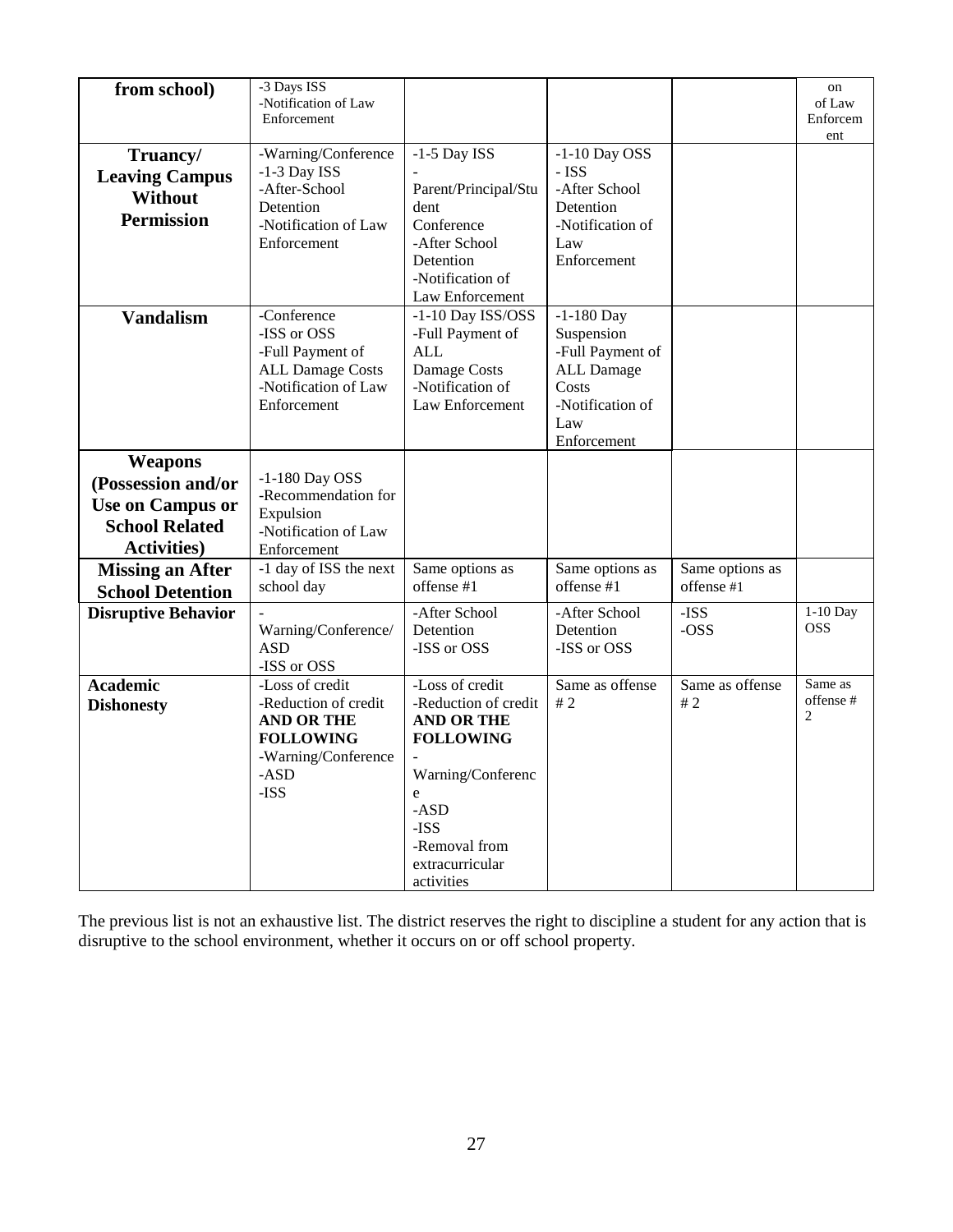### **STUDENT ACTIVITIES**

#### <span id="page-28-0"></span>*S***chool Activities**

School sponsored or sanctioned activities (i.e. field trips, interscholastic competition, etc.) are exempt from and shall not count toward the total number of student absences. Students who will be absent from class shall check with the teacher in advance to obtain the work prior to the absence. The student will be responsible for having the work completed by the beginning of the next class or at a date to be determined by the teacher. Activities outside the regular classroom will be considered an extension of the classroom, and all rules and regulations pertaining to the discipline policy will be followed.

#### **Sportsmanship**

Forsyth School is committed to the belief that participation in athletics both as players, spectators and coaches, supplements and enriches the students' educational experiences. Such participation, however, is a privilege that carries with it responsibilities to the team, the school, the community and the student himself. Whether participating as a player or a spectator, athletics should contribute to the student's knowledge, skills, appreciation of fair play and ideals of sportsmanship, thereby making each a better person and citizen. When and where athletics fail to provide these desirable values, they cease to serve their true purpose.

#### **The First Rule of Sportsmanship Is Courtesy to Everyone Around You-Your Classmates, Visitors, Players, Coaches and Officials.**

#### *Rules of Good Conduct and Sportsmanship*

1. No objects of any kind should be thrown onto the court or field. Besides the possibility of inflicting an injury, this shows lack of respect for your school and opponents.

2. No vulgar language or suggestive gestures will be allowed.

3. Booing officials and opposing team members is prohibited. A mature person accepts the game officials' decisions and respects guests (sometimes you are the guest).

4. All yelling, screaming, cheering should be **FOR** your own team and **NOT AGAINST** the opposing team - appreciate a good play, no matter who makes it.

5. Quiet during free throws should be observed for both teams. Any comments, such as "air ball", "rebound", or counting dribbles are in poor taste.

6. Any signs or posters used should be of a positive nature encouraging your team.

7. Only authorized school personnel should be on the floor at any time. No one should block the view of other spectators.

8. Stay in seated area during the game. Go to the lobby, restroom or get refreshments only at half time or between games.

9. Unsportsmanlike conduct on the part of others **SHOULD NOT** be an example for us. We should set the example of good sportsmanship always.

10. Once a student leaves the building, he/she will not be allowed to re-enter without paying admission.

11. Students not following rules at activities will be required to leave and may lose privilege to attend future events.

#### **After School Activities**

Students attending ball games or other activities are expected to support their peers in the activity in a display of good sportsmanship. Students who cannot behave appropriately at after school activities will not be allowed to attend further activities.

#### **Boys and Girls Club Attendance**

If you are going to the Boys and Girls club you must go straight to the Boys and Girls club with the group or directly after your school activity. You are not allowed to leave campus and then go to the Boys and Girls club.

#### **Music Programs**

The music department prepares for and presents several programs throughout the year. These are held at night and are open to the public. In addition, the band and Select Choir perform at various functions and in parades in Forsyth and nearby communities.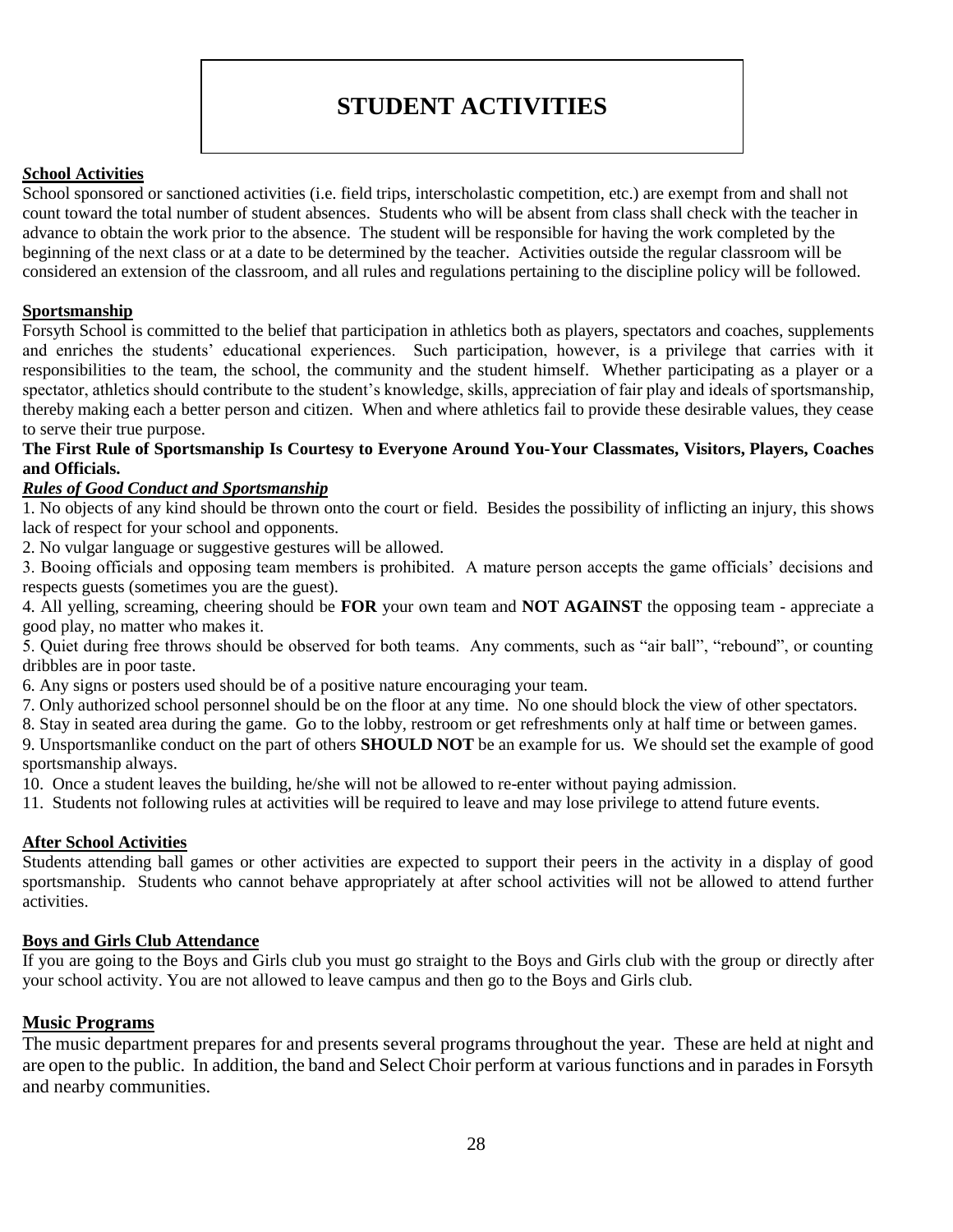#### **Regulations for Activities and Organizations**

1. No club or organization may use the building at night without prior permission from the principal or superintendent.

2. In order to avoid conflicts and confusion, all activities must be scheduled in advance with the principal.

3. Requests for school transportation should be made to the principal at least three weeks in advance.

4. Students riding the bus to an event away from Forsyth School may be permitted to ride home with parents after the parent has notified the sponsor. Any other arrangements must be made before the trip and approved by the principal. Otherwise, the student must return on the bus.

5. No meetings or practices are to be scheduled on Wednesday after 6:00 p.m.

6. Every club and organization is to file a list of officers and members with the principal by the end of the first month of school.

7. No club or organization shall hold a meeting without the presence of the sponsor and the approval of the principal.

#### **Clubs and Organizations**

It is strongly recommended that students involve themselves in a club or organization when possible. The following list includes clubs and organizations that are already in effect or are in the planning stages for middle

school students: HAHA Student Council Academic Team Art to the 3rd Character Council Archery Civil Air Patrol CAP Club TOP Club

#### **Fundraising**

Any fund-raising promotions by classes, organizations or individuals must have prior approval from the building administration.

#### **Field Trips**

Educationally related field trips will be permitted when approved in advance by school administration. Students will observe all school policies when on field trips of any kind. Competitions and performances are not considered field trips.

#### **Injuries – Practice/Games**

All injuries should be of great concern to the coach and should be documented and reported to the office. If necessary, and in the judgment of the coach, the parents and/or medical emergency personnel should be called. Student/athletes under the care of a physician must have release from that physician before being allowed to resume practice.

#### **Use of Facilities**

There will be no Sunday use of school facilities for practices unless prior approval is granted by the administration. All practices will be over and the buildings empty no later than 6:30 on Wednesdays. Any activity on Wednesday evening must receive approval from school officials. Facilities may be used by the general public as outlined by school board policy KB-AP1

#### **Good Conduct Rule**

Any student who is observed by a staff member or a law enforcement officer, either on or off school grounds or at a school activity, or admits to, or at a judicial or administrative proceeding is found by substantial evidence to have any of the following below. This rule is cumulative through the student's  $7<sup>th</sup>$  &  $8<sup>th</sup>$  grade school sponsored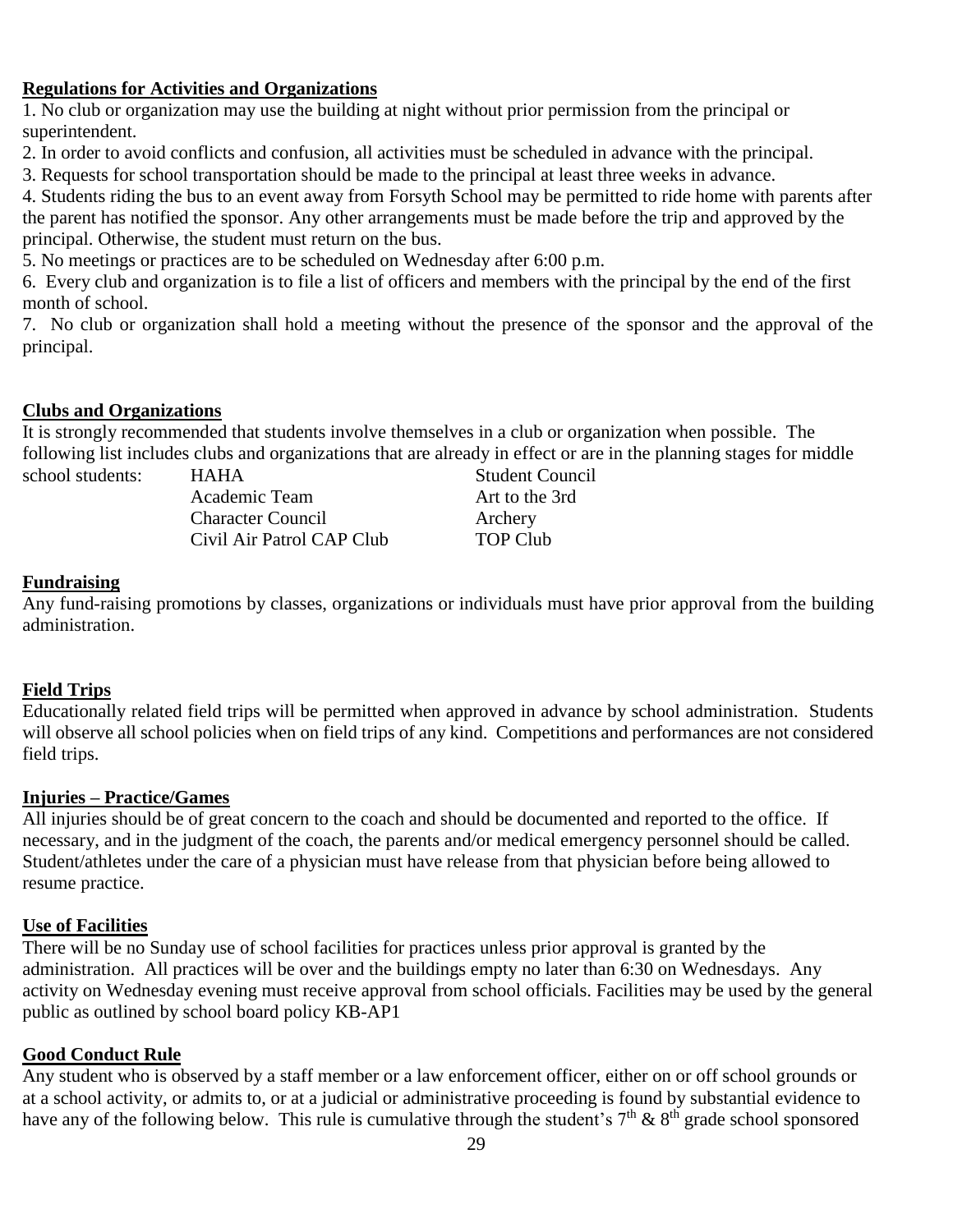athletics.

- 1. Possessed alcoholic beverages with knowledge, intent and control thereof;
- 2. Consumed alcoholic beverages;
- 3. Possessed a controlled substance(s) and/or drug paraphernalia as defined by law, without a prescription, and with knowledge, intent and control thereof; THIS INCLUDES E-CIGARETTS
- 4. Used or offered for sale any controlled substance as defined by law;
- 5. Committed theft, vandalism, or other serious offenses, including those, which would violate the Missouri code of law, as to make the student unworthy to represent the ideals and standards of this school.
- 6. These consequences are in addition to and separate from discipline administered elsewhere in this handbook.
- 6.1. Due process will be afforded students for violations of the Good Conduct Rule.
- 6.2. A student who has been found to have violated the Good Conduct Rule will be disciplined as follows.
- 1. FIRST OFFENSE: The student in violation will be suspended from all activities for a period of 4 games.
- a. If in the off-season, the suspension shall begin the first day the activity is scheduled to begin.
- b. Scrimmages, practices and team meetings are not included in the suspension.
- c. The length of the suspension may be adjusted by the administration if the student agrees to an assessment, at the student's expense, by an approved agency, or voluntarily reports the violation of the Good Conduct Rule.

#### 2. SECOND OFFENSE: Student in violation will be suspended from all activities for a period of 8 games while school is in session.

- a. The suspension may carry over from one year to the next.
- b. The student must complete the entire season in order for the suspension to count.
- 3. THIRD OFFENSE: The student in violation will be permanently suspended from all activities.

The effects of the use of all tobacco/e-cigarette products creates a long term danger to the user and should be dealt with differently than alcohol, controlled substances or serious violations of the law. Since the immediate danger of tobacco/e-cigarette products is less, the discipline for the use should not be as harsh.

- 1. FIRST OFFENSE: Suspension from all activities for a period of 1 game.
- a. Scrimmages, practices, and team meetings are not included in the suspension.
- 2. SECOND OFFENSE: Suspension from all activities for a period of 4 games.
- a. Scrimmages, practices, and team meetings are not included in the suspension.
- 3. THIRD OFFENSE: Suspension from all activities for a period of 8 games and consecutive offense

thereafter

will be 8 games.

a. Scrimmages, practices, and team meetings are not included in the suspension.

### **Activity Calendar**

An official school calendar is kept in the principal's office. To eliminate conflicts and confusion, teachers, sponsors and students are to schedule events with the office as early as possible. All dates and activities must be approved by the principal before they will be entered on the calendar.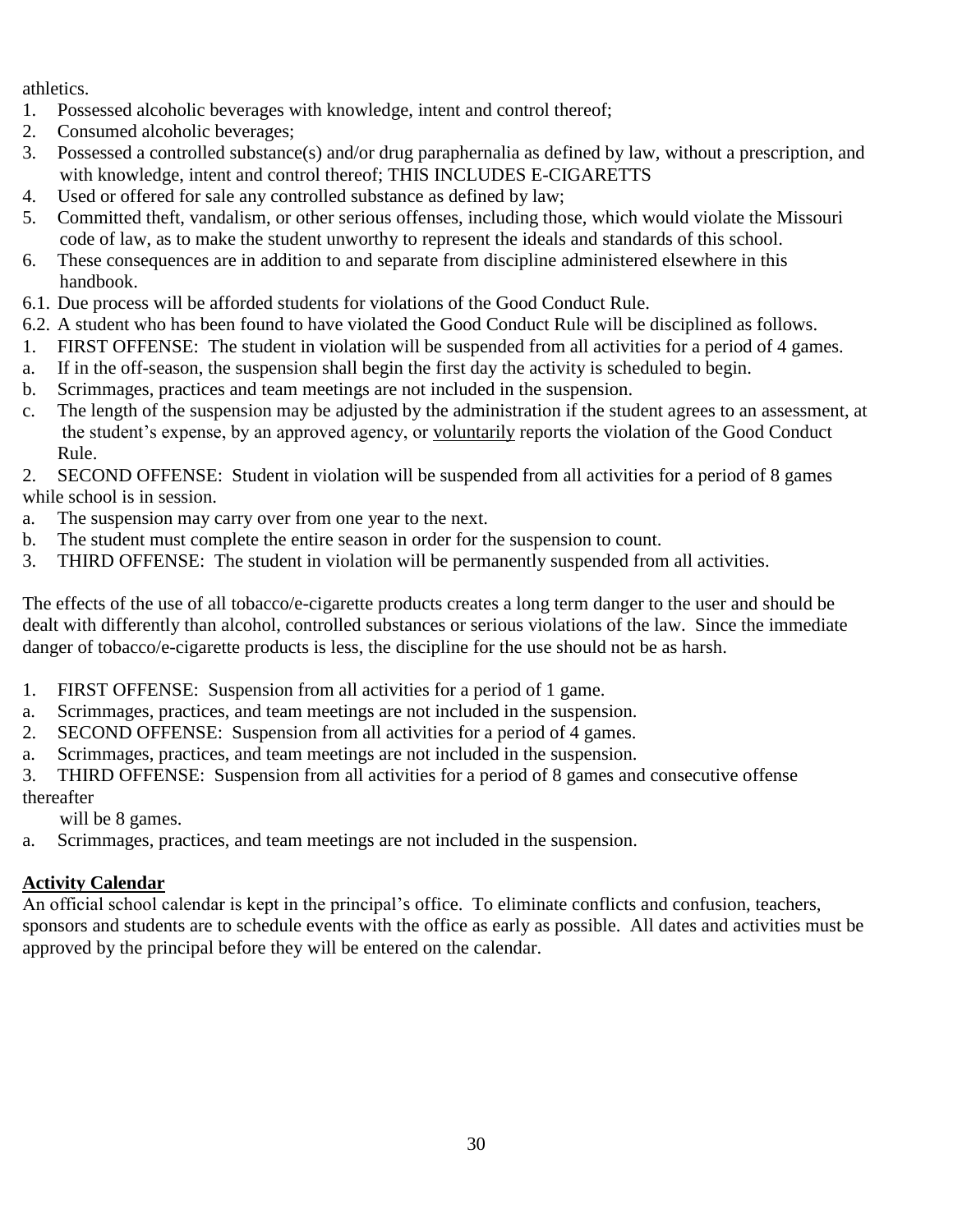### **STUDENT ACTIVITIES - CONTINUED**

#### **Extra-Curricular and Interscholastic Eligibility**

Forsyth Middle School provides the following interscholastic activities for 7<sup>th</sup> and 8<sup>th</sup> grades:

| Girls' basketball | Boys' basketball | <b>Boys Baseball</b> | Football   |
|-------------------|------------------|----------------------|------------|
| Girls' volleyball | Cheerleading     | Marching Band        | F.A.T CATS |
| Girls' softball   |                  |                      |            |

Eligibility for extra-curricular activities other than those covered in this handbook will be established by the sponsor and explained to participating students. Failure to meet the criteria will result in student ineligibility. Students must meet the sponsor's standard of conduct and performance. Any student who participates in athletics must have an annual physical exam and insurance prior to any participation, including practices.

Our interscholastic teams compete in the Mid-Lakes Conference. The Forsyth Middle School is a member of the Missouri State High School Activities Association. Students who participate on these teams will participate under the M.S.H.S.A.A. guidelines. Some of these guidelines are as follows:

- 1. Students who represent a school in interscholastic activities must be creditable citizens and judged so by the proper school authority certifying a list of students for competition. Those students whose character or conduct is such as to reflect discredit upon themselves or their schools are not considered "creditable citizens." Conduct shall be satisfactory in accordance with the discipline standards. (This includes good citizenship throughout the school day).
- 2. Seventh and eighth grade students participating in interscholastic activities must be currently enrolled in and regularly attending the normal courses for that grade. Students enrolled in a special education program approved by the Missouri Department of Elementary and Secondary Education must make standard progress. To be eligible for athletic participation, students in  $7<sup>th</sup>$  and  $8<sup>th</sup>$  grade shall have no more than one grade as an F per quarter. Students found not to be in compliance at the end of each grading period (quarter) will be ineligible until the next grading period. If they are in compliance, then they will regain eligibility. Special education students who fail to make "standard progress" will be under the same policy.
- 3. Credit earned or completed after the close of the semester shall not count as having been earned that semester, except in the case of illness verified by a physician.
- 4. A student who competes in interscholastic competition must have entered school within the first ELEVEN days of the semester in which he/she is competing.
- 5. Seventh and eighth grade students are eligible to compete in interscholastic activities for only two semesters in each of the seventh and eighth grades beginning with the first semester of entrance in each grade. A student who is repeating a grade is not eligible.
- 6. Age Standards: To be eligible for competition against teams all in a particular grade classification, the student shall not have reached the following ages prior to July 1 preceding the opening of school: Grade  $7 = 14$ , Grade  $8 = 15$ . If a student does not meet the age standard for a particular grade classification, that student may compete on a team of a higher-grade classification.

#### **Parent Involvement**

The research overwhelmingly demonstrates that parent involvement in children's learning is positively related to achievement. Further, the research shows that the more intensively parents are involved in their children's learning, the more beneficial are the achievement effects. This holds true for all types of parent involvement in children's learning and for all types and ages of students. Some ways in which parents may get involved at Forsyth Middle School are:

| Activities                         | <b>Character Education Awareness</b> | End of the Year Bash              |
|------------------------------------|--------------------------------------|-----------------------------------|
| <b>School Community Committees</b> | <b>Quarter Events</b>                | <b>Parent-Teacher Conferences</b> |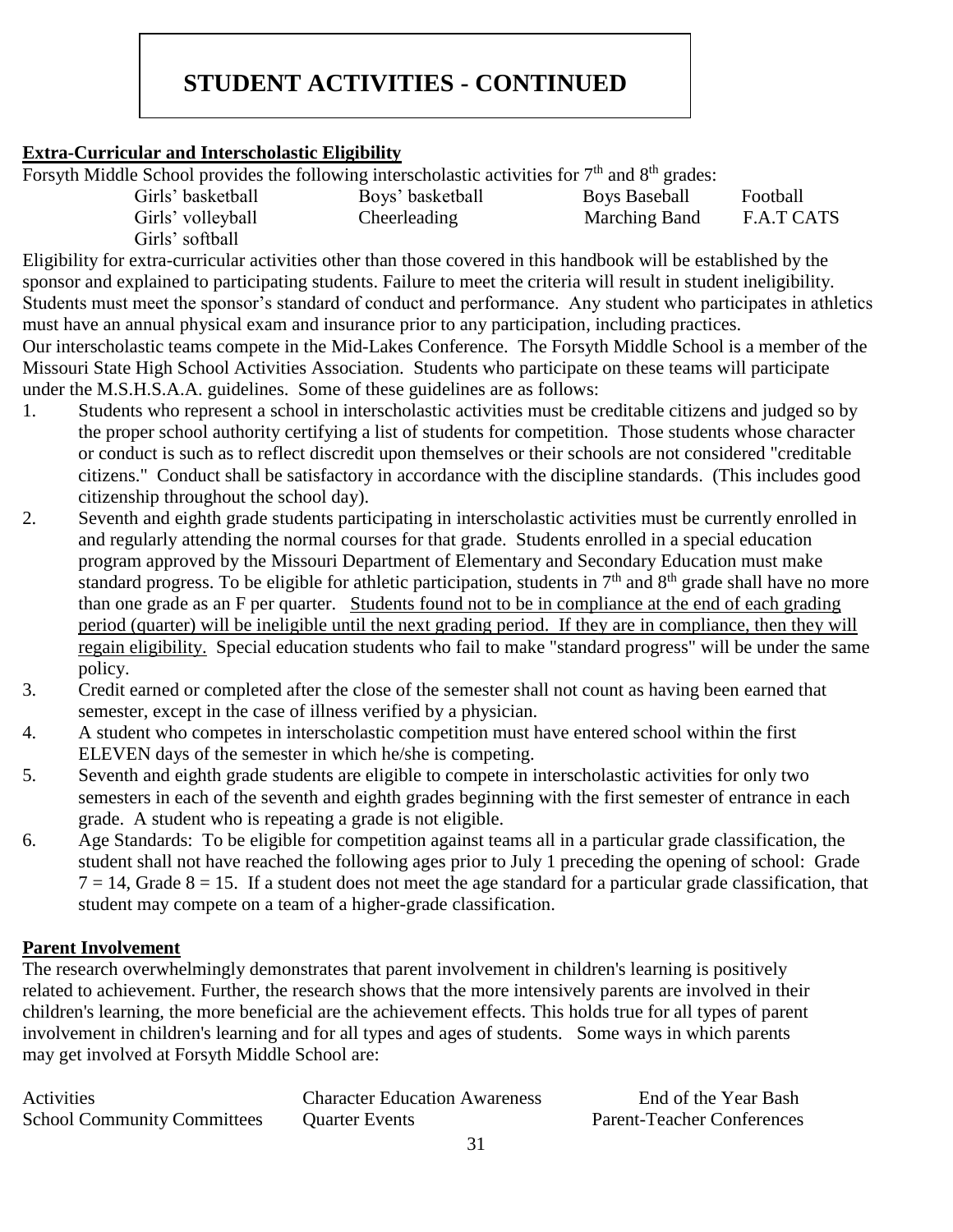<span id="page-32-0"></span>**We encourage parents to be actively involved in your child's education. Please take advantage of these opportunities. If you have any questions about participation in the above activities please call the office**.

# **STUDENT AND FAMILY RIGHTS**

#### **No Child Left Behind Act Of 2001**

Upon your request, our district is required to provide to you in a timely manner the following information:

- 1. Whether the teacher has met state qualifications and licensing criteria for the grade levels and subject areas in which the teacher provides instruction.
- 2. Whether the teacher is teaching under emergency or other provisional status through which state qualification or licensing criteria have been waived.
- 3. Whether your child is provided services by paraprofessionals and, if so, their qualifications.
- 4. What baccalaureate degree major the teacher has and any other graduate certification or degree held by the teacher, and the field of discipline of the certification.

In addition to the information that parents may request, districts must provide to each individual parent:

- 1. Information on the achievement level of the parent's child in each of the state academic assessments as required under this act.
- 2. Timely notice that the parent's child has been assigned or has been taught for four or more consecutive weeks by a teacher who is not highly qualified.

#### **Standard Complaint Resolution Procedure For No Child Left Behind Programs**

This complaint resolution procedure applies to all programs administered by the Missouri Department of Elementary and Secondary Education under the No Child Left Behind Act (NCLB). A complaint is a formal allegation that a specific federal or state law or regulation has been violated, misapplied, or misinterpreted by school district personnel or by Department of Education personnel.

Any parent or guardian, surrogate parent, teacher, administrator, school board member, or other person directly involved with an activity, program, or project operated under the general supervision of the Department may file a complaint. Such a complaint must be in writing and signed; it will provide specific details of the situation and indicate the law or regulation that is

allegedly being violated, misapplied, or misinterpreted. The written, signed complaint must be filed and the resolution pursued in accordance with local district policy: If a complaint has been made and appealed in accordance with administrative procedures, the parent/guardian or member of the public may appeal the issue to the Board by submitting a written request to the superintendent or the secretary of the Board. The Board will address the complaint in an appropriate and timely manner. If the issue cannot be resolved at the local level, the complainant may file a complaint with the Missouri Department of Education. If there is no evidence that the parties have attempted in good faith to resolve the complaint at the local level, the Department may require the parties to do so and may provide technical assistance to facilitate such resolution.

Any persons directly affected by the actions of the Department may file a similarly written complaint if they believe state or federal laws or regulations have been violated, misapplied, or misinterpreted by the Department itself. Anyone wishing more information about this procedure or how complaints are resolved may contact local district or Department personnel.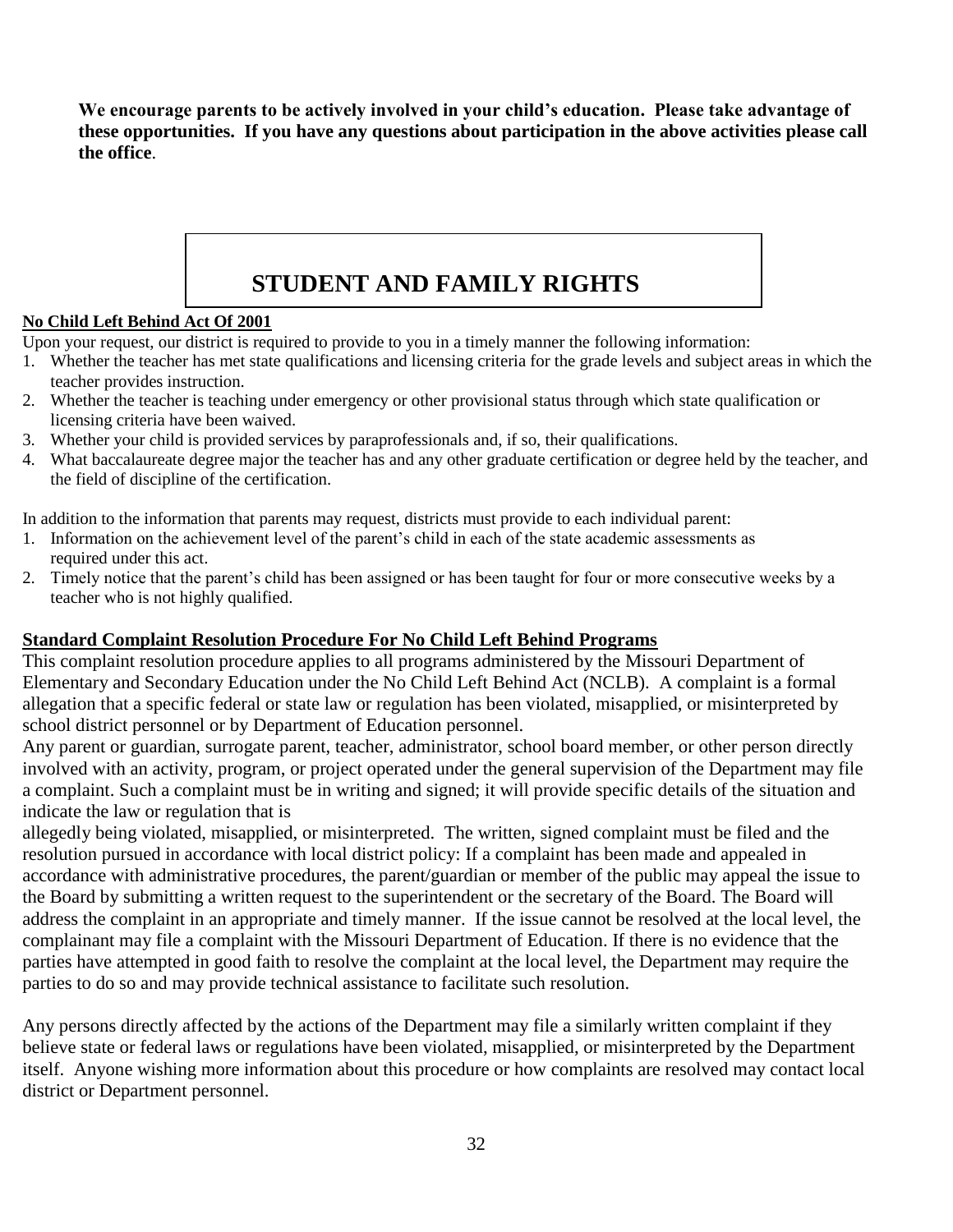#### **Equal Educational Opportunities**

Each individual should be given the opportunity to develop and achieve to the maximum extent possible, being limited only by individual differences. Therefore, the district will foster educational opportunities for all students. Educational programs and services will be designed to meet the varying needs of all students and will not discriminate against any individual for reasons of race, creed, color, sex, national origin, economic status, or handicap. (FORSYTH R-III Board Policy Manual, File: JB)

#### **TEACHING ABOUT HUMAN SEXUALITY**

The Forsyth School District recognizes that parents/guardians are the primary source of sexuality education for their children. The Board also recognizes that effective sexuality education, taught in concert with parents/guardians, helps students avoid risks to their health and academic success and prepares them to make informed decisions as adults. Therefore, pursuant to the requirements of state law, any course materials and instruction relating to human sexuality and sexually transmitted diseases shall be medically and factually accurate. (FORSYTH R-III Board Policy Manual, File: IGAEB)

#### **Non-Discrimination Policy**

The Forsyth Board of Education has adopted the following policy regarding nondiscrimination: *Forsyth R-III School District does not discriminate on the basis of race, color, national origin, gender, ancestry, or age or disability. This policy pertains to admission/access to, or treatment/employment in its programs and*

*activities. This notice is made to: Applicants for Admission and Employment, Students, Parents, Elementary and Secondary Students, Employees, Sources of Referral of Applicants for Admission and Employment and Union or Professional Organizations holding collective bargaining or professional agreements.*

Missouri school districts are responsible for meeting the educational needs of an increasingly diverse student population by providing a wide range of resources and support to ensure that all students have the opportunity to succeed and be college prepared and career ready. Our school district has programs designed to help meet the unique educational needs of children working to learn the English language, students who are advances learners, students with disabilities, homeless students, the children of migrant workers, and neglected or delinquent students.

Any person having inquiries concerning compliance with the regulations implementing Title VI of the Civil Rights Act of 1964, Title IX of the Education Amendments of 1972, and Section 504 of the Rehabilitation Act of 1973, is directed to contact: Superintendent of Schools, P.O. Box 187, Forsyth, MO 65653. Interested persons may also contact the Assistant Secretary for Civil Rights, U.S. Dept. of Education: 330 "C" St., Washington DC 20202-1242.

#### **Trauma-Informed Schools Initiative**

Department of Elementary and Secondary Education website on the Trauma-Informed Schools Initiative to parents/guardians. (§ 161.1050, RSMo.) Website located at: https://dese.mo.gov/college-career-readiness/schoolcounseling/bullying- suicide-prevention-and-trauma-informed

#### **Electronic Communication between Staff and Students**

Staff members are expected to maintain courteous and professional relationships with students. All staff members have a responsibility to provide an atmosphere conducive to learning through consistently and fairly applied discipline and the maintenance of physical and emotional boundaries with students. These boundaries must be maintained regardless of the student's age, the location of the activity, whether the student allegedly consents to the relationship or whether the staff member directly supervises the student. Maintaining these boundaries is an essential requirement for employment in the district. (*Policy GBH)*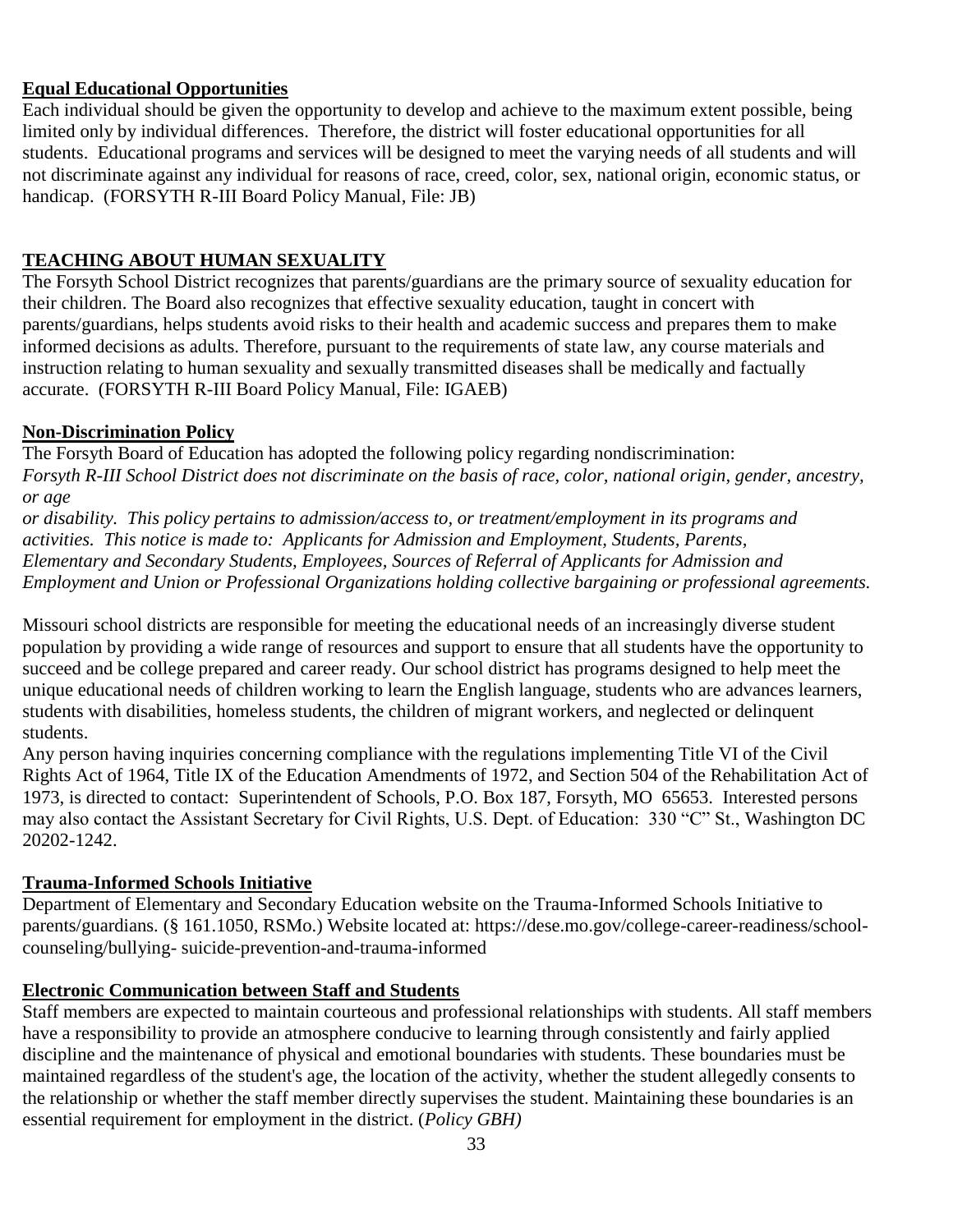#### **Audio and Visual Recording**

Because the district predominantly serves minors, is subject to a number of confidentiality laws, respects parent/guardian and community concerns about privacy, and seeks to minimize disruption to the education environment, the district prohibits audio and visual recordings on district property, district transportation or at a district activity unless authorized in policy KKB.

#### **Public Notice**

All responsible public agencies are required to locate, evaluate, and identify children with disabilities who are under the jurisdiction of the agency, regardless of the severity of the disability, including children attending private schools, highly mobile children, such as migrant and homeless children, and children who are suspected of having a disability and in need of special education even though they are advancing from grade to grade. The public-school district assures that it will provide a free, appropriate public education (FAPE) to all eligible children with disabilities between the ages of 3 and 21 under its jurisdiction. Disabilities include autism, deaf/blindness, emotional disorders, hearing impairment and deafness, intellectually disabled, multiple disabilities, orthopedic impairment, other health impairments, specific learning disabilities, speech or language impairment, traumatic brain injury, visual impairment/blindness and young child with a developmental delay.

The public-school district assures that it will provide information and referral services necessary to assist the State in the implementation of early intervention services for infants and toddlers eligible for the Missouri First Steps program.

The public-school district assures that personally identifiable information collected, used, or maintained by the agency for the purposes of identification, evaluation, placement or provision of FAPE of children with disabilities may be inspected and/or reviewed by their parents/guardians. Parent/guardians may request amendment to the educational record if they believe the record is inaccurate, misleading, or violates the privacy or other rights of their child. Parents have the right to file complaints with the U.S. Department of Education or the Missouri Department of Elementary and Secondary Education concerning alleged failures by the district to meet the requirements of the Family Educational Rights and Privacy Act (FERPA).

The public-school district has developed a Local Compliance Plan for the implementation of State Regulations for the Individuals with Disabilities Education Act (IDEA). This plan contains the agency's policies and procedures regarding storage, disclosure to third parties, retention and destruction of personally identifiable information and the agency's assurances that services are provided in compliance with the General Education Provision Act (GEPA). This plan may be reviewed during regular school hours (8 a.m.-4 p.m.) on days school is in session, in the office of the Superintendent of Schools. This notice will be provided in native languages as appropriate.

#### **Public Notice of ADA Requirements**

The Forsyth R-III School District does not discriminate on the basis of disability in admission to, access to, or operation of its programs, services or activities. The Forsyth School District does not discriminate on the basis of disability in its hiring or employment practices. This notice is provided as required by Title II of the Americans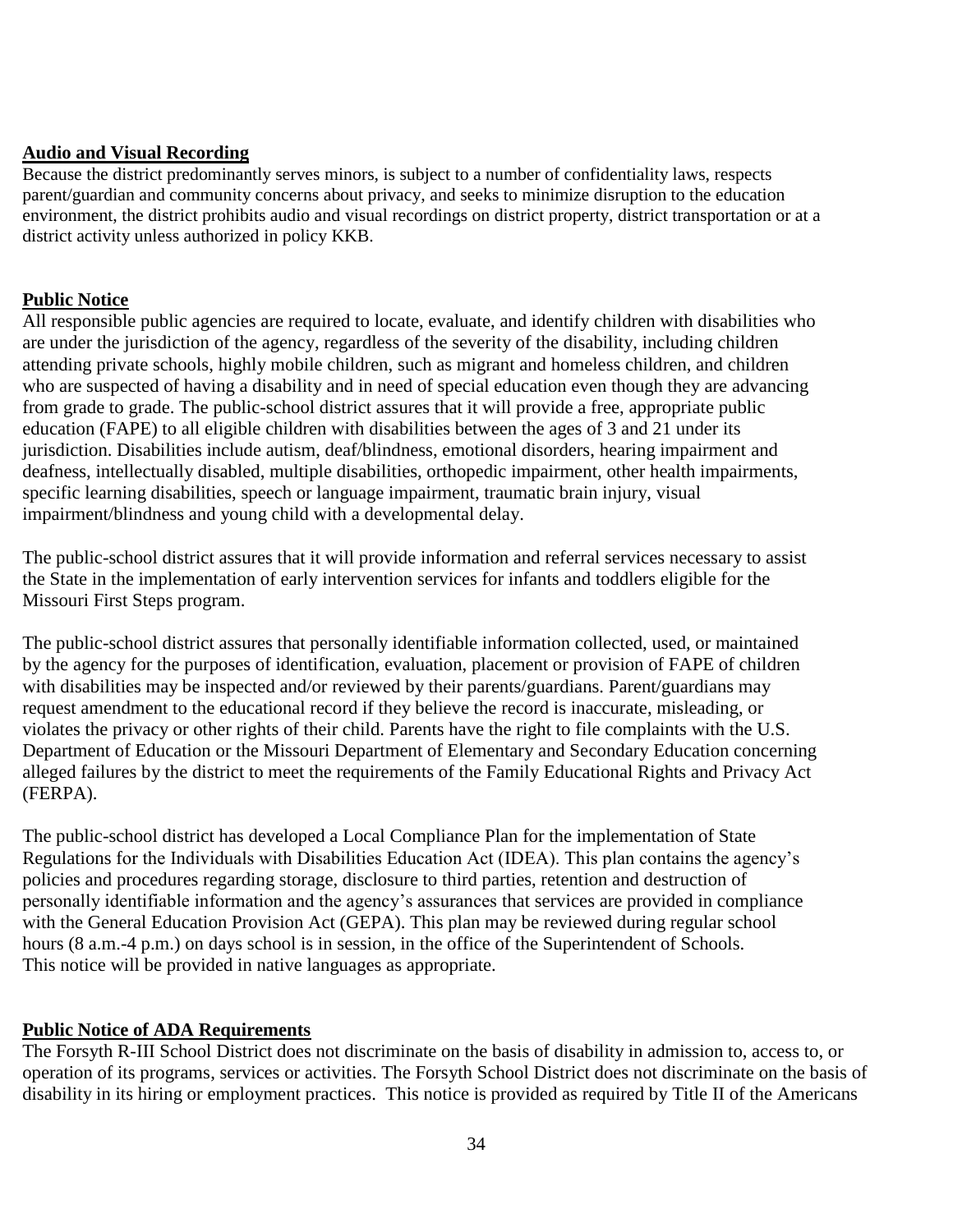with Disabilities Act of 1990. Questions, concerns, complaints, or requests for additional information regarding the ADA may be forwarded to the Forsyth School District's designated ADA Compliance Coordinator:

Dr. Jeff Mingus, Superintendent Forsyth R-III School District P.O. Box 187

Forsyth, Missouri 65653

Phone: (417) 546-6384

Days/Hours Available: Monday through Friday 8:00 a.m. to 4:30 p.m.

Individuals who need auxiliary aids for effective communication in programs and services of the Forsyth R-III School District are invited to make their needs and preferences known to the ADA Compliance Coordinator. This notice is available in large print, on audiotape and in Braille, from the ADA Compliance Coordinator.

#### **FORSYTH R-III SCHOOL DISTRICT - GRIEVANCE PROCEDURE - TITLE VI, TITLE IX, SECTION 504**

Students, parents of students or employees have the right to file a formal complaint alleging noncompliance with regulations outlined in Title VI of the 1964 Civil Rights Act, Title IX of the Education Amendments of 1972, and Section 504 of the Rehabilitation Act of 1973.

*Level One* – Principal or Immediate Supervisor (Informal and Optional – may be bypassed by the grievant) – Employees with a grievance of nondiscrimination on the basis of sex, race, national origin or disability may first discuss it with their principal or immediate supervisor, with the objective of resolving the matter informally. A student or parent with a complaint of discrimination on the basis of sex, race, national origin or disability may discuss it with the teacher, counselor or building administrator involved.

*Level Two* – Title IX and Section 504 Coordinator(s) – If the grievance is not resolved at level one and the grievant wish to pursue the grievance, they may formalize it by filing a written complaint on a Compliance Violation Form, which may be obtained from the Title IX and Section 504 Coordinator. The complaint shall state the nature of the grievance and the remedy requested. The filing of the formal, written complaint at level two must be within fifteen (15) working days from the date of the event-giving rise to the grievance or from the date of grievant could reasonably become aware of such occurrence. The grievant may request that a meeting concerning the complaint be held with the Title IX and Section 504 Coordinator who shall investigate the

complaint and attempt to solve it. A written report from the Compliance Office regarding action taken will be sent within fifteen (15) working days after receipt of the complaint.

*Level Three* – Superintendent – If the complaint is not resolved at level two, the grievant may proceed to level three by presenting a written appeal to the Superintendent within ten (10) working days after the grievant receive the report from the Title IX and Section 504 Coordinator. The grievant may request a meeting with the Superintendent or his/her designee. The Superintendent or his/her designee has the option of meeting with the grievant to discuss the appeal. The Superintendent or his/her designee will render a decision within ten (10) working days after receiving the written appeal.

*Level Four* – Board of Education – If the complaint is not resolved at level three, the grievant may proceed to level four by presenting a written appeal to the President of the Board of Education within ten (10) working days after the grievant receive the report from the Superintendent. The grievant may request a meeting with the grievant to discuss the appeal. A decision will be rendered by the Board of Education at their next regularly scheduled meeting. The grievant will be notified in writing of their decision within (10) working days after the Board of Education action. This procedure in no way denies the right of the grievant to file formal complaints with the Missouri Civil Rights Commission, the Office for Civil Rights, or other agencies available for mediation or rectification of rights grievances, or to seek private counsel for complaints alleging discrimination.

Title VI, Title IX, Section 504 Coordinator Dr. Grant Boyer, Asst. Superintendent P.O. Box 187 Forsyth, MO 65653 Phone: (417) 546-6384

The Forsyth R-III School District does not discriminate on the basis of sex in admission to or employment in its education programs or activities. Inquiries to recipients concerning the application of Title IX and its implementing regulations may be referred to the Title IX coordinator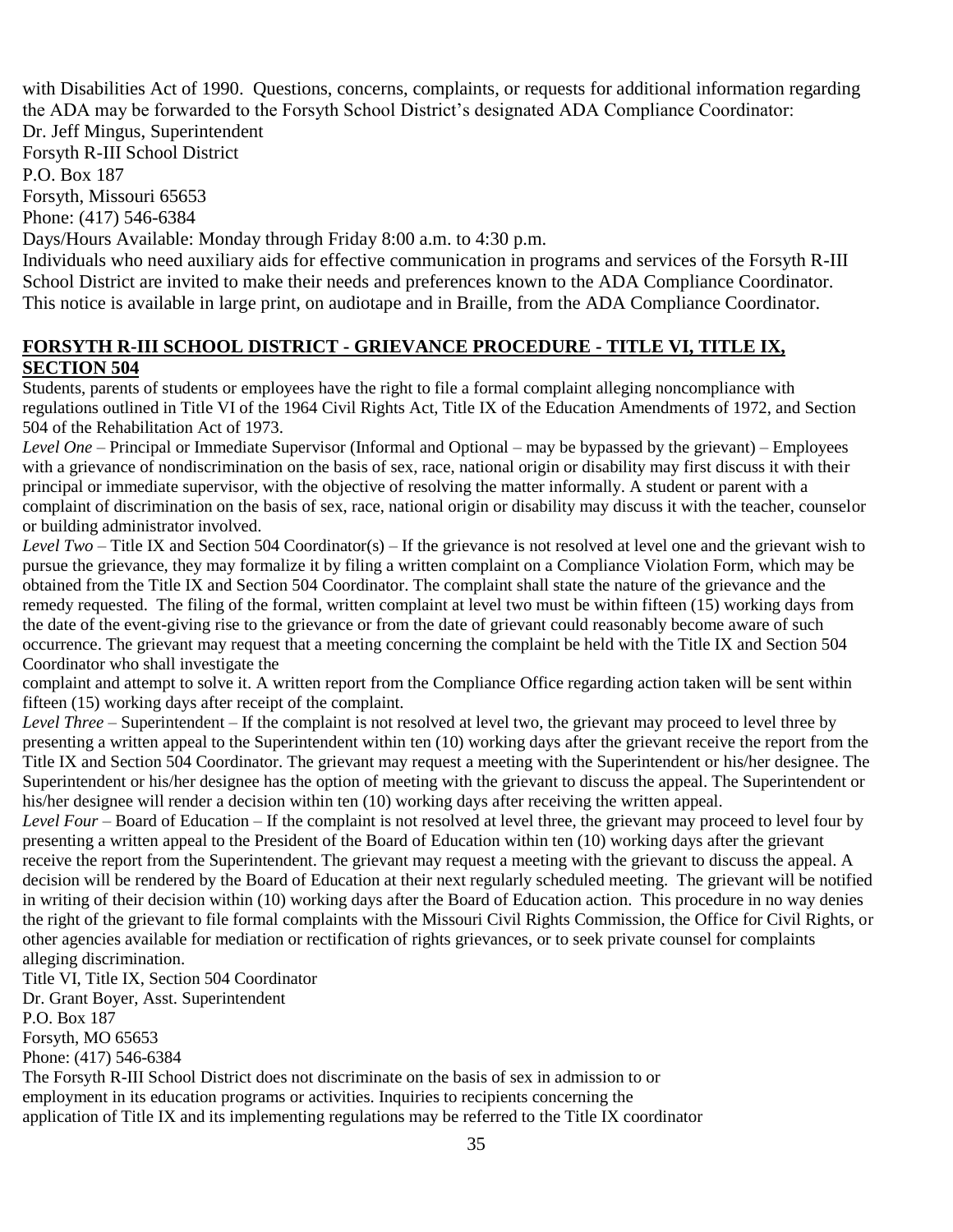#### or OCR. **TITLE VI COMPLIANCE VIOLATION, RACE FORM TITLE IX COMPLIANCE VIOLATION, GRIEVANCE FORM SECTION 504 COMPLIANCE VIOLATION, GRIEVANCE FORM** I, \_\_\_\_\_\_\_\_\_\_\_\_\_\_\_\_\_\_\_\_\_\_, am filing this grievance because:

\_\_\_\_\_\_\_\_\_\_\_\_\_\_\_\_\_\_\_\_\_\_\_\_\_\_\_\_\_\_\_\_\_\_\_\_\_\_\_\_\_\_\_\_\_\_\_\_\_\_\_\_\_\_\_\_\_\_\_\_\_\_\_\_\_\_\_\_\_\_\_\_\_\_\_\_\_\_ (Attach additional sheets if necessary). Describe incident or occurrence as accurately as possible:

(Attach additional sheets if necessary). What remedy are you requesting?

\_\_\_\_\_\_\_\_\_\_\_\_\_\_\_\_\_\_\_\_\_\_\_\_\_ \_\_\_\_\_\_\_\_\_\_\_\_\_\_\_\_\_\_\_\_\_\_\_\_\_ \_\_\_\_\_\_\_\_\_\_\_ Grievant Signature Principal's Signature Date of Filing

#### **SECTIONS 504 OF THE REHABILITATION ACT PARENT/STUDENT RIGHTS IN IDENTIFICATION, EVALUATION AND PLACEMENT**

\_\_\_\_\_\_\_\_\_\_\_\_\_\_\_\_\_\_\_\_\_\_\_\_\_\_\_\_\_\_\_\_\_\_\_\_\_\_\_\_\_\_\_\_\_\_\_\_\_\_\_\_\_\_\_\_\_\_\_\_\_\_\_\_\_\_\_\_\_\_\_\_\_\_\_\_\_\_

Please keep this explanation for future reference (Section 504 of the Rehabilitation Act of 1973). The following is a description of the rights granted by federal law to students with disabilities. The intent of the law is to keep you fully informed concerning decisions about your child and to inform you of your rights if you disagree with any of these decisions. You have the right to:

1. Have your child take part in, and receive benefits from public education programs without discrimination because of his/her disability;

2. Have the school district advise you of your rights under federal law;

3. Receive notice with respect to identification, evaluation, or placement of your child;

4. Have your child receive a free appropriate public education. This includes the right to be educated with nondisabled students to the maximum extent appropriate. It also includes the right to have the school district make reasonable accommodations to allow your child an equal opportunity to participate in school and school-related activities.

5. Have your child educated in facilities and receive services comparable to those provided nondisabled students; 6. Have your child receive special education and related services if he/she is found to be eligible under the Individuals with Disabilities Education Act (PL94-142) IDEA or Section 504 of the Rehabilitation Act;

7. Have evaluations, educational, and placement decisions made based upon a variety of information sources, and by persons who know the student, the evaluation data, and placement options;

8. Have transportation provided to and from an alternative placement setting at no greater cost to you than would be incurred if the student were placed in a program operated by the district;

9. Have your child be given an equal opportunity to participate in non-academic and extracurricular activities offered by the district;

10. Examine all relevant records relating to decisions regarding your child's identification, evaluation, educational program, and placement;

11. Obtain copies of educational records at a reasonable cost unless the fee would effectively deny you access to the records;

12. A response from the school district to reasonable requests for explanations and interpretations of your child's records;

13. Request amendment of your child's educational records if there is reasonable cause to believe that they are inaccurate, misleading or otherwise in violation of the privacy rights of your child. If the school district refuses this request for amendment, it shall notify you within a reasonable time, and advise you of the right to a hearing; 14. Request an impartial due process hearing related to decisions or actions regarding your child's identification,

evaluation, educational program or placement. You and the student may take part in the hearing and have an attorney present for you;

15. Ask for payment of reasonable attorney fees if you are successful on your claim; and,

16. File a local grievance.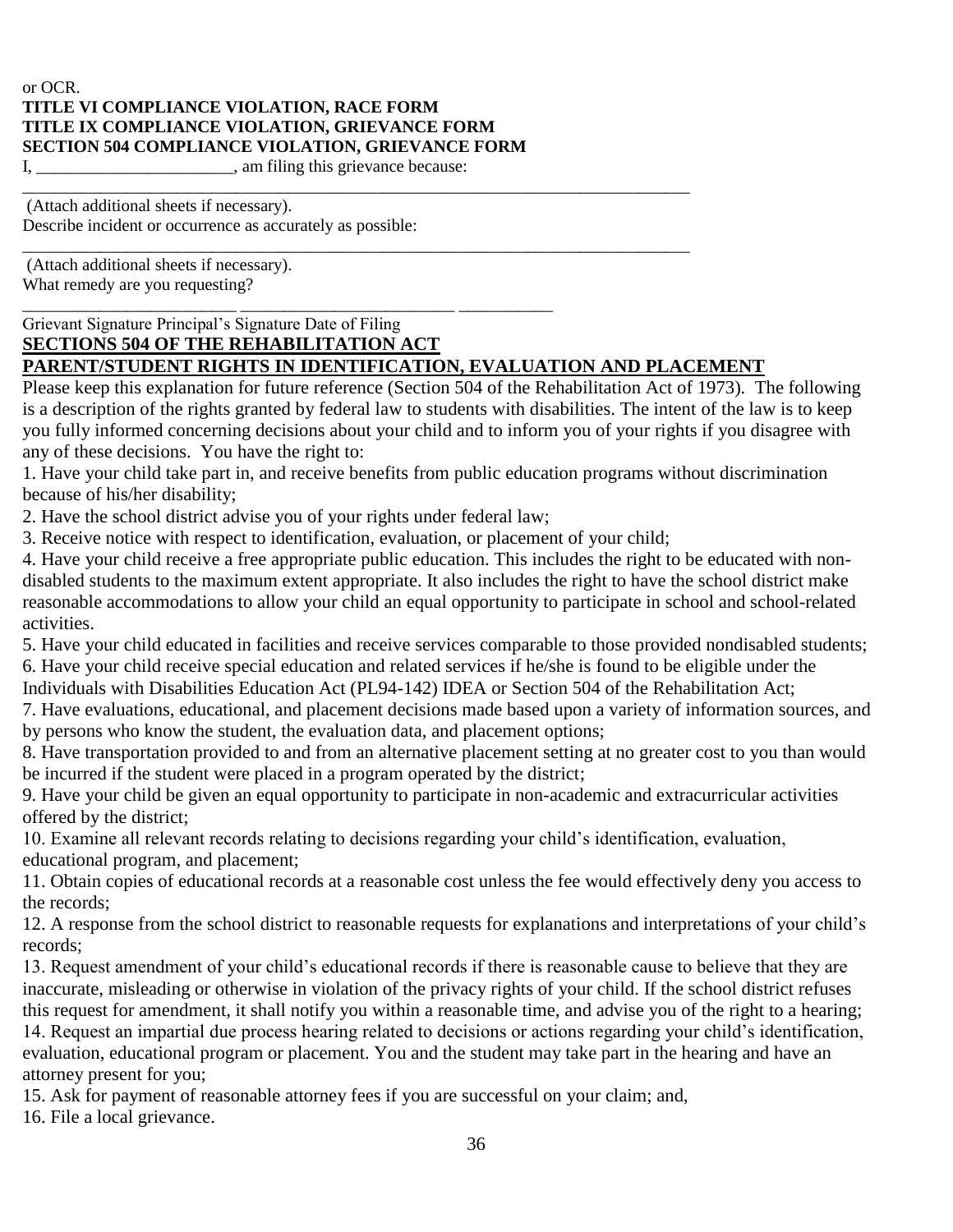\* (Section 504 of the Rehabilitation Act statute and regulations: 29 U.S.C. 706(7), Section 794; 34 C.F.R. Part 104, the Individuals with Disabilities Education Act statute and regulations: 20 U.S.C. Section 1232g; 34 C.F.R Part 99) The person in this district who is responsible for assuring that the district complies with Section 504 is Dr. Grant Boyer, telephone number: (417) 546-6384.

#### **Surrogate Parent Program**

Pursuant to the requirements of state law, the State Board of Education is required to appoint a surrogate parent at such time as it becomes evident that a child with a disability does not have a parent or a person acting as a parent to participate in matters dealing with the provision of special education. For purposes of surrogate parent appointment, "parent" is defined as a biological parent, a guardian, or a person acting as a parent of a child including, but not limited to, a grandparent, a step-parent, or a foster parent with whom the child lives. The term does not include the State if the child is a ward of the State. The term does not include a person whose parental rights have been terminated. The local school district is given the responsibility to determine when a child with a disability who requires special education and who resides in the district is without a parent. The district must notify the Missouri Department of Elementary and Secondary Education of the need to appoint a surrogate parent. Training for persons serving as surrogate parents will be provided by the Missouri Department of Elementary and Secondary Education and the District. If you are interested in volunteering to serve as a surrogate parent, more information can be obtained from the district's Director of Special Services at 417-546-6384.

#### **Annual Notification to Parents and Employees**

#### Dear Parents and Employees;

Asbestos is an issue we have been dealing with for many years. The Asbestos Hazard Emergency Response Act of 1986 (Referred to as AHERA) was enacted by Congress in 1987. AHERA was enacted to determine the extent of and develop solutions for any problems schools may have with asbestos.

To give you some background, asbestos has been used as a building material for many years. It is a naturally occurring mineral that is mined primarily in Canada, South Africa, and USSR. Asbestos properties made it an ideal building material for insulating sound absorption, decorative plasters, fireproofing and variety of miscellaneous uses. There have been over 3,000 different products made using asbestos materials. EPA began action to limit uses of asbestos products in 1973 and most uses of asbestos products as building materials were banned in 1978.

We continuously have our facilities inspected by our LEA Rep., as required by AHERA. Soon our facilities will be reinspected by qualified asbestos Inspector/Management Planner as required by AHERA every three years. The inspectors inspect all areas that were classified or assumed to be asbestos. The inspectors inspect all areas that were classified or assumed to be asbestos. The inspections to this date revealed no changes and that all areas were in good condition.

A copy of the asbestos management plan is available for your inspection in our administrative offices during regular office hours. Our Asbestos Program Manager will answer all inquiries regarding the plan. We will continue to implement the asbestos management plan. We are intent on not only complying with, but exceeding federal, state, and local regulations in this area. We plan on taking whatever steps are necessary to insure your children and our employees have a healthy, safe environment in which to learn and work.

#### **Notice of rights pursuant to PPRA**

PPRA affords parents of elementary and secondary students certain rights regarding the conduct of surveys, collection and use of information for marketing purposes, and certain physical exams. (FORSYTH R-III Board Policy Manual, File: JHDA)